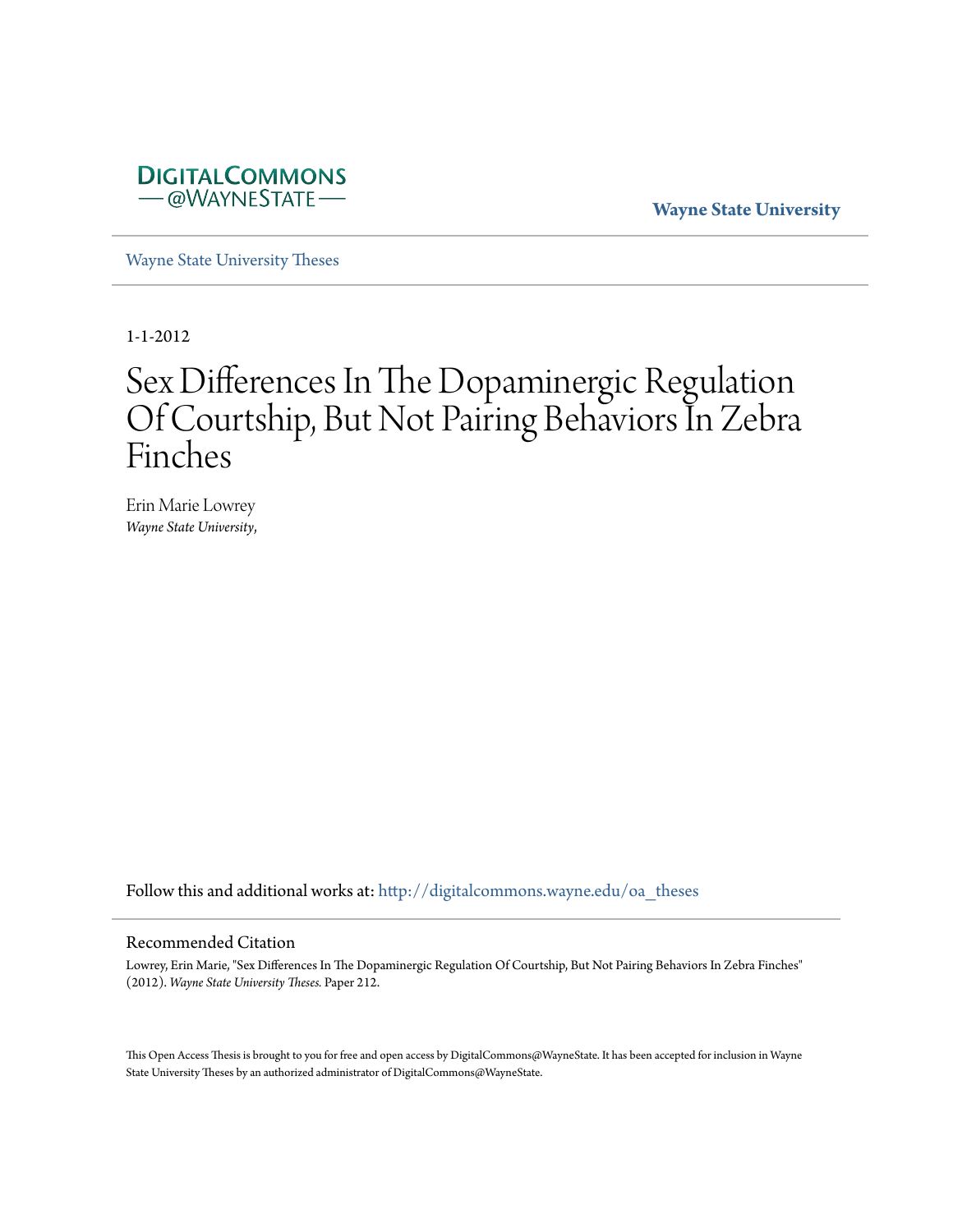# **SEX DIFFERENCES IN THE DOPAMINERGIC REGULATION OF COURTSHIP, BUT NOT PAIRING BEHAVIORS IN ZEBRA FINCHES**

**by**

# **ERIN MARIE LOWREY**

#### **THESIS**

**Submitted to the Graduate School**

**of Wayne State University,**

**Detroit, Michigan**

**in partial fulfillment of the requirements** 

**for the degree of**

## **MASTER OF ARTS**

**2012**

MAJOR: PSYCHOLOGY

 **\_\_\_\_\_\_\_\_\_\_\_\_\_\_\_\_\_\_\_\_\_\_\_\_\_\_\_\_\_\_\_**

Approved by:

Advisor Date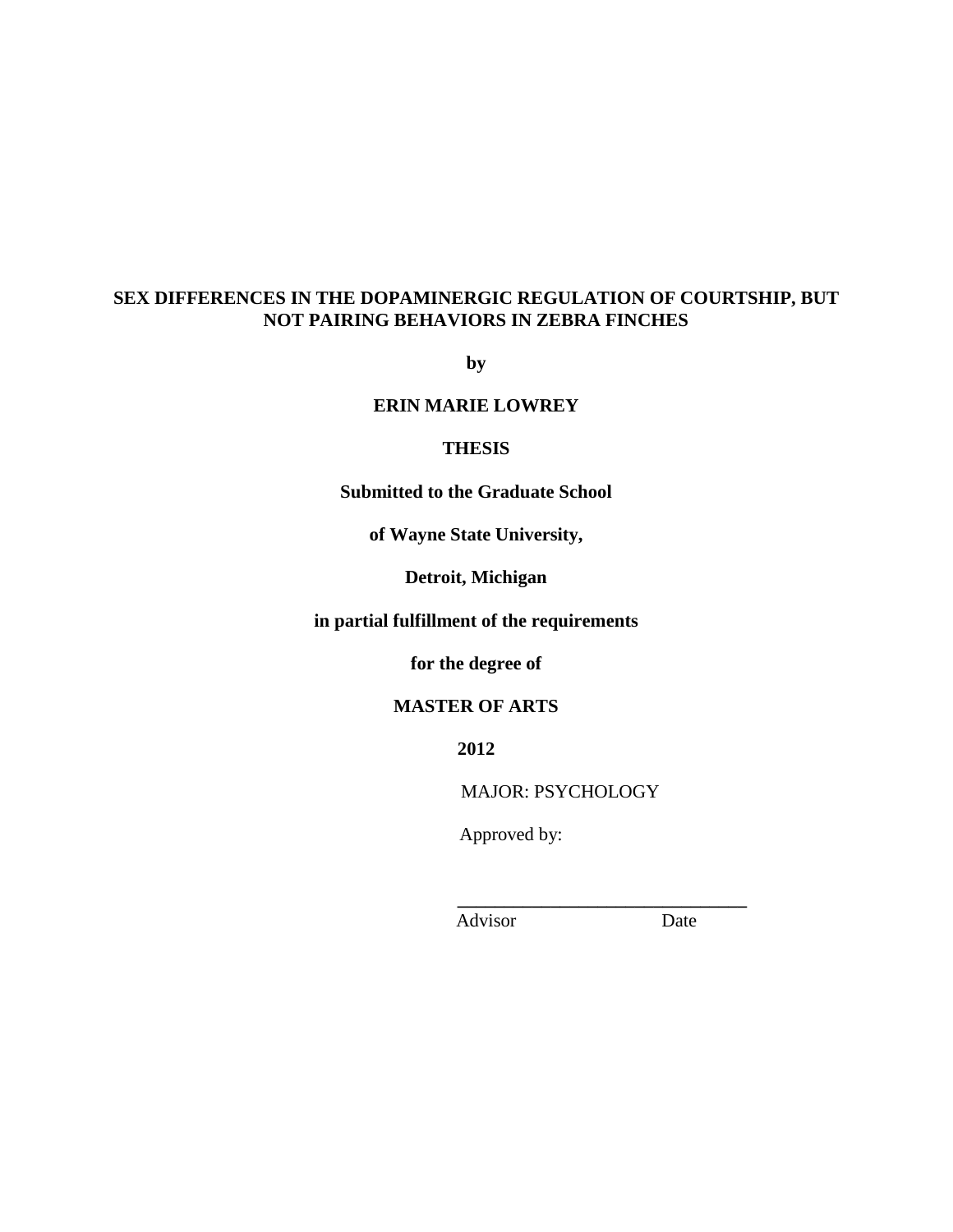# **© COPYRIGHT BY**

# **ERIN MARIE LOWREY**

**2012**

**All Rights**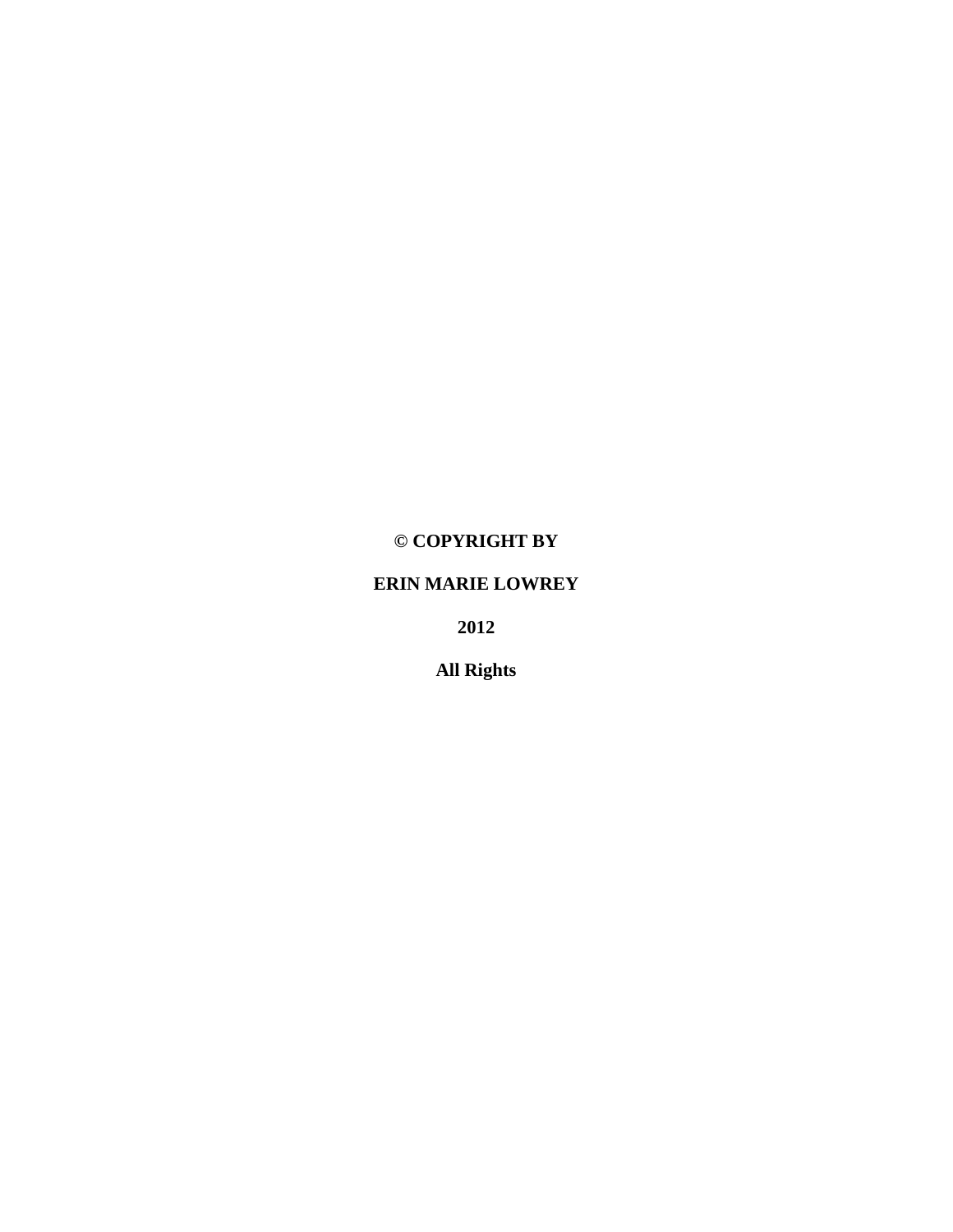#### **DEDICATION**

This work is dedicated to my wonderful parents, Pat and Cheryl Lowrey, for instilling in me the values of education, motivation, and hard work. Thank you for your unconditional love, belief, and support. To my brother, Patrick Lowrey, for his love, support, and constant cheerleading. To Dr. Tina Lowrey, Dr. L.J. Shrum, and Dr. Ronald Hess for setting the bar so high. Your love, support, and advice are greatly appreciated and you continue to inspire me. I have been blessed to have so many wonderful friends and loved ones in my life and for this, I shall always be grateful. To Aki, Bailey, and Mimi for their patience, unconditional love, and for always being excited when I get home, no matter how late.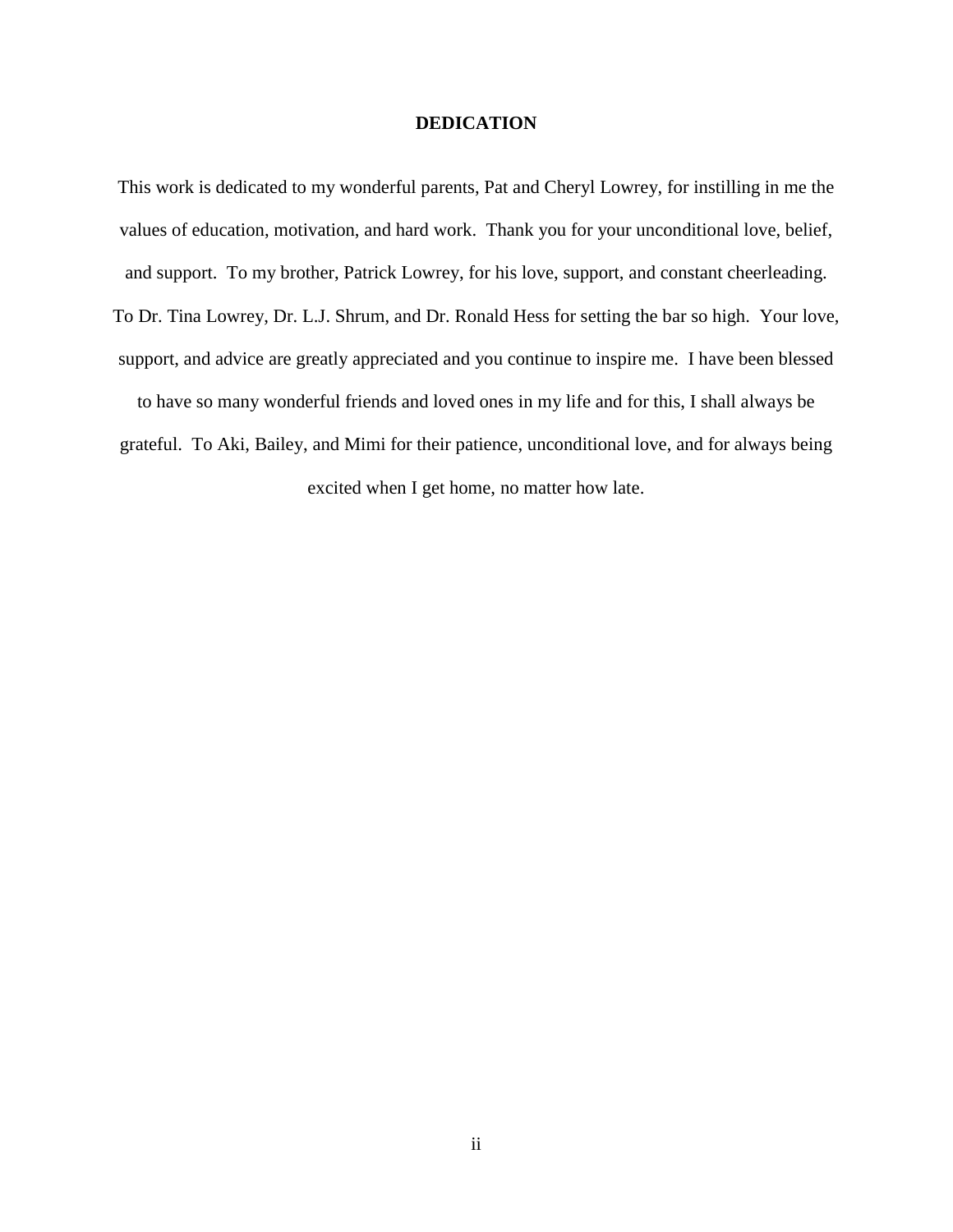### **ACKNOWLEDGEMENTS**

I gratefully acknowledge the opportunities, support, guidance, and technical assistance provided by the following individuals: Dr. Thomas Fischer, Dr. Scott Bowen, and my amazing advisor, Dr. Michelle Tomaszycki, and fellow members of the Tomaszycki lab at Wayne State University. I would also like to thank Dr. Neil Grunberg and his lab at the Uniformed Services University of Health Sciences for giving me amazing research opportunities that helped propel me forward on my current path.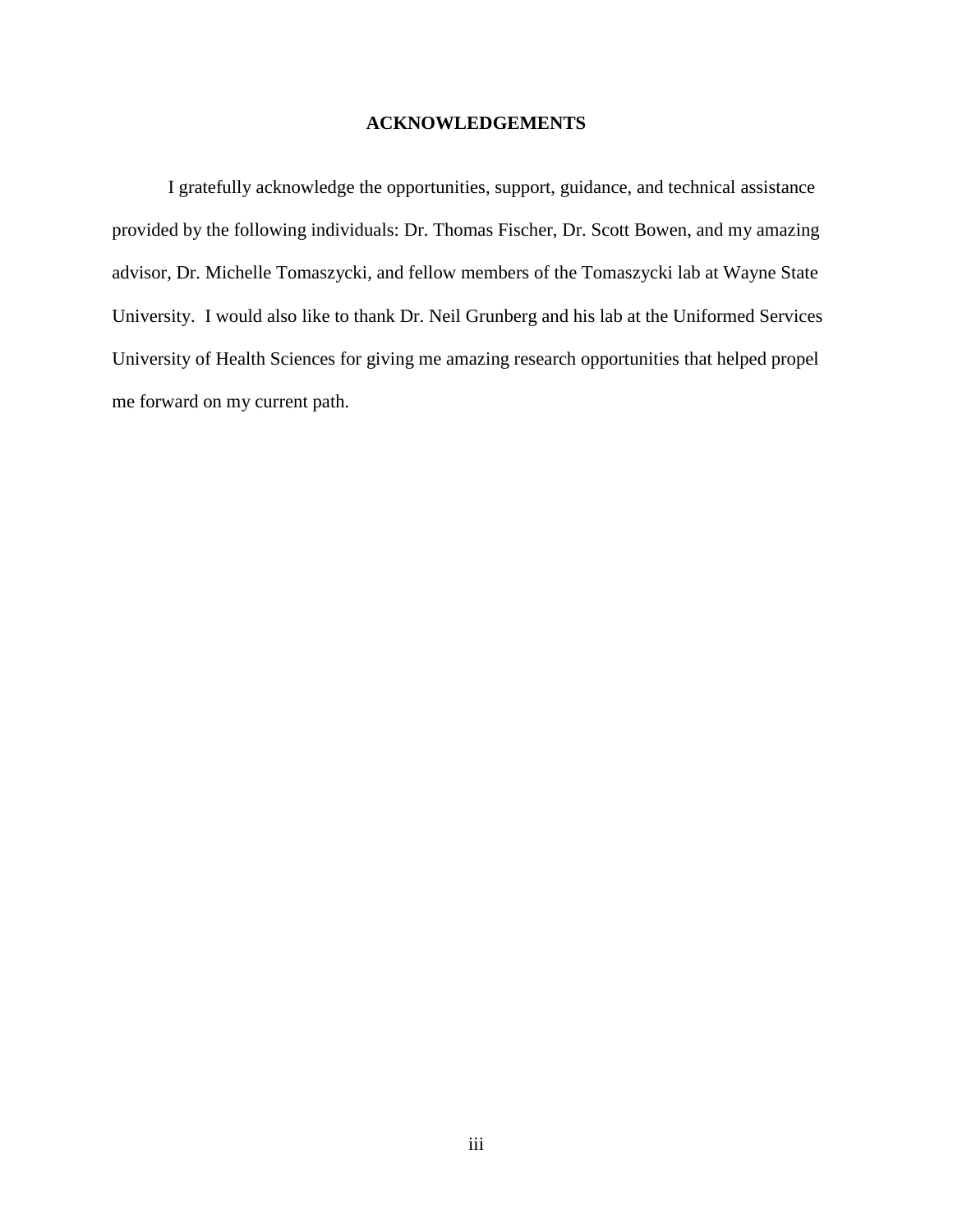# **TABLE OF CONTENTS**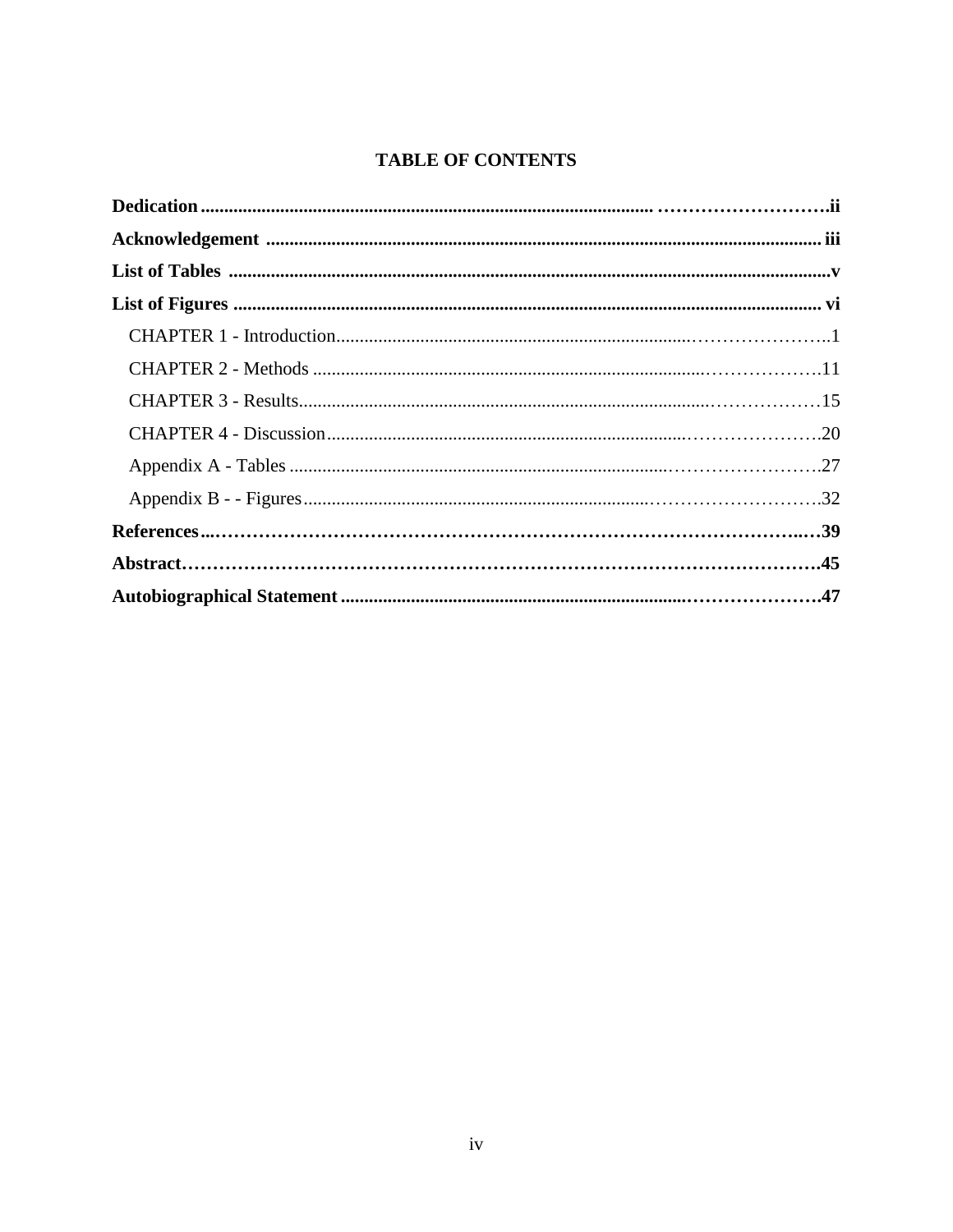# **LIST OF TABLES**

| Table 1: Description of the courtship and pairing behaviors of the zebra finch observed                                                                                 |  |
|-------------------------------------------------------------------------------------------------------------------------------------------------------------------------|--|
| Table 2: Repeated Measures ANOVA means and standard errors for treatment and day                                                                                        |  |
| Table 3: Repeated Measures ANOVA means and standard errors for treatment and day                                                                                        |  |
| Table 4: Repeated Measures ANOVA means and standard errors for treatment and day<br>effects for other courtship and pairing behaviors in the male zebra finches only.30 |  |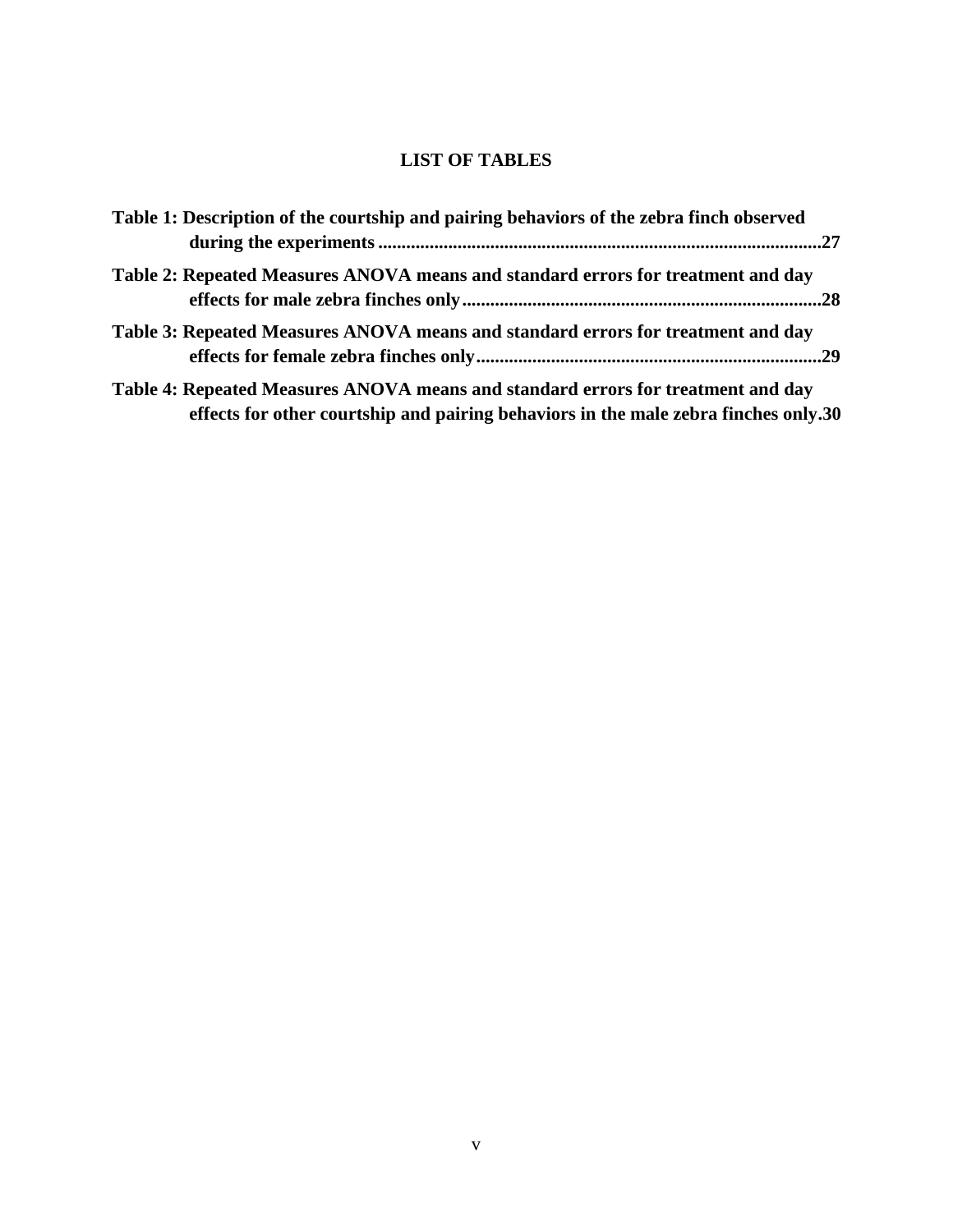# **LIST OF FIGURES**

| Figure 2: Time (in seconds) engaged in directed singing and clumping by male zebra<br>finches and clumping in females when treated with a D2 receptor antagonist or |
|---------------------------------------------------------------------------------------------------------------------------------------------------------------------|
| Figure 3: Association index in male and female zebra finches treated with a D2 antagonist                                                                           |
| Figure 4: Percentage of members of the opposite sex that males and females spent time                                                                               |
| Figure 5: Time (in seconds) engaged in directed singing and clumping by male zebra<br>finches and clumping in females when treated with a DA reuptake inhibitor or  |
| Figure 6: Association index in male and female zebra finches treated with a DA reuptake                                                                             |
| Figure 7: Percentage of members of the opposite sex that males and females spent time                                                                               |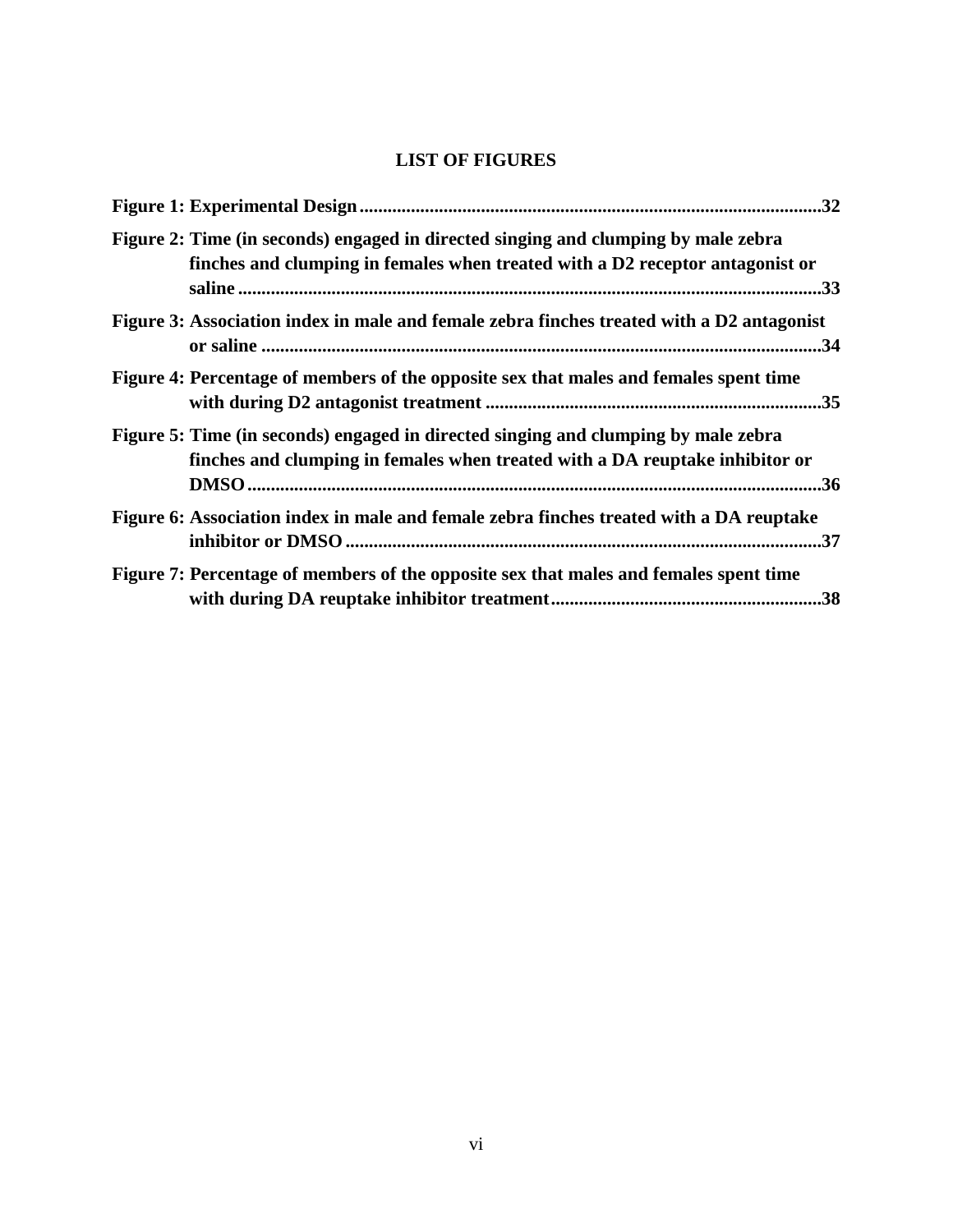# **CHAPTER 1 INTRODUCTION**

Relationships are strongly linked to physical and mental well being in social species. Dopamine (DA) is one of the key ingredients in the glue that cements social bonds in vertebrates (Aragona & Wang, 2009; Bales, Mason, Catana, Cherry, & Mendoza, 2007; Broad, Curley, & Keverne, 2006). Dopamine receptors are widely distributed throughout the limbic system, a network of brain regions that has been strongly implicated in reward (Missale, Nash, Robinson, Jaber, & Caron, 1998). Dopamine plays a role in several appetitive and rewarding behaviors, especially those associated with sexual activity (Balthazart & Absil, 1997; Castagna, Ball,  $\&$ Balthazart, 1997; Hull & Dominguez, 2007; Woolley, Sakata, Gupta, & Crews, 2001). Research has shown that dopamine is also implicated in pair relationships in several monogamous species, including humans (Aragona & Wang, 2009; Fisher, Aron, & Brown, 2006; Goodson, Kabelik, Kelly, Rinaldi, & Klatt, 2009).

Dopamine is the predominant catecholamine neurotransmitter in the mammalian brain and is implicated in a variety of behaviors including locomotor activity, emotion, positive reinforcement, cognition, learning and memory, arousal, and food intake (Durstewitz, Kroner, & Gunturkun, 1999; Missale, et al., 1998). DA receptors are classified in two groups, D1-like receptors (D1 and D5) and D2-like receptors (D2, D3, and D4) (Neve, Seamans, & Trantham-Davidson, 2004). D1 and D2 receptors are segregated on separate neurons, with only a small number exhibiting co-expression (Missale, et al., 1998), indicating that these two groups of neurons have different neuronal effects. In mammals, D2 receptor expression is largest in the striatum (or caudate putamen), the olfactory tubercule, and the core of the nucleus accumbens (Missale, et al., 1998). D2 receptor mRNA is located in the prefrontal, cingulate, temporal, and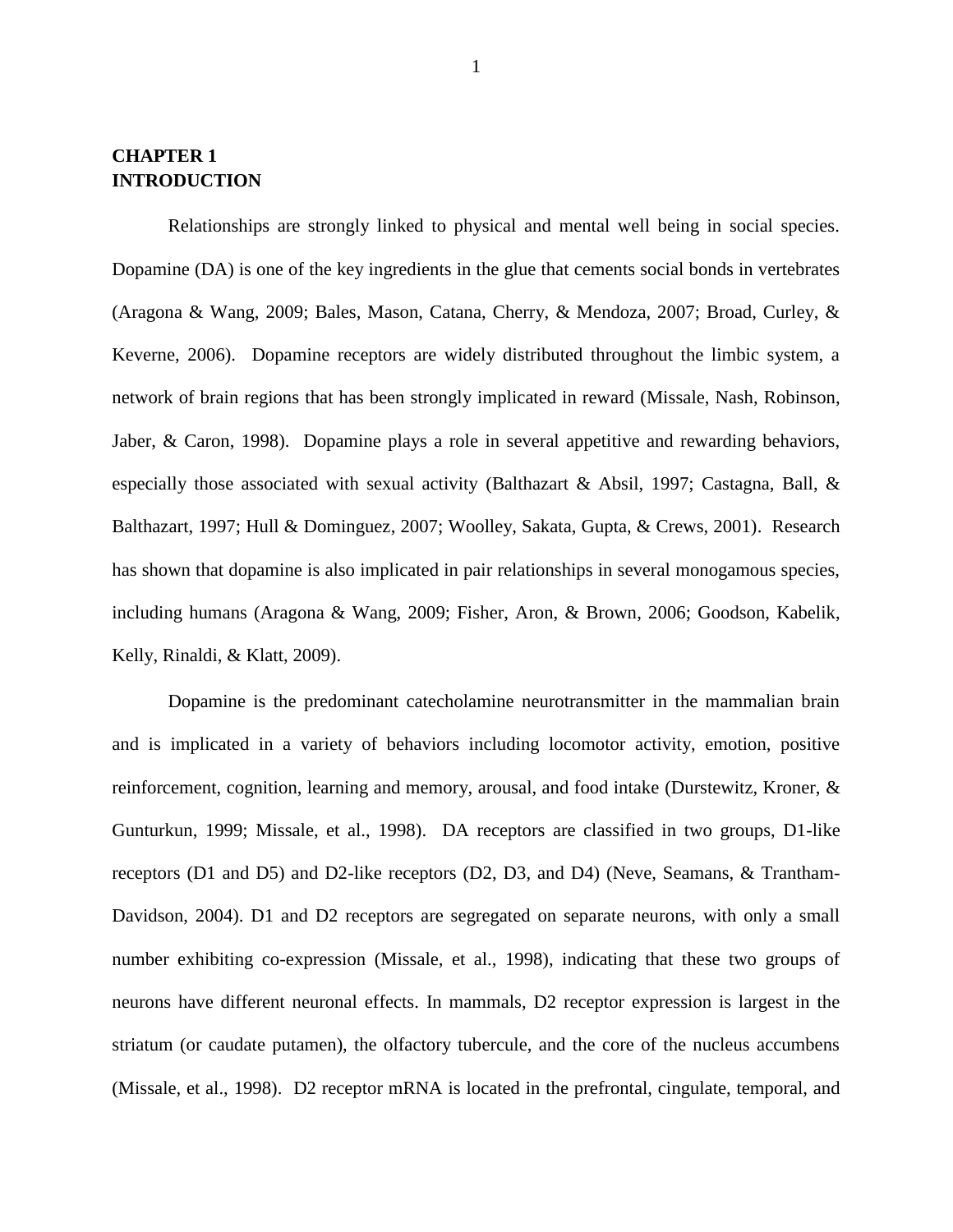entorhinal cortices, the amygdala, the hippocampus, the substantia nigra pars compacta (SNC), and the ventral tegmental area (VTA) (Durstewitz, et al., 1999; Missale, et al., 1998). D2 receptor expression, distribution, and segregation all indicate that it has differential functions from D1 receptors in the mammalian brain.

Decades of dopaminergic research have shown that there is similar structural/anatomical organization of the dopaminergic system in birds and mammals, as well as similar functional organization (Durstewitz, et al., 1999). Though the organization of avian telencephalic areas is quite different from that of mammals (Durstewitz, et al., 1999), there are many homologous brain areas between mammalian and avian species. For instance, the striatum, or caudate putamen, receives the densest amount of dopaminergic fiber input, and contains the largest amount of D2 receptors in rats, primates, and birds (Ding & Perkel, 2002; Durstewitz, et al., 1999; Levey et al., 1993). Comparable to mammals, the dopaminergic innervations of the avian telencephalon begin from cell populations located in the substantia nigra pars compacta (SNc) and the ventral tegmental area (VTA) (Durstewitz, et al., 1999). From these two areas, D2 receptor fibers innervate the basal ganglia, dorsal hippocampus, and medial area parahippocampalis (APH) (Durstewitz, et al., 1999). Evidence from the avian telencephalon is congruent with evidence from the mammalian telencephalon, thus, the differential expression and distribution of D2 and D1 receptors indicate differential neuronal effects.

Researchers have used several techniques to measure or approximate dopamine receptor expression in the avian and mammalian brain. One technique is tyrosine hydroxalayse (TH) immunoreactivity; TH is the rate-limiting enzyme in the synthesis of all catecholamines and must be present in dopaminergic neurons, with a few exceptions (Durstewitz, et al., 1999; Missale, et al., 1998; Neve, et al., 2004). In general, the distribution of TH fibers closely follows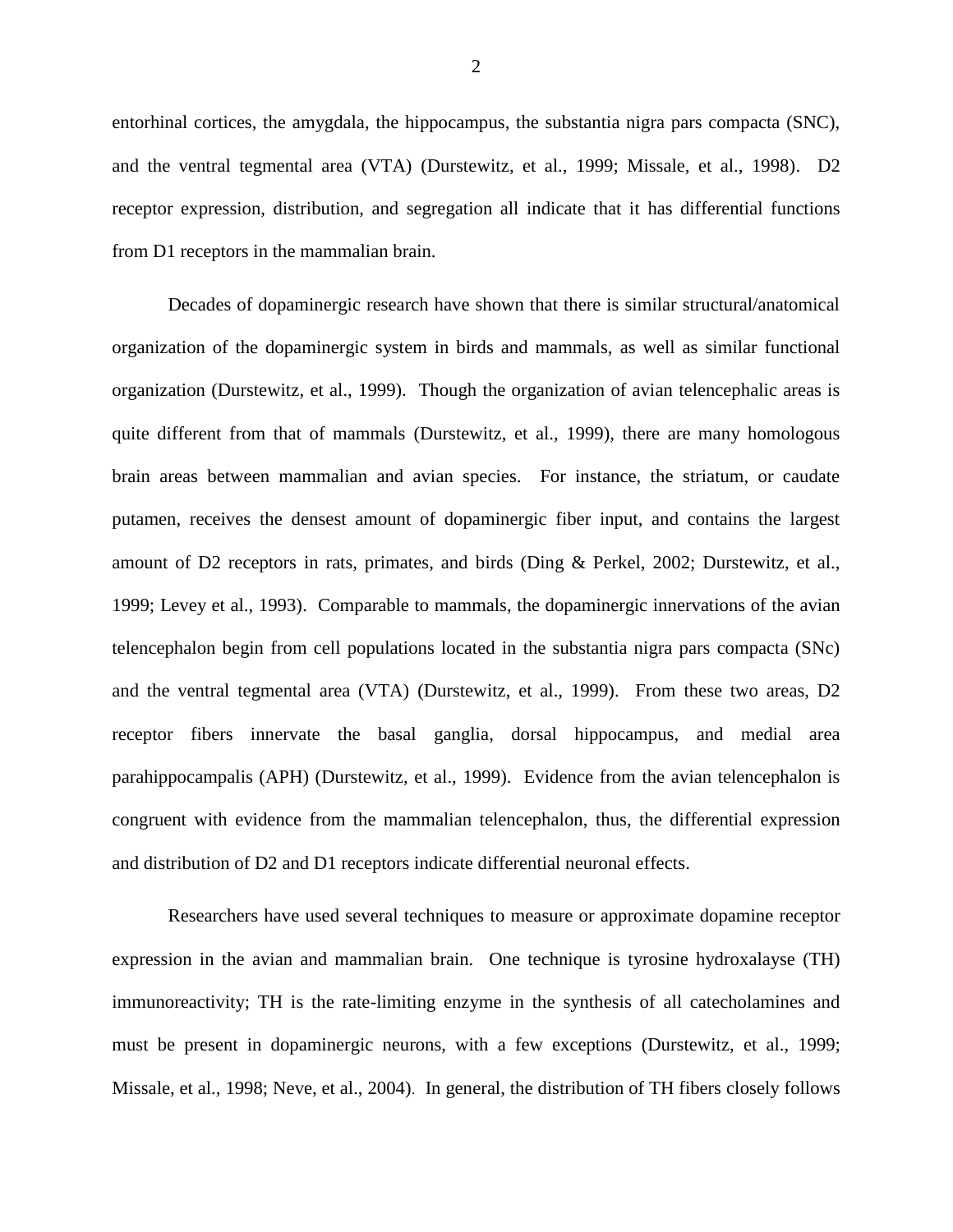the distribution of DA fibers, except in the APH and the Nucleus taeniae of the amygdala (TnA), which are high in TH fibers, but low in DA fibers (Durstewitz, et al., 1999). It is likely that norepinephrine is more prevalent in these two regions. Others have used Fos-immunoreactivity; FOS is the protein product of the immediate-early gene c-fos and is considered to be a general marker of neuronal activity. Fos has been shown to be one of the final targets in the signaling cascade of DA receptors and appears to be required for long-lasting modifications of gene expression in response to acute stimuli (Missale, et al., 1998). TH and Fos expression are the two primary methods used to measure dopaminergic activity and expression by the researchers in the field, but neither technique is specific to a particular receptor class, or even to dopamine in general. Perhaps the best technique for locating specific dopamine receptors is *in situ*  hybridization, which uses species-specific probes to measure mRNA expression (Kubikova et al, 2010).

Dopamine is implicated in a variety of appetitive and reward behaviors, such as sexual activity and drug use (Balthazart & Absil, 1997; Castagna, et al., 1997; Hull & Dominguez, 2007; Pfaus, 2009; Woolley, et al., 2001). Dopamine and reward pathways in the brain have been implicated in drug use and abuse behaviors, as well as addiction (Berridge, 2004). Specifically, in an animal model of cocaine-seeking behavior, the D2 receptor has been shown to mediate the incentive to seek further cocaine reinforcement (Missale, et al., 1998). Sexual activity, a highly rewarding behavior, has also been strongly associated with the release of DA in reward areas of the brain, similar to the areas activated by drug use (Besson et al., 2010; Dalley & Everitt, 2009) in both mammals and birds. This research provides evidence for dopamine as an important chemical messenger in the rewarding aspects of sexual activity.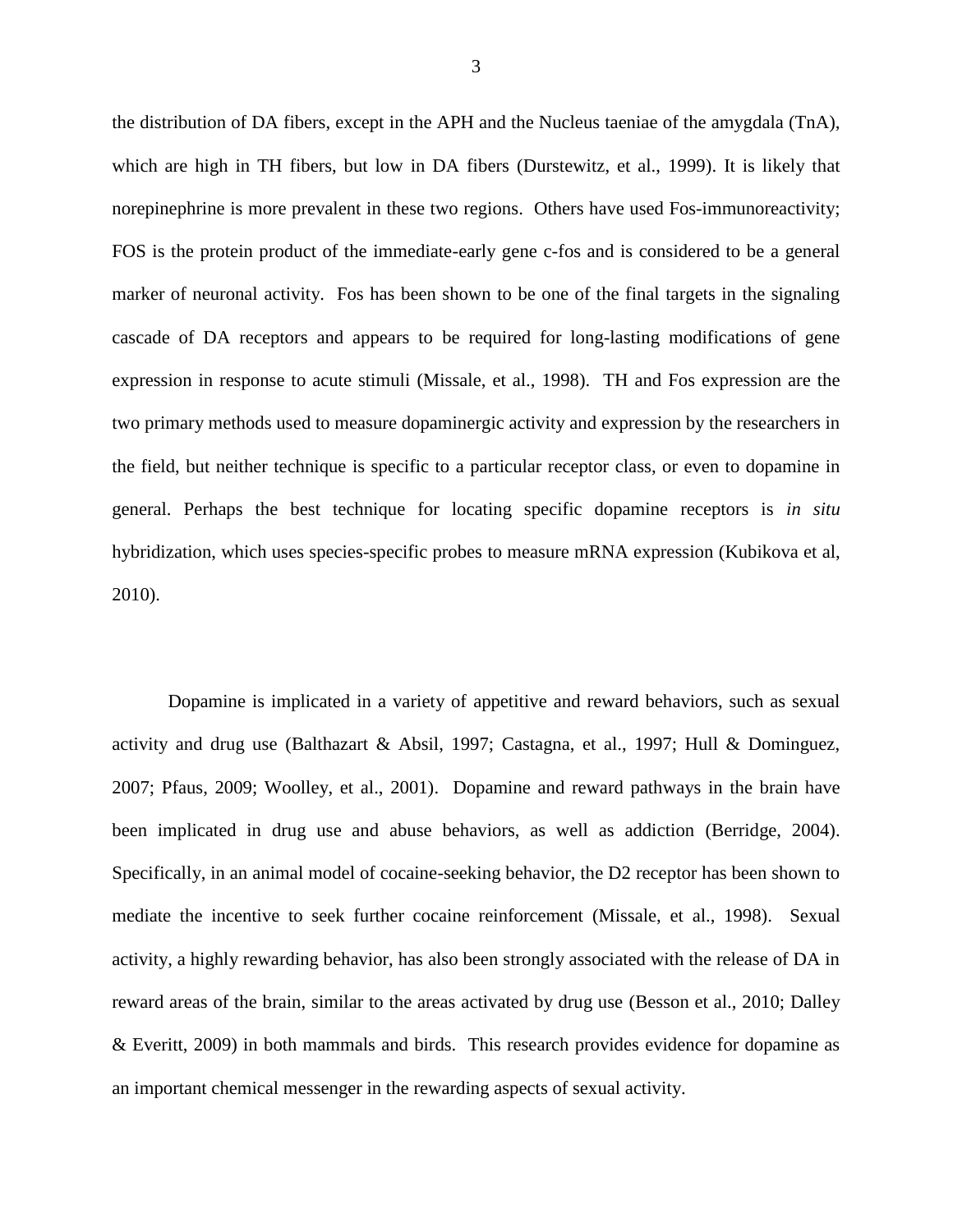However, do social relationships, such as those involving members of a monogamous pair, also involve the dopaminergic system beyond DA release during sexual behavior? Dopamine has even been indirectly linked to the feeling of "love" in humans (Fisher, et al., 2006). Researchers have used fMRI imaging to link feelings of love to activation of particular brain regions implicated in dopaminergic reward and motivation pathways, including the right VTA and right caudate-putamen (Fisher, et al., 2006), two brain areas shown to be dense in D2 receptor expression in both mammalian and avian species. This indicates that dopamine, specifically the D2 receptor, may be implicated in monogamous pair bonding behavior in humans.

Dopamine is one of the primary regulators of monogamous pair bonding behavior in a popular animal model, the prairie vole. Research in this small rodent has shown that the D1 and D2 dopamine receptors have differential effects on pairing. D2 antagonists block the formation of a partner preference in mating female voles, while D2 agonists facilitate formation of a partner preference in the absence of mating (Gingrich, Liu, Cascio, Wang, & Insel, 2000). Additionally, mating-induced DA release selectively activates D2 receptors to promote pair bond formation in male prairie voles (Aragona & Wang, 2009). These studies indicate that the D2 receptor is implicated in the motivation to form a pair bond in both male and female prairie voles.

The D1 receptor is not activated during initial pair bonding, but is important for the maintenance of the pair bond once it has been formed. Activation of D1-like receptors within the shell of the nucleus accumbens fails to induce partner preferences and can override the activation of D2-like receptors, which induces partner preferences when D1 and D2 receptors are simultaneously activated in female prairie voles (Aragona & Wang, 2009). Female prairie voles in an established pair bond have enhanced D1-like signaling system in the nucleus accumbens,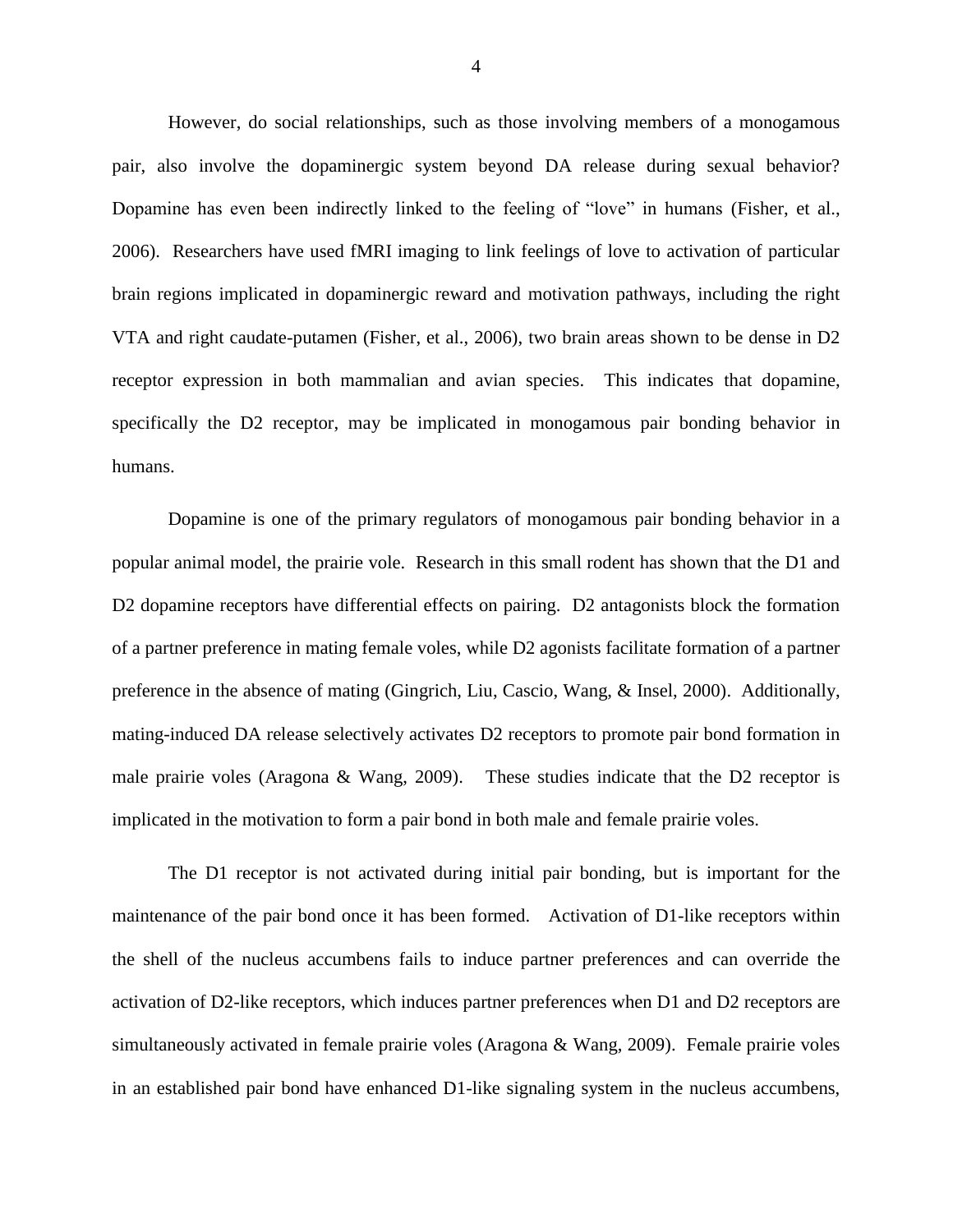which may serve to maintain the pair bond (Aragona & Wang, 2009). The density of D1-like receptors present in the nucleus accumbens is significantly greater in pair bonded males than sexually naïve males and sibling-paired controls (Aragona & Wang, 2009). A separate control group of males who had mated, but had not established a pair bond did not demonstrate an increase D1-like receptor density, indicating that mating alone is not sufficient to induce this change (Aragona & Wang, 2009). Pair bonded males show preferences for their partners and will ignore or even attack a novel female. This demonstration of selective aggression and the increase in D1-like receptor density indicate that D1-like dopamine receptors may be responsible for maintaining pair bonds in male prairie voles, while previous studies implicate D2-like receptors in the establishment of the initial pair bond in both male and female prairie voles (Aragona & Wang, 2009). The prairie vole literature indicates a role for dopamine in monogamous pair bonding that extends beyond sexual reward, but this role is dependent on the dopamine receptor type.

Although research across a wide array of species has demonstrated the role of dopamine in courtship and sexual behavior, at present, the role of dopamine in pairing behavior has been largely restricted to a single study species, the prairie vole. While the prairie vole has provided important insight into the neural processes of monogamous social relationships in mammals, this species relies heavily on chemosensory cues to establish a pair bond (Aragona & Wang, 2009). Thus, direct links between results from prairie vole research and less olfactory species, such as humans, primates, or birds, need to be made with caution. Perhaps a more appropriate model of monogamous social relationships is the zebra finch, a species that relies heavily on visual and vocal cues to establish pair bonds and recognize partners. Zebra finches live in complex social colonies, establish lifelong pair bonds even after weeks of acoustic and visual separation, and are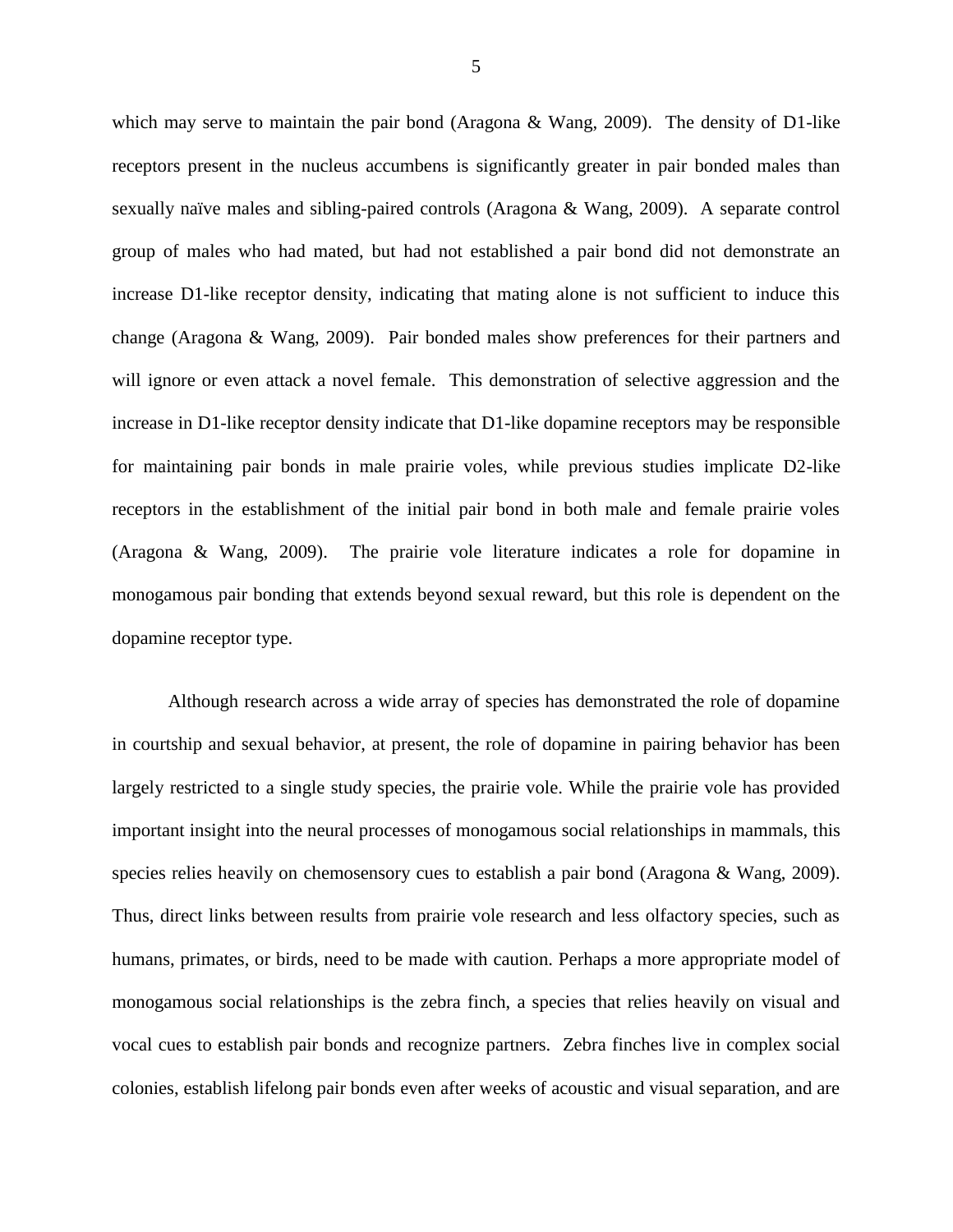bi-parental, making them behaviorally similar to humans (Zann, 1996). In terms of neuroanatomy, areas of the mammalian brain containing large numbers of dopaminergic neurons are similar in structure and function to those in the avian brain (Gale & Perkel, 2005).

Additionally, a prairie vole's average lifespan is 40-65 days in the wild and they typically form pair bonds at 30-40 days of age (Curtis, 2010), leaving little time to study the pair bond. Zebra finches typically live for 5 years in the wild, as long as 12 years in captivity, and they form pair bonds relatively early in life, beginning at age 60 days post-hatching (Zann, 1996). This indicates that monogamous pair bonds are a vital part of lifetime social development in the zebra finch. Taken together, these facts support the use of the zebra finch as a good animal model of social monogamy.

There are several studies indicating that monogamous behavior activates reward pathways in the brain in the zebra finch. The VTA is an area of the midbrain containing a great number of dopaminergic neurons and is highly involved in reward and motivation in humans, mammals, and birds. Comparisons of various estrildids (finch species) that differ in their degree of monogamy and sociality have shown that the number of TH-ir neurons in the caudal VTA positively correlates with the degree of sociality (Goodson, et al., 2009). In male zebra finches, a highly social, monogamous species, immediate early gene (FOS) activity in TH-imunoreactivity (tyrosine hydroxylase, the rate limiting enzyme in catecholamine production) neurons of the caudal VTA is significantly correlated with the amount of courtship singing (Goodson, et al., 2009), such that the number of TH-ir neurons in the caudal VTA is greater in courting male zebra finches than in non-courting males. Huang and Hessler (2008) have also shown that VTA dopaminergic neurons are more strongly activated during courtship singing than non-courtship singing. In the male European starling, a social songbird, Heimovics and Riters (2008) also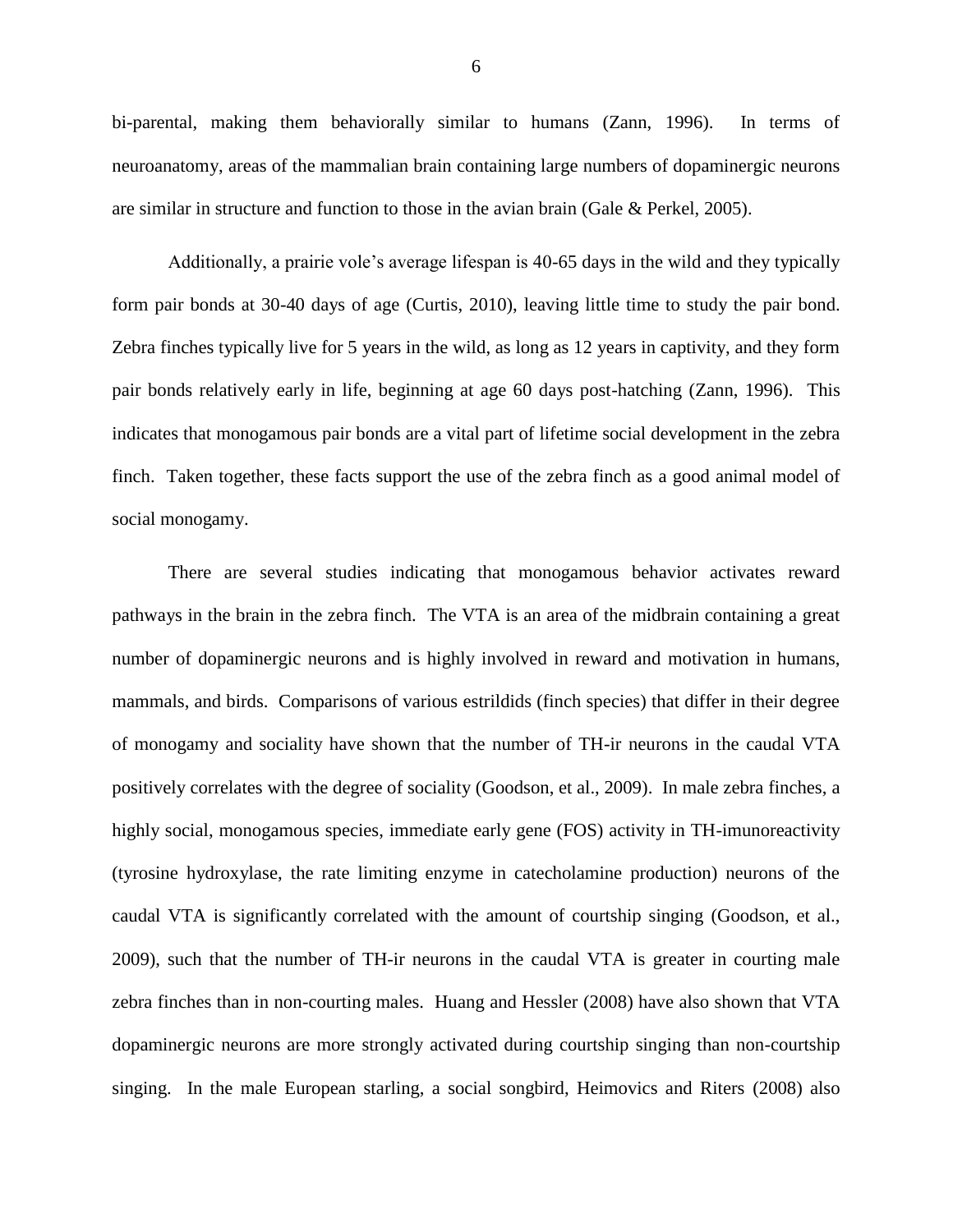found a significant relationship between measures of tyrosine-hydroxylase immunoreactive (THir) neurons in the VTA in response to female-directed songs. Male starlings treated with GBR-12909, a DA reuptake inhibitor, increased their female-directed singing behaviors and showed increased levels of TH-ir in the VTA, as well as in the preoptic area (POM), an area involved in mating behaviors, and Area X, an area involved in song learning. These data indicate that dopaminergic receptors in the VTA are implicated in the socially monogamous behavior of male zebra finches.

Areas of the brain with dopaminergic innervations from the VTA have also been implicated in courtship and pair bonding behaviors in the male zebra finch. An area associated with dopaminergic activity and the expression of courtship behaviors is the midbrain central gray (CG), homologous to the mammalian periaqueductal gray, which is implicated in sexual activity. The number of TH-ir neurons in this area correlates significantly with levels of courtship motivation and that TH-FOS co-localization in this area was strongly correlated with the number of female-directed songs produced by males in the final trial (Goodson, et al., 2009). The expression of the immediate early gene *egr-1* is higher during undirected than during directed singing in the song nuclei Area X, the lateral magnocellular nucleus of the anterior nidopallium (LMAN) and the robust nucleus of the arcopallium (RA) in the male zebra finch (Hara, Kubikova, Hessler, & Jarvis, 2007). These song areas are also innervated by the midbrain ventral tegmental area–substantia nigra pars compacta (VTA–SNc) complex, which modulates motivation via dopaminergic input (Hara, et al., 2007). It has been demonstrated that DA neurons in the male zebra finch had a significantly heightened FOS response to sexual interactions and to the performance of courtship singing (Bharati and Goodson, 2006). Singing has been associated with increased dopamine levels in Area X. Dopamine levels in Area X were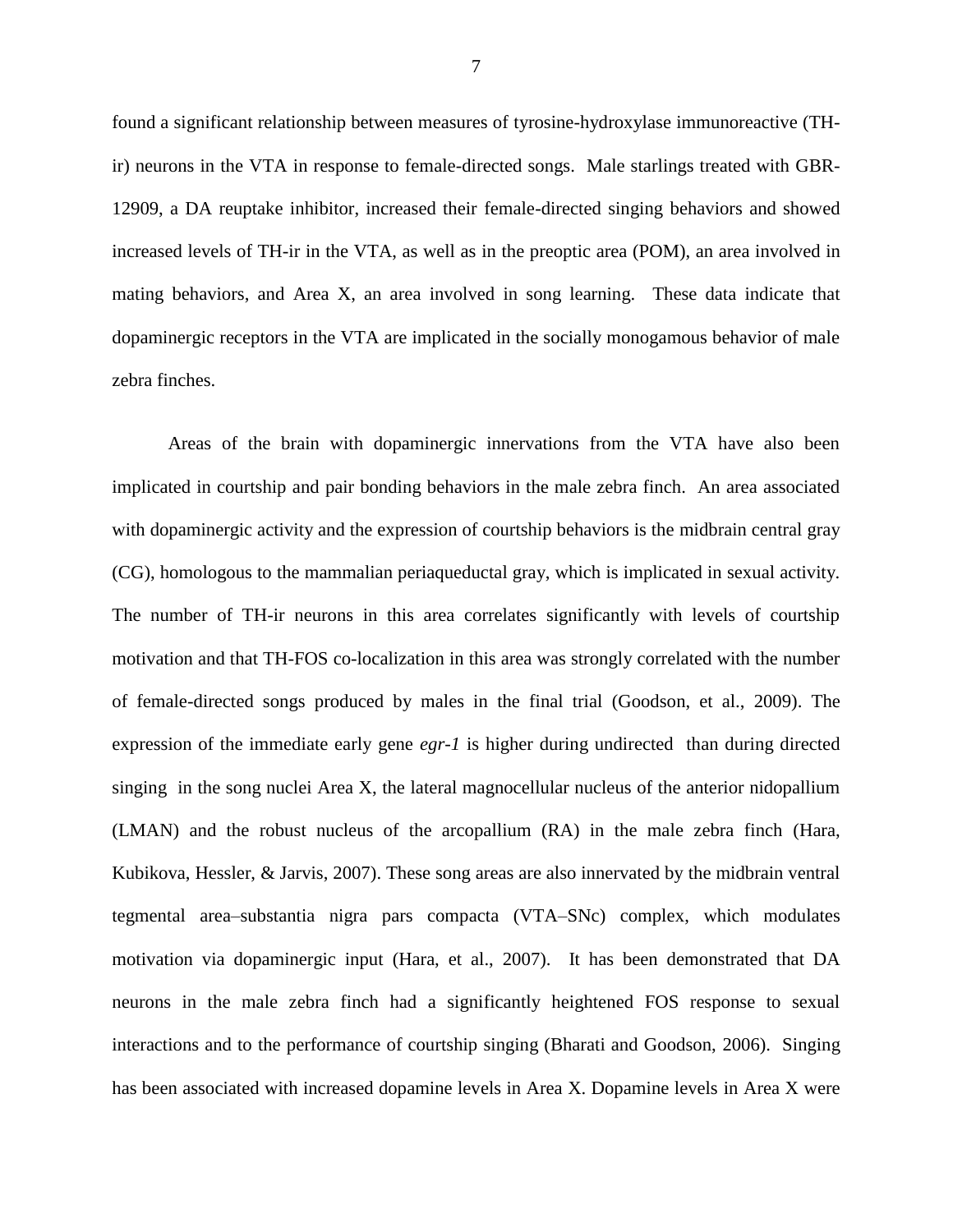significantly higher with directed relative to undirected singing (Sasaki, Sotnikova, Gainetdinov, & Jarvis, 2006). These studies provide evidence for the link between courtship behaviors in male zebra finches, such as directed signing, and dopamine activation in reward areas of the brain.

More direct manipulations of courtship behaviors via dopamine receptor agonists or antagonists have also supported the link between dopamine and pair bond formation in the male zebra finch. Males implanted with an osmotic pump containing 0.5  $\mu$ g/g/day of the D1/D2 receptor antagonist *cis*-flupenthixol demonstrate decreases in female-directed singing, highintensity courtship displays, copulation, and grooming behaviors than males receiving saline (Harding, 2004). In a similar study, Rauceo and colleagues (2008) compared the above doses to a high dose of the D1/D2 antagonist (saline, 0.5, or 5  $\mu$ g/g/day). Males treated with a high dose (5 μg/g/day) sang to females significantly less than males in the other two groups. Low-dose (0.5 μg/g/day) males demonstrated significantly fewer high-intensity courtship displays. These studies demonstrate a role for dopamine in male courtship behaviors, but the role of specific dopamine receptor types was not addressed. Further study is needed to determine if the D2 receptor is responsible for pair bond formation zebra finches as in prairie voles (Aragona & Wang, 2009).

Despite the preponderance of studies linking dopamine and male courtship behavior, there have been few studies on the role of dopamine in female courtship behaviors in avian species. However, some researchers are beginning to acknowledge the importance of the female's role in pair bonding. A region in the social behavior network (nucleus taeniae of the amygdala, the avian homologue of the mammalian amygdala) has been found to have higher levels of ZENK (an immediate early gene similar to FOS) expression when females were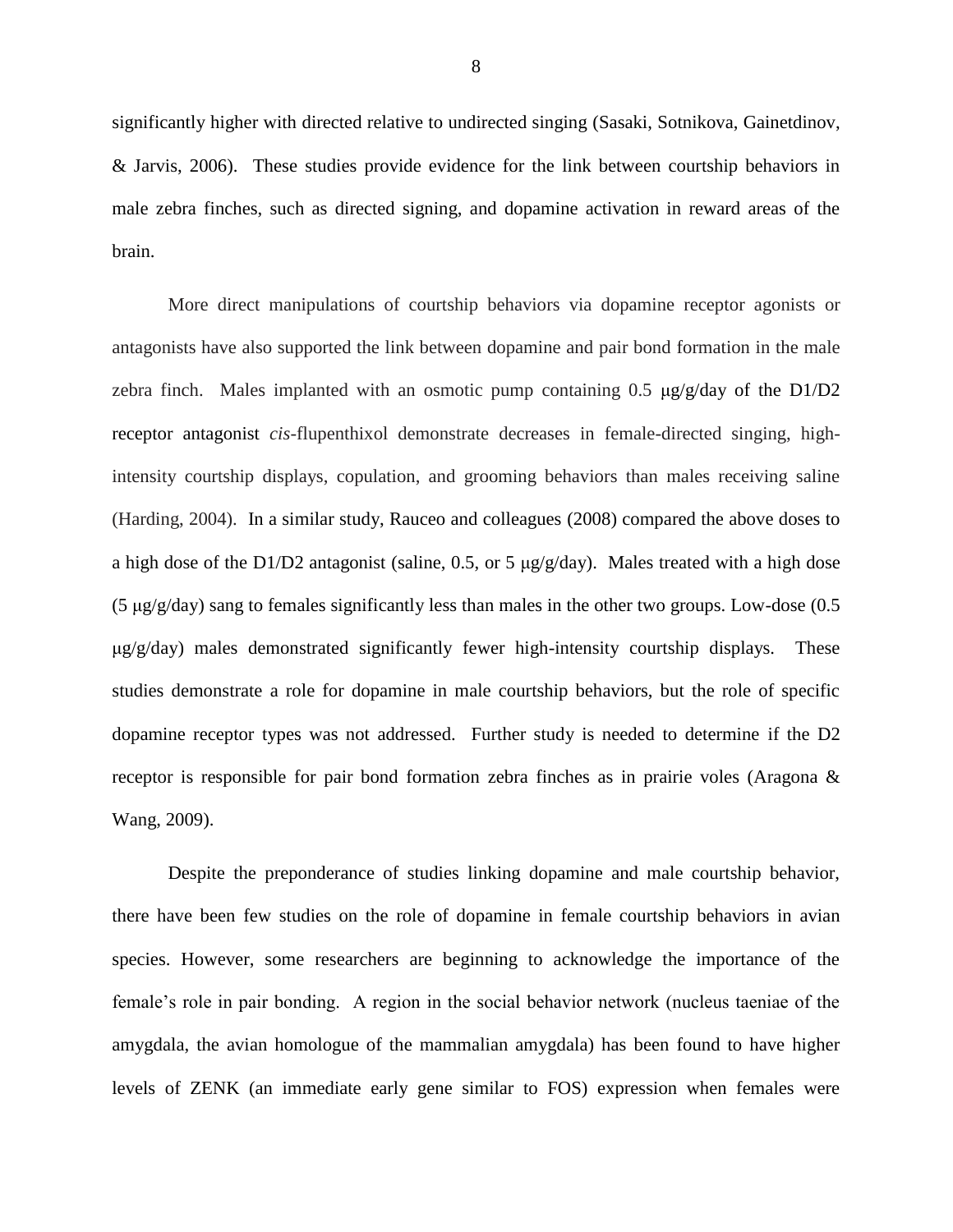reunited with their male partners than with a novel male (Svec, Licht, & Wade, 2009). Pawlisch and Riters (2010) have studied female preference for male song in female European starlings treated with GBR-12909, a DA reuptake inhibitor. Untreated females showed greater preference for high incentive songs (long songs from male starlings) than for lower incentive songs (short songs from male starlings or heterospecific songs from male purple martins), while treated females responded to all songs. These treated females also displayed increased FOS immunolabeling in the ventromedial nucleus of the hypothalamus (VMH). Taken together, these studies support the role of dopamine in female courtship and pair bonding behaviors and the necessity of further study in this area.

Prairie vole studies have implicated the dopamine D2 receptor in the establishment of the pair bond (Aragona & Wang, 2009), but the role of this receptor in pair bonding in the zebra finch is unknown. Studies of the zebra finch have established the relationship between DA expression in reward areas of the avian brain and courtship behaviors (Bharati & Goodson, 2006; Hara, et al., 2007; Harding, 2004; Rauceo, et al., 2008; Svec, Lookingland, & Wade, 2009). Female mate choice and pair bonding behaviors also deserve further study, as females are highly involved in the courtship process, and may have the majority of control over the establishment of the pair bond (Tomaszycki & Adkins-Regan, 2005; Zann, 1996). Our first hypothesis is that the administration of raclopride, a specific D2 receptor antagonist, will decrease the demonstration of courtship and pairing behaviors in both male and female zebra finches. Raclopride has been shown to significantly alter D2 activity in the brain (Svec, Lookingland, et al., 2009), and a D1/D2 receptor antagonist decreases courtship behaviors in male zebra finches (Harding, 2004; Rauceo, et al., 2008) Our second hypothesis is that the administration of vanoxerine (GBR-12909), a DA reuptake inhibitor, would have the opposite effect, increasing such behaviors in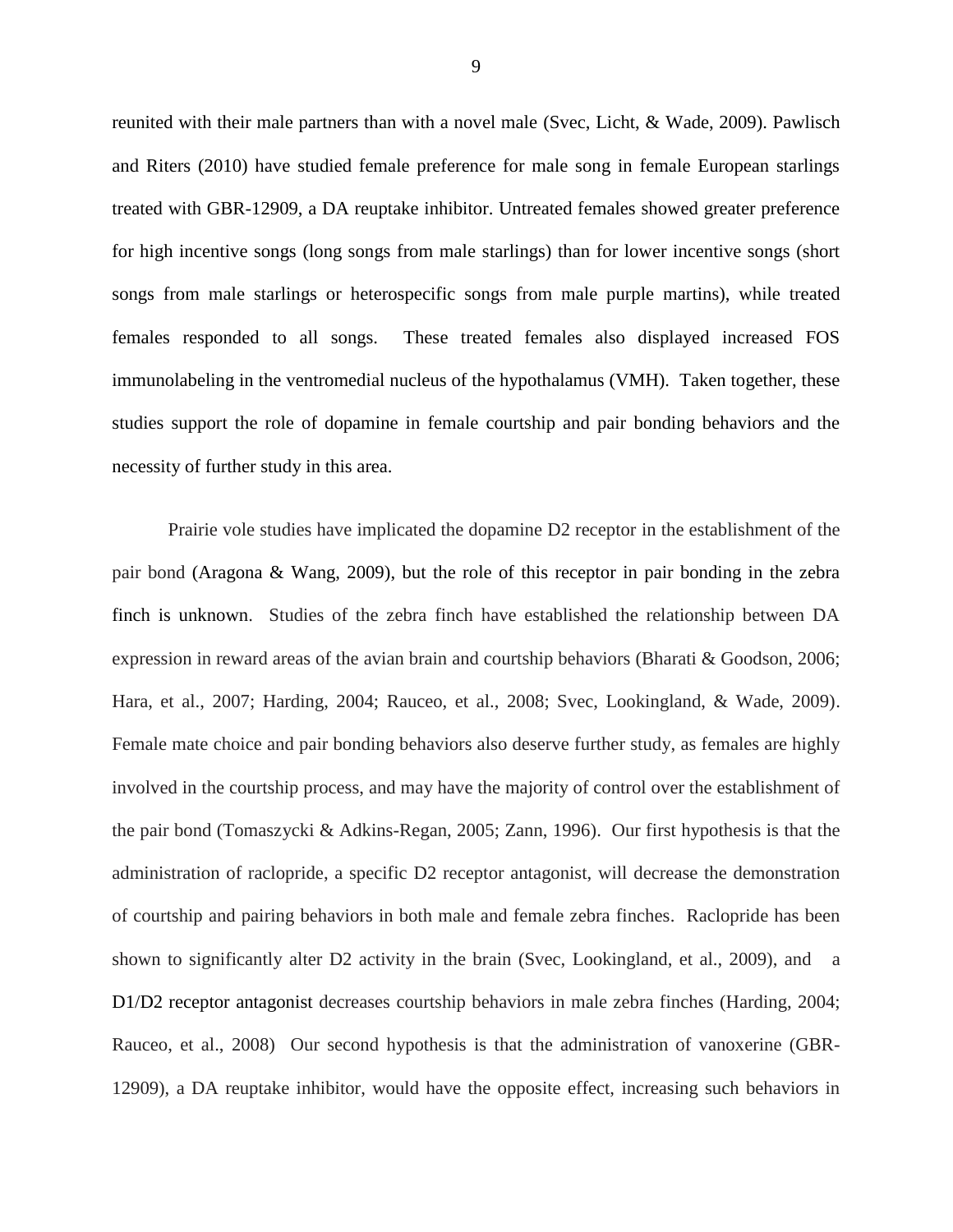both males and females, as vanoxerine has been used to study female starlings responses to male song (Pawlisch & Riters, 2010) and increases singing behavior in the male European starling (Schroeder & Riters, 2006).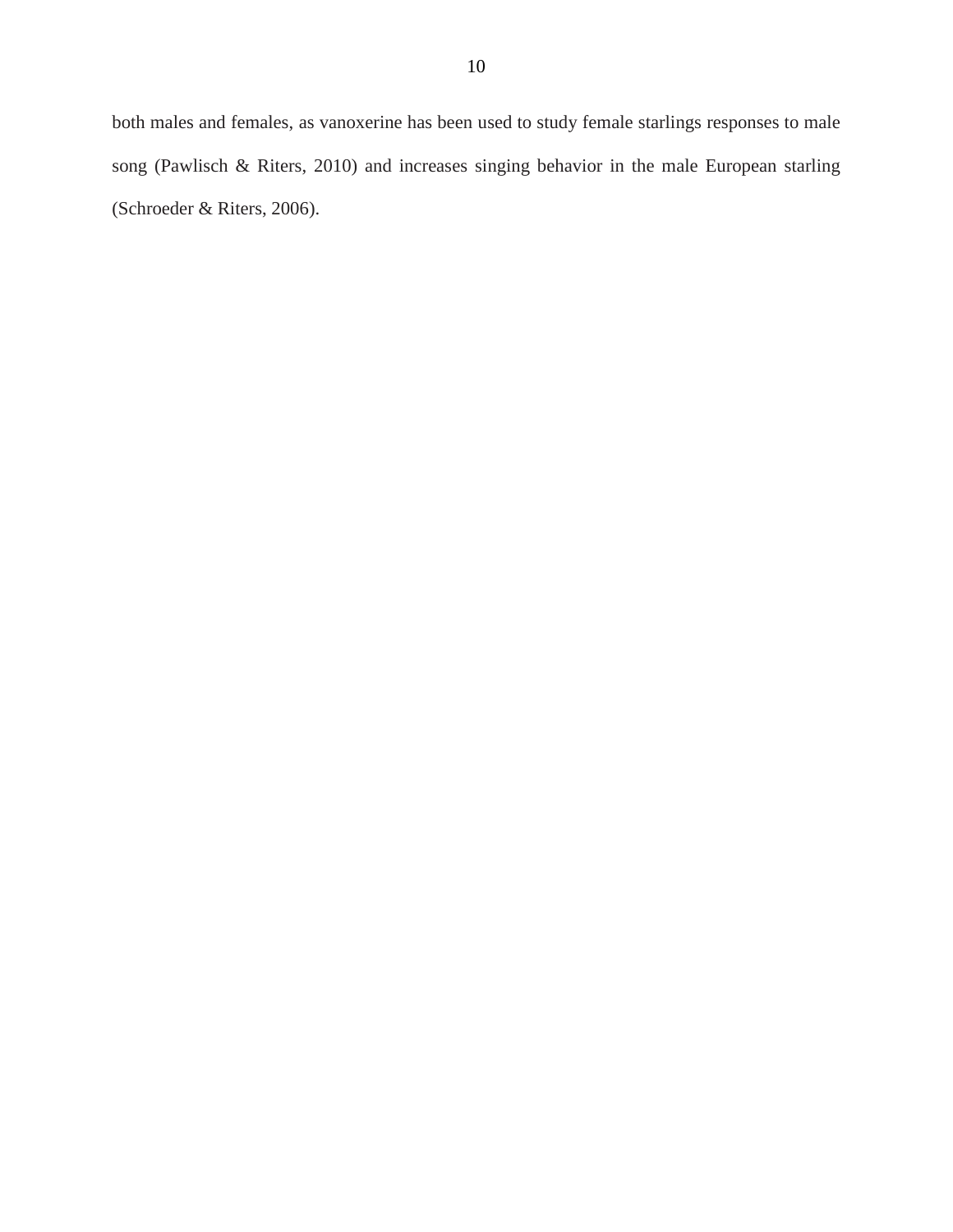#### **Chapter 2**

#### **Methods**

#### *2.1 Subjects*

Thirty two adult zebra finches (*Taenopygia guttata*) were subjects in this study (16 males and 16 females). One female had to be removed from the study due to an adverse reaction to the DA reuptake inhibitor. The birds were housed in stainless steel flight cages in a temperature  $(70^{\circ}F)$  and humidity (50%) controlled room with a regulated light cycle (12:12). A vitaminsupplemented commercial finch seed mix (Simple System Breeder Crumb 5-Day Product, The Bird Care Company, Hemet, CA), water, grit, and cuttlebone was available *ad libitum*. This diet was supplemented with hard-boiled eggs, wheat bread, and calcium supplement. All animals were housed in isosexual aviaries prior to the experiment. During the testing phase, the test subjects (four males and four females) were housed in smaller cages (91.4  $\times$ 76.2  $\times$  76.2 cm), and separated by sex in between tests.

#### *2.2 Experimental Design*

For each test, eight birds of each sex (4 cohorts total) were placed into the following testing paradigm, using a repeated measures design (see Figure 1). These birds were chosen at random from the male and female aviaries. When these birds were returned to the aviaries after the study, they had a second leg band added so that they would not be chosen for later studies. Four birds of one sex were injected 15 minutes prior to introducing 4 birds of the opposite sex. To control for possible cohort effects, two of these birds received saline (control) and two received the drug. The birds were then observed for one hour, and all courtship and pairing behaviors were noted. After one hour, the sexes were separated overnight. Twenty-four hours later, subjects were again placed in the same conditions with the same animals without receiving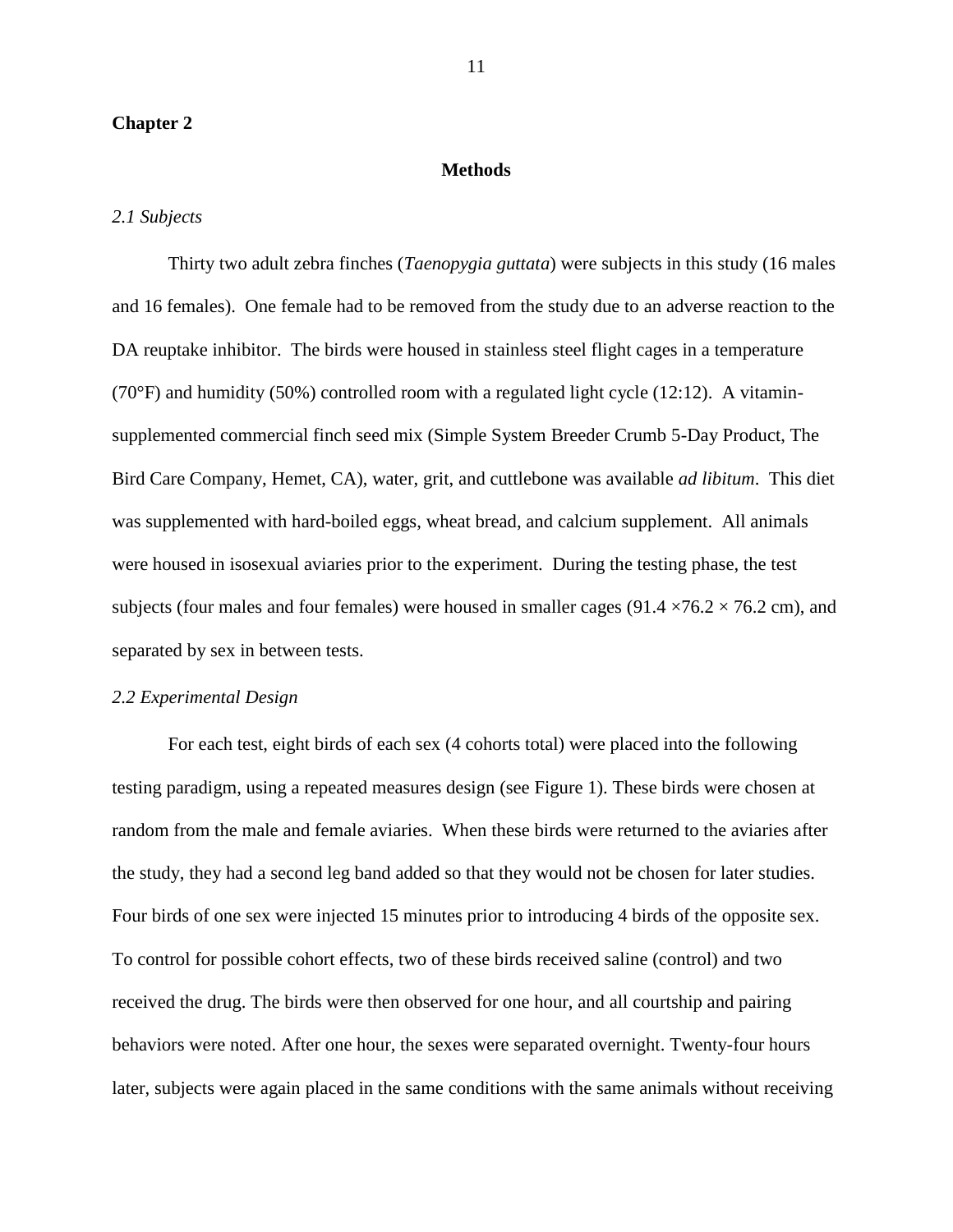any injection, and their behavior was observed for one hour. The purpose of this testing day was to determine if the administration of dopamine agonists/antagonists from the previous day increased or decreased, respectively the probability of pair bond formation. One week separated the tests, to allow birds to become re-motivated to engage in courtship and pairing. Each bird in each group received one of two trial sets: Raclopride during one session and saline during one session or Vanoxerine during one session and DMSO during one session.

#### *2.3 Drug administration*

Animals were injected with raclopride (Raclopride; Sigma [cat  $#R-121$ ]),  $1mg/kg$  in 0.05ml of 0.9% sterile saline, a D2 receptor antagonist, or the same volume of saline. In the second phase of the experiment, animals were injected with vanoxerine/GBR-12909 (GBR; Sigma [cat # D-052]), 10 mg/kg in 0.05ml of DMSO, a DA reuptake inhibitor, or the same volume of DMSO. Once the drugs were prepared, observers were blind to treatment groups.

#### *2.4 Behavioral Tests*

After the sexes were placed in the cage together (4 males and 4 females), their behavior was recorded on data sheets over the course of an hour, which was divided into 15 minute intervals. Two observers observed two birds each per 15 minute interval, so the four injected birds were observed for the entire hour session. These observers were trained until there was a high degree of inter-observer reliability. The behaviors recorded are all associated with courtship and mating, as demonstrated through naturalistic observations and previous research (Tomaszycki & Adkins-Regan, 2005). These behaviors are female-directed singing (only males sing, and the song that is measured is directed toward a female); allopreening, clumping, tailquiver, nest building or entering a nest together, and copulation (see Table 1). Singing and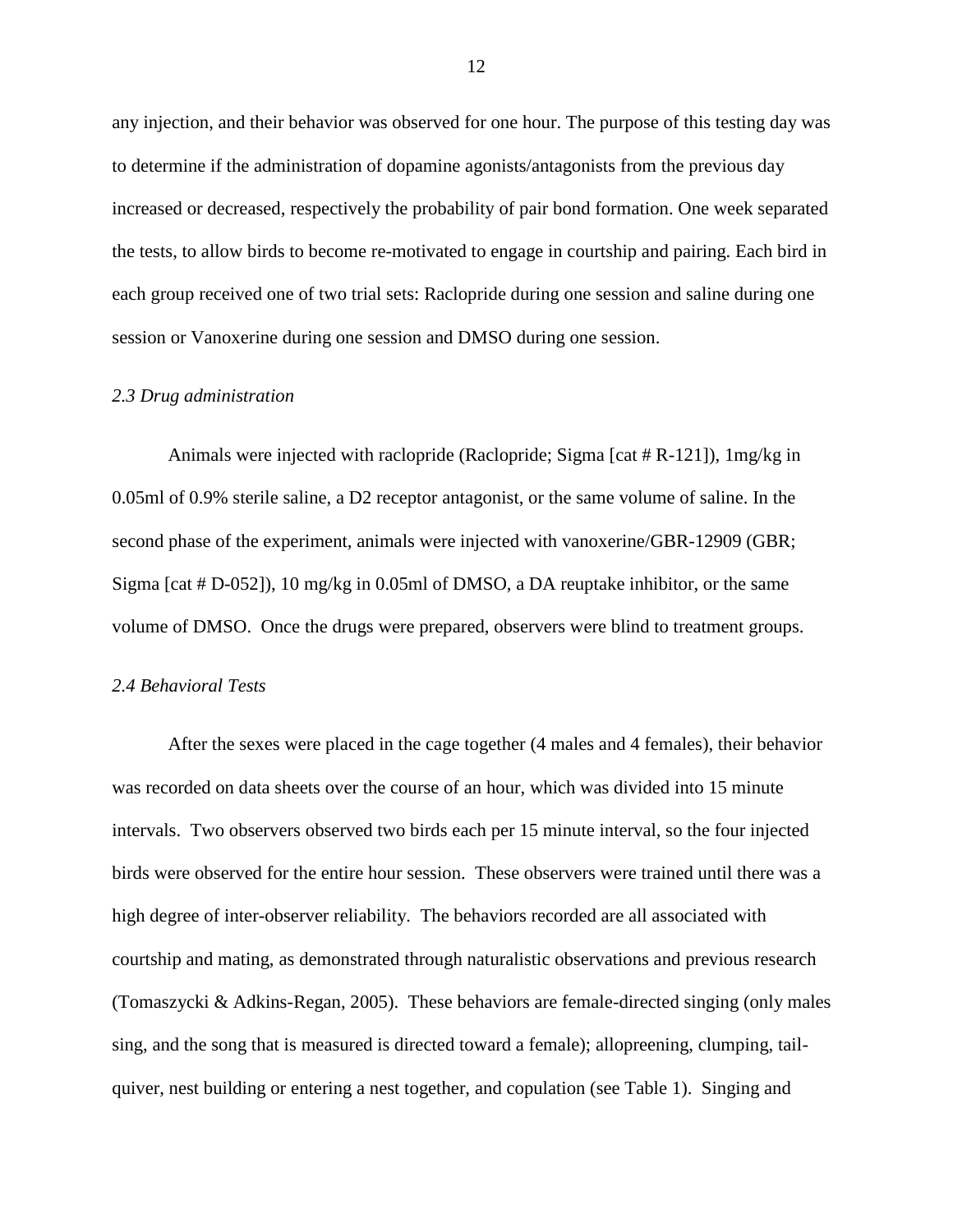clumping are measured in seconds using a timer and tail-quivers, nest building, allopreening, and copulation are counted using tally marks (one mark for each bout of the behavior).

Many researchers seek to normalize group behavior at the outset of an experiment. When using zebra finches, researchers will test males with several different females and record their behavior. The researchers will then choose only the males with the highest level of courtship behaviors to participate in the study. Additionally, to ensure the continuation of this behavior, researchers will administer exogenous testosterone (Bharati & Goodson, 2006; Rauceo, et al., 2008). In our quest to use a more naturalistic paradigm, we have not pre-tested birds for courtship behaviors. We chose both male and female birds at random from our population and these birds may have had differing baseline levels of courtship behavior. The repeated measures experimental design, however, controls for any baseline behavioral differences among the subjects because each bird serves as its' own baseline and experimental condition. Any difference in baseline behaviors between subjects should be controlled for by repeated measures. The birds were also allowed a choice between four opposite sex birds per session, which allows for a more natural choice condition.

#### *2.5 Statistical Analysis*

All behavioral observation data (see Table 1) were analyzed using repeated measures ANOVAs. Post-hoc analyses were conducted using paired sample t-tests. We also assessed preference using an association index. The association index was determined by finding the opposite-sex partner that each subject spent the greatest amount of time with (clumping for females, singing and clumping for males) on Day 1. For example, for males, the number of seconds each male spent singing and clumping with his "preferred female" each day was divided by the total number of seconds engaged with all females in these behaviors for that day to create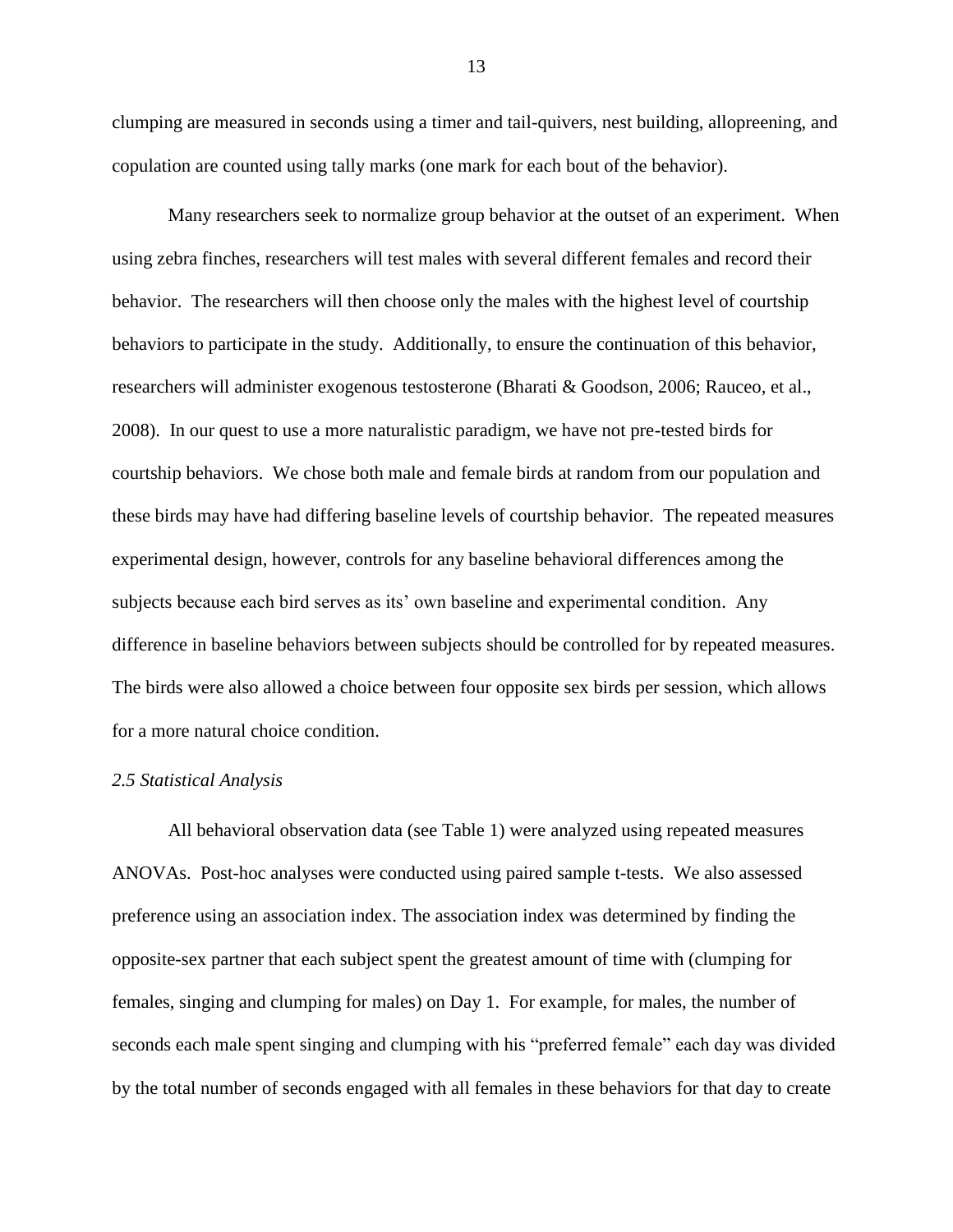a percentage. An arcsin transformation was performed on these percentages. A repeated measures ANOVA was then conducted to compare the effects of treatment and day on the association index. Paired t-tests were used to analyze any significant interactions in the ANOVA. Furthermore, we examined the percentage of opposite-sex individuals that our subjects interacted with on each day (see Table 2). Again, an arcsin transformation was performed to normalize the data and a repeated measures ANOVA was conducted to compare the effects of treatment and day. Paired t-tests were used to analyze any significant interactions in the ANOVA.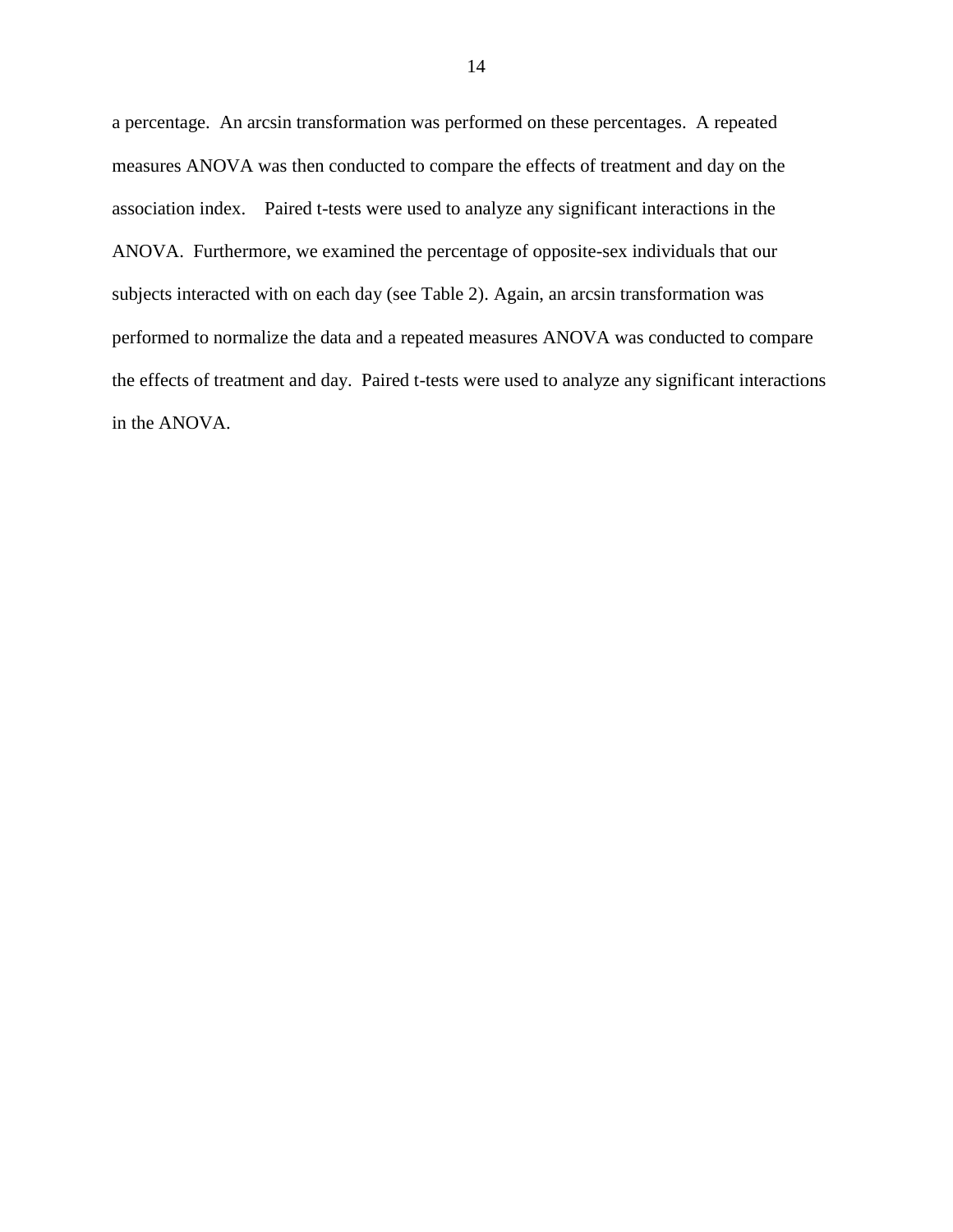#### **Chapter 3**

#### **Results**

#### *3.1 Raclopride: Males*

#### *Behavioral Observations*

Raclopride treatments did not alter pairing behavior (clumping, allopreening and nest building) female receptivity (tail quivers) or sexual behavior (copulations) on either testing day. Within treatment groups, there was no effect of day on these behaviors (see Table 4 for means and standard errors).

We predicted that raclopride, a dopamine antagonist, would decrease courtship behavior. There was a significant main effect of treatment on directed singing,  $F(1,7) = 15.64$ ,  $p = 0.01$ , such that males treated with raclopride spent less time courting females than they did in the saline condition (see Table 2). There was also a treatment by day interaction,  $F(1,7) = 5.63$ , p = 0.05, such that this difference occurred on the injection day (day 1) (t(7) = -3.19,  $p < 0.05$ ; see Figure 2), and not on testing day 2 (t(7) =  $-0.02$ ,  $p = .986$ ; see Table 2 and Figure 2). Finally, there were no significant effect of day on directed singing,  $F(1,7) < 1$  (see Table 2).

#### *Association Index*

There was a significant main effect of day,  $F(1,7) = 19.18$ ,  $p < 0.001$ , such that males spent more time singing and clumping with their "preferred female" on day 1 ( $M = .82$ ,  $SE =$ .13) than on day 2 ( $M = .20$ ,  $SE = .06$ ; see Table 2 and Figure 3). There was no significant effect of treatment,  $F(1,7) = 1.53$ ,  $p = 0.26$  or an interaction between treatment and day,  $F(1,7) = 3.98$ ,  $p = 0.09$  on the likelihood of forming a partner preference (see Table 2 and Figure 3).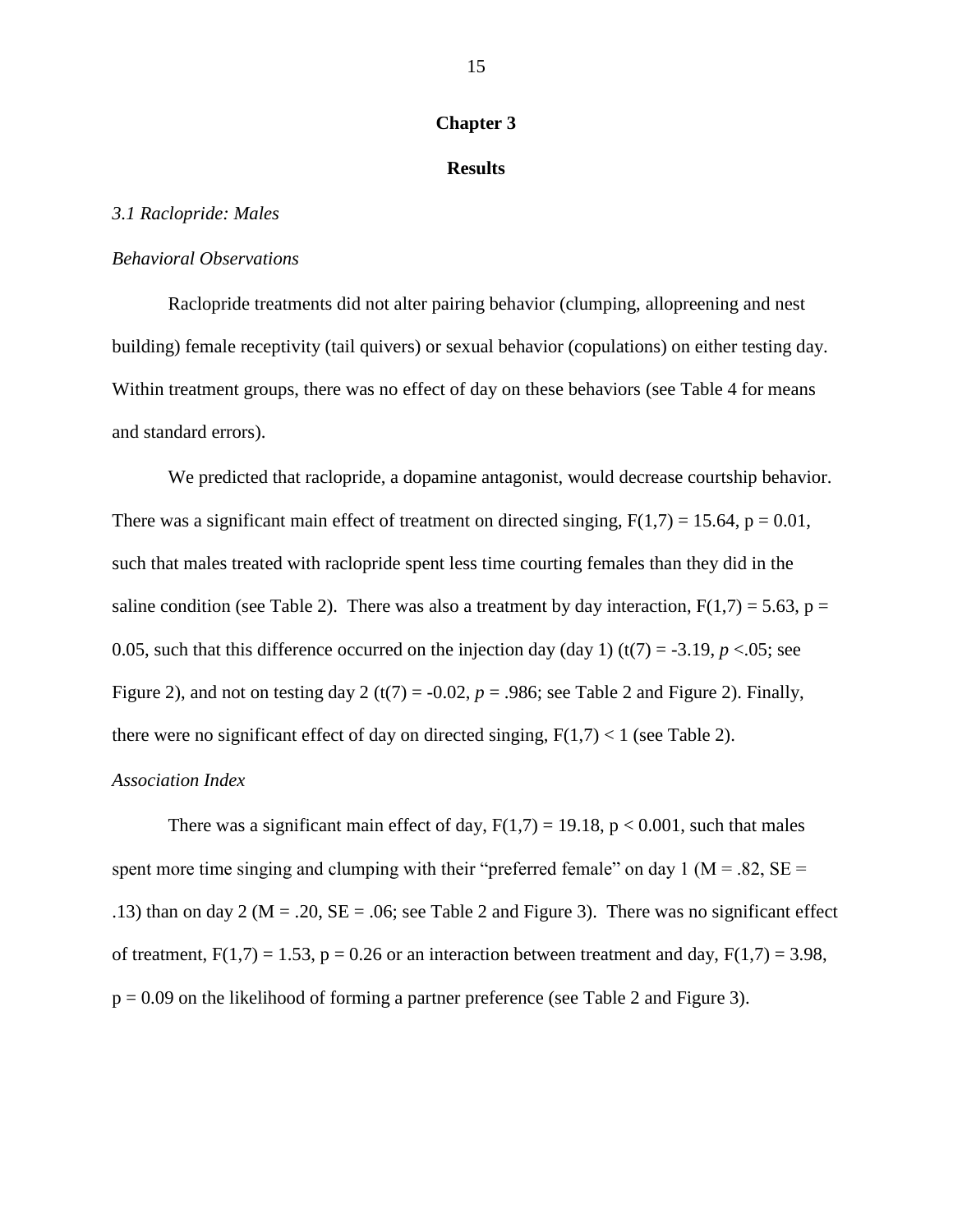#### *Percentage of Females Courted*

When treated with raclopride, males ( $M = 0.41$ ,  $SE = 0.09$ ) courted significantly fewer females than when treated with saline ( $M = 0.92$ ,  $SE = 0.08$ ; see Table 2 and Figure 4). There was a significant main effect of treatment,  $F(1,7) = 18.85$ ,  $p < 0.001$ , such that males courted a lower percentage of females when treated with raclopride ( $M = 0.41$ ,  $SE = 0.09$ ) than when treated with saline ( $M = 0.92$ ,  $SE = 0.08$ ; see Table 2 and Figure 4). There was also a significant effect of treatment by day,  $F(1,7) = 37.9$ ,  $p < 0.001$  (see Table 2). On Day 1, males treated with raclopride courted a smaller percentage of females ( $M = 0.19$ ,  $SE = 0.07$ ) than when treated with saline ( $M = 1.21$ ,  $SE = 0.14$ ; see Table 2 and Figure 4). On Day 2, this effect was no longer apparent (raclopride:  $M = 0.64$ ,  $SE = 0.17$ ; saline:  $M = 0.62$ ,  $SE = 0.11$ ; see Table 2 and Figure 4).

#### *3.2 Raclopride: Females*

#### *Behavioral Observations*

As with males, no significant effects of treatment, day, or treatment by day were found for directed singing, clumping, allopreening, nest building, tail quivers, or copulation behaviors (see Table 5 for means and standard errors).

#### *Association Index*

The best marker of female choice is clumping behavior (Zann, 1996). However, there were no significant main effects for day,  $F(1,7) = 0.42$ ,  $p = 0.54$ , treatment,  $F(1,7) = 0.01$ ,  $p =$ 0.94, or treatment by day,  $F(1,7) = 0.01$ ,  $p = 0.95$ ; see Table 3 and Figure 3) on the association index.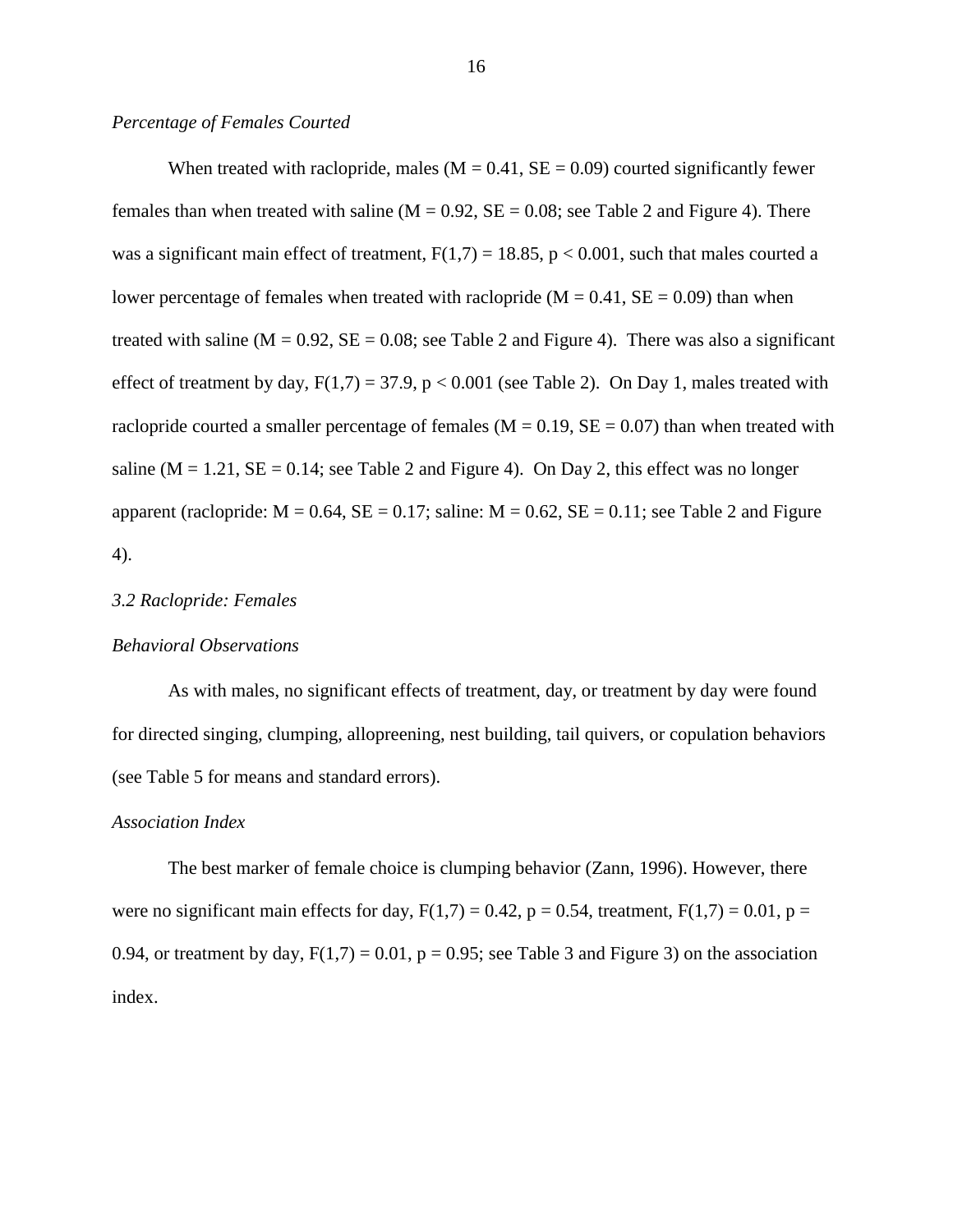#### *Interactions with Different Males*

There were no significant main effects for day,  $F(1,7) = 2.49$ ,  $p = 0.16$ , treatment,  $F(1,7)$  $= 0.01$ ,  $p = 0.92$ , or treatment by day,  $F(1,7) = 0.12$ ,  $p = 0.74$ , on the percentage of males with whom females clumped (see Table 3 and Figure 4)

## *3.3 Vanoxerine: Males*

Vanoxerine treatments did not alter pairing behavior (clumping, allopreening and nest building) female receptivity (tail quivers) or sexual behavior (copulations) on either testing day. Within treatment groups, there was no effect of day on these behaviors (see Table 4 for means and standard errors).

#### *Directed Singing Behavior*

We predicted that vanoxerine would have the opposite effect on courtship behavior from raclopride, such that it would increase courtship behavior relative to the control condition. There was a significant main effect of treatment,  $F(1,7) = 8.63$ ,  $p = 0.02$  and treatment by day,  $F(1,7) =$ 16.86,  $p = 0.01$ , but not for day,  $F(1,7) = 0.70$ ,  $p = 0.43$  (see Table 2). Surprisingly, vanoxerine had a similar effect on behavior to raclopride in that males spent significantly less time singing to females during the vanoxerine condition than the DMSO condition  $(t(7) = -6.43, p < 0.001$ ; see Table 2 and Figure 5). The effects from day 1 were not apparent on day 2. Males spent equal amounts of time singing to a female regardless of treatment  $(t(7) = 0.84, p = 0.43$ ; see Table 2 and Figure 5). The decrease in male behavior during the DMSO condition on day 2 was evident in day 1 vs. day 2 comparisons. Males, when treated with DMSO, spent significantly more time singing to females on day1 in comparison to day 2 (t(7) = 2.61,  $p < 0.05$ ; see Table 2 and Figure 5).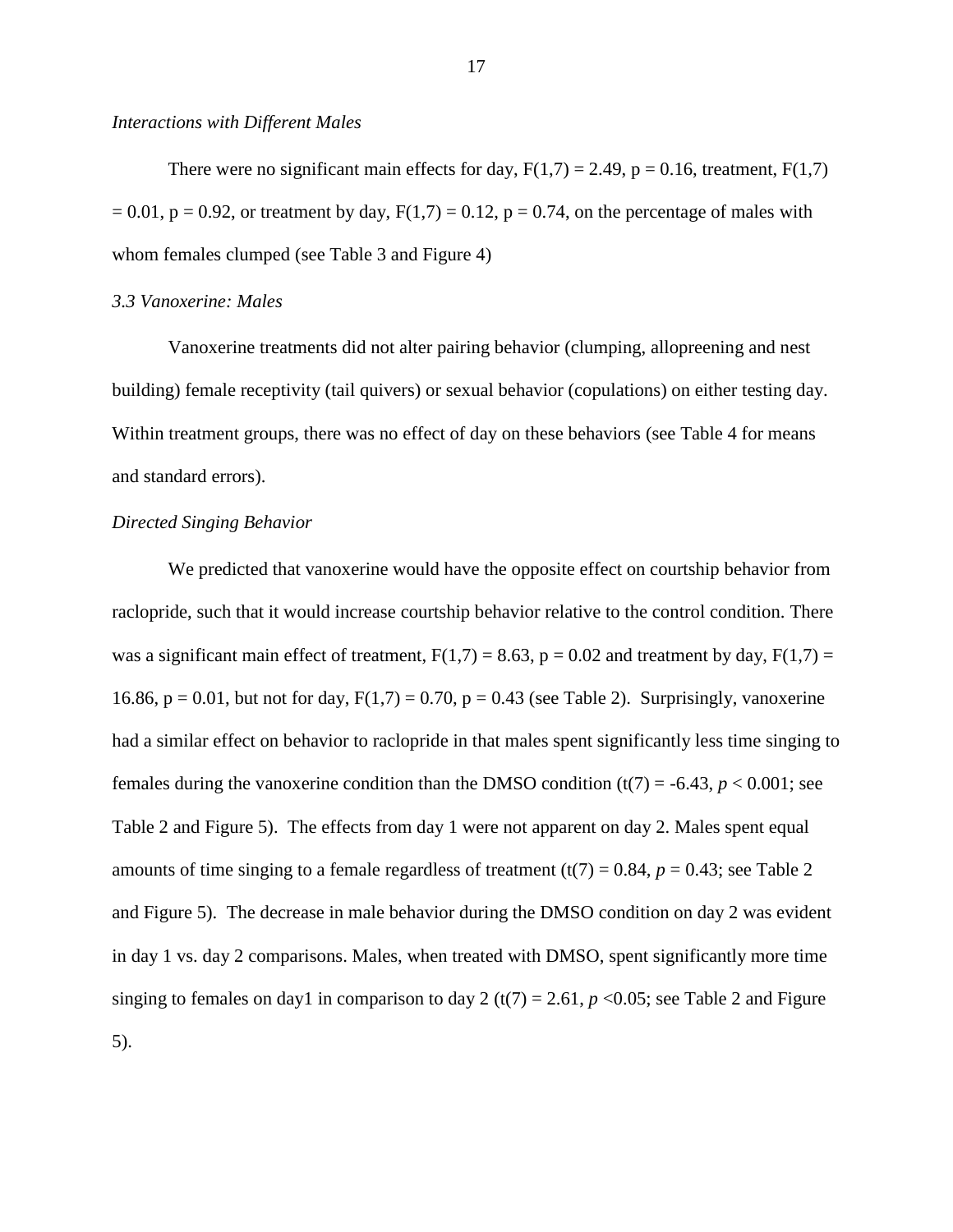*Association Index*

There was no significant main effect of treatment,  $F(1,7) = 0.28$ ,  $p = 0.61$ , day,  $F(1,7) = 0.28$ 1.57,  $p = 0.25$ , or treatment by day,  $F(1,7) < 1$  (see Table 2 and Figure 6).

#### *Percentage of Females Courted*

There was a significant main effect of treatment,  $F(1,7) = 5.40$ ,  $p = 0.05$ , such that males courted a significantly lower percentage of females when being treated with vanoxerine than when treated with DMSO (t(7) = -2.27,  $p = 0.04$ ), indicating that vanoxerine decreased courtship behaviors in males compared to DMSO treatment (see Table 2). There was no significant effect for day, F  $(1, 7) = 1.18$ , p = 0.31 or treatment by day, F $(1, 7) = 3.50$ , p = 0.10 (see Table 2 and Figure 7).

#### *3.4 Vanoxerine: Females*

#### *Behavioral Observations*

As with males, no significant effects of treatment, day, or treatment by day were found for directed singing, clumping, allopreening, nest building, tail quivers, or copulation behaviors (see Table 5 for means and standard errors).

#### *Association Index*

There were no significant main effects for day,  $F(1,7) = 0.65$ ,  $p = 0.45$ , treatment,  $F(1,7)$  $= 3.61$ ,  $p = 0.10$ , or treatment by day,  $F(1,7) = 0.01$ ,  $p = 0.91$  (see Table 3 and Figure 6) on association with a preferred male.

#### *Interactions with Different Males*

A one way ANOVA revealed that there was a significant main effect of day,  $F(1,7) =$ 7.31, p = 0.03, such that females interacted with a lower percentage of males on day 1 (see Table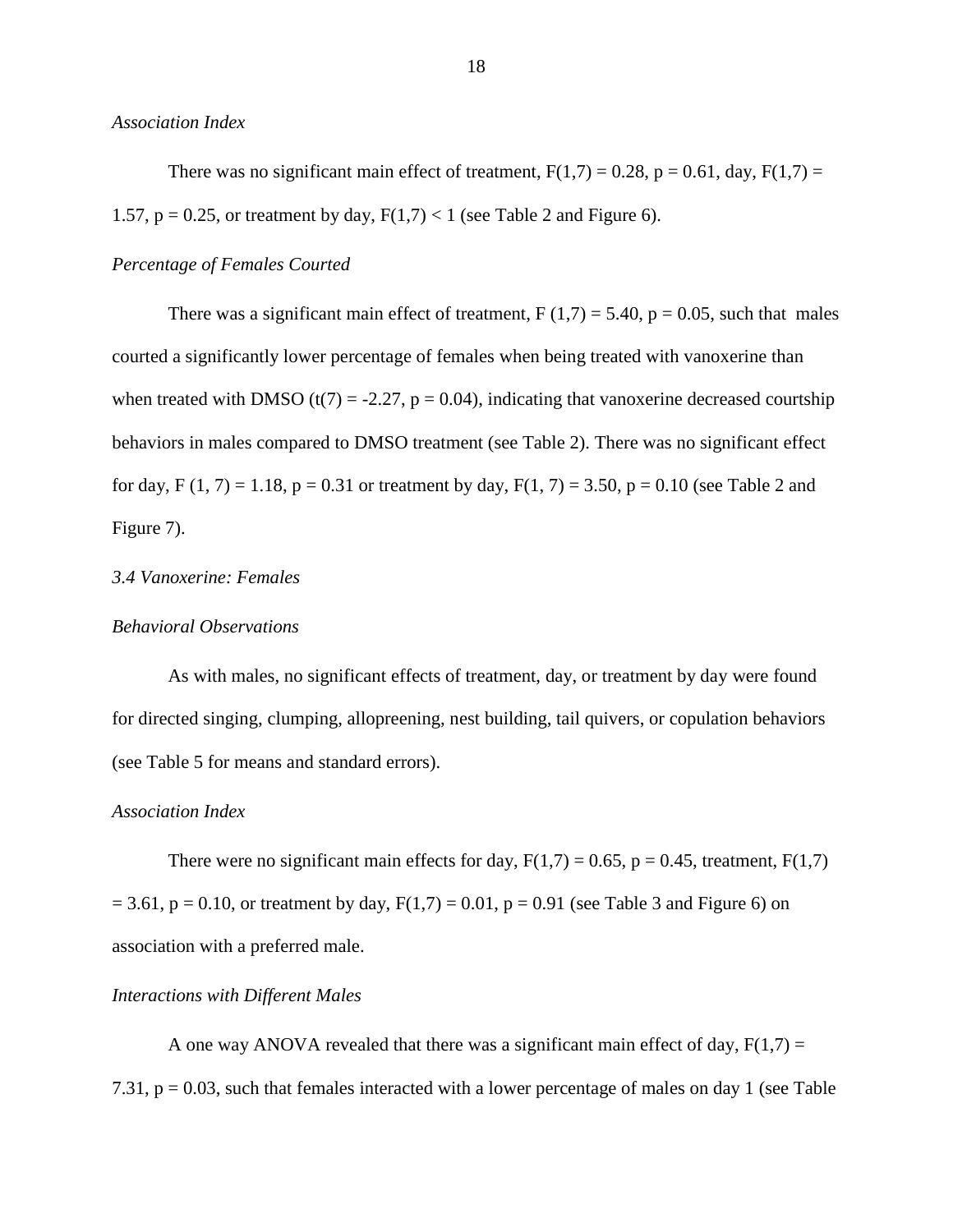3). There were no significant main effects for treatment,  $F(1,7) = 0.08$ ,  $p = 0.79$ , or treatment by day,  $F(1,7) = 3.11$ ,  $p = 0.12$  (see Table 3 and Figure 7).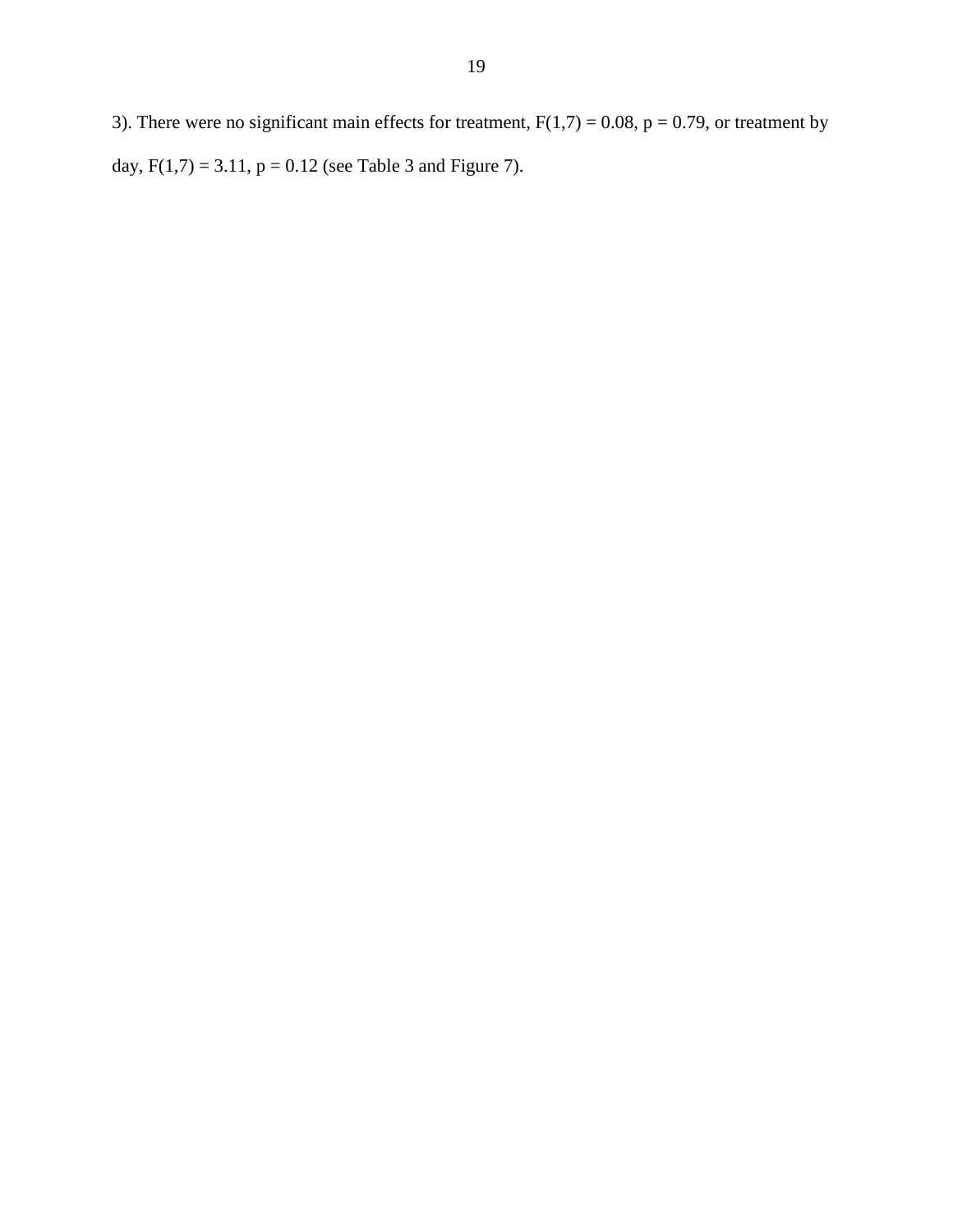#### **Chapter 4**

#### **Discussion**

#### *4.1 Raclopride*

We hypothesized that raclopride, a selective D2 receptor antagonist, treatments would decrease courtship and pairing in male and female zebra finches. In male zebra finches, raclopride treatment did decrease courtship behavior, as measured by directed singing. This finding replicates previous findings which used a D1/D2 antagonist (Rauceo, et al., 2008). Our results suggest that the effect on singing in those studies might be attributable to DA acting at D2 receptors. However, studies using a selective D1 antagonist should be done before firm conclusions can be made.

Despite differences in courtship behavior, raclopride treatments did not decrease behaviors related to pairing, nor did it alter the likelihood that a male would form a pair relationship. Research has shown that male song output and song quality is highly important for female mate choice (Tomaszycki & Adkins-Regan, 2005) and that females make very sophisticated judgments on the basis of song (Zann, 1996). If females are deciding between males based on the amount of song, then raclopride treatments would have decreased pairing behaviors. However, our data suggests that females may be more sensitive to song quality (which was presumably unaltered by raclopride since song, once learned, is largely stereotyped) than to total amount of singing. Studies over longer time courses may be more likely to reveal significant effects of this decreased singing on female mate choice.

This was the first study to examine the effects of a D2 antagonist on male pairing behavior in zebra finches. These results suggest that, while dopamine acting at D2 receptors may be linked to courtship motivation, it may not ultimately affect the outcome of that behavior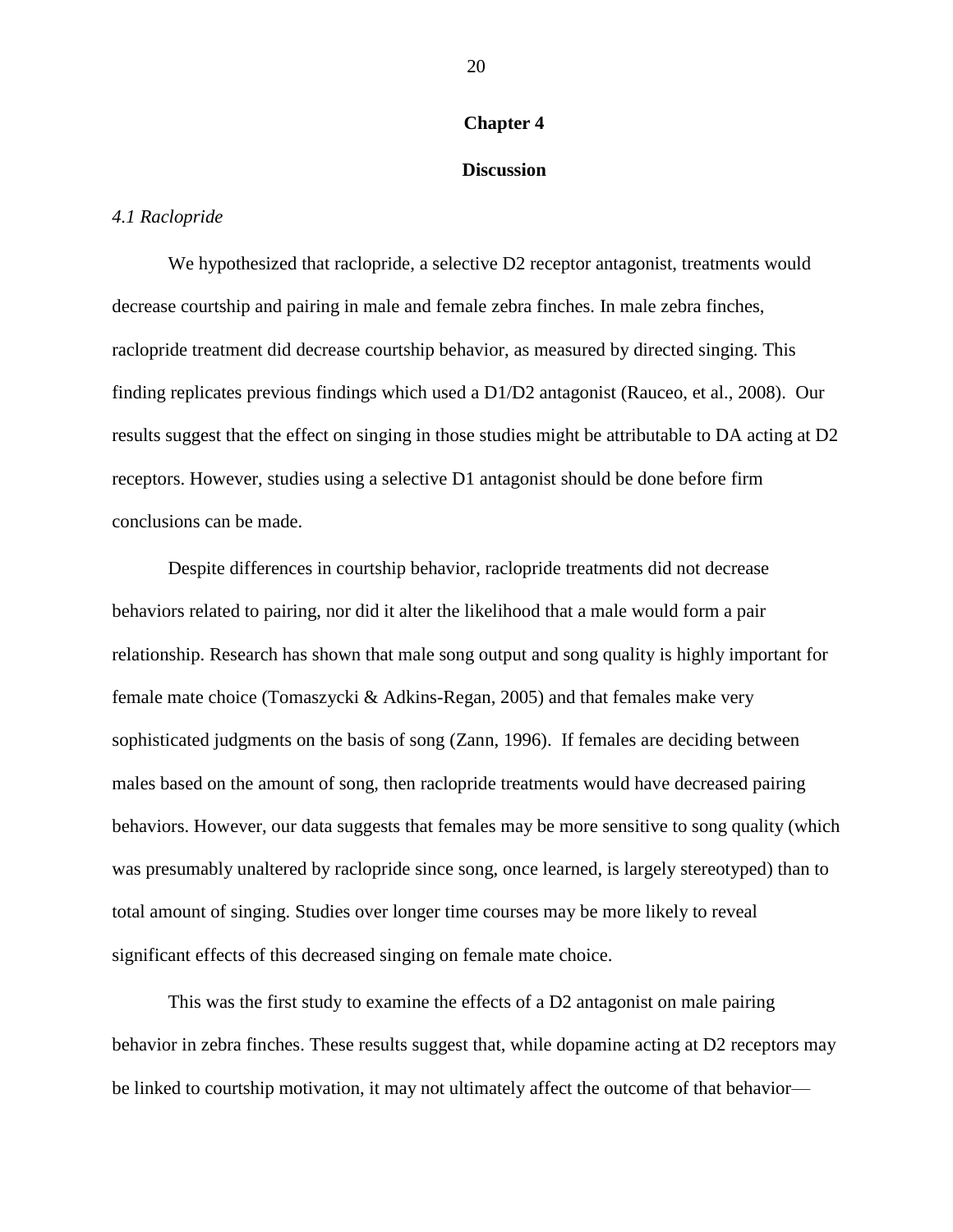pairing. These findings differ from those in prairie voles, which clearly show that DA acting at D2 receptors regulates pairing in males (Aragona & Wang, 2009). Our research suggests that the mechanisms of pairing in male zebra finches might be different from the mechanisms of pairing in male prairie voles.

Despite the effects on courtship in males, we have no evidence that raclopride affected courtship or pairing behavior in females. Very little research has focused on courtship in female zebra finches. Courtship behaviors in females tend to be more receptive in nature, usually measured by tail quivers in response to male directed singing. One study which investigated the effects of blocking sex steroids (androgens and estrogens) found no effects on courtship behavior in females (Tomaszycki, Banerjee, & Adkins-Regan, 2006). Future studies should elucidate the mechanisms regulating this infrequent and subtle behavioral response.

Raclopride treatments did not interfere with pairing in females. No study, to date, has found a neurohormonal mechanism of pairing in female zebra finches. Studies have primarily focused on neurochemical mechanisms of female song preferences. These studies have shown that norepinephrine (another catecholamine) antagonists or the administration of DSP-4, a neurotoxin specific to norepinephrine, can interfere with a female's ability to discriminate between songs (Lynch, Diekamp, & Ball, 2008). It will be interesting to study whether or not raclopride would similarly interfere with a female's ability to distinguish between songs, or if norepinephrine is actually important for pairing in females, not dopamine.

Taken together, our raclopride results show that dopamine acting at D2 receptors does not alter pairing behavior in either sex. These findings are very different from those in prairie voles, which find clear effects of D2 antagonists on inhibiting pair formation. There are three possible reasons for this difference. 1) Our raclopride treatments were not sufficient to block D2 receptors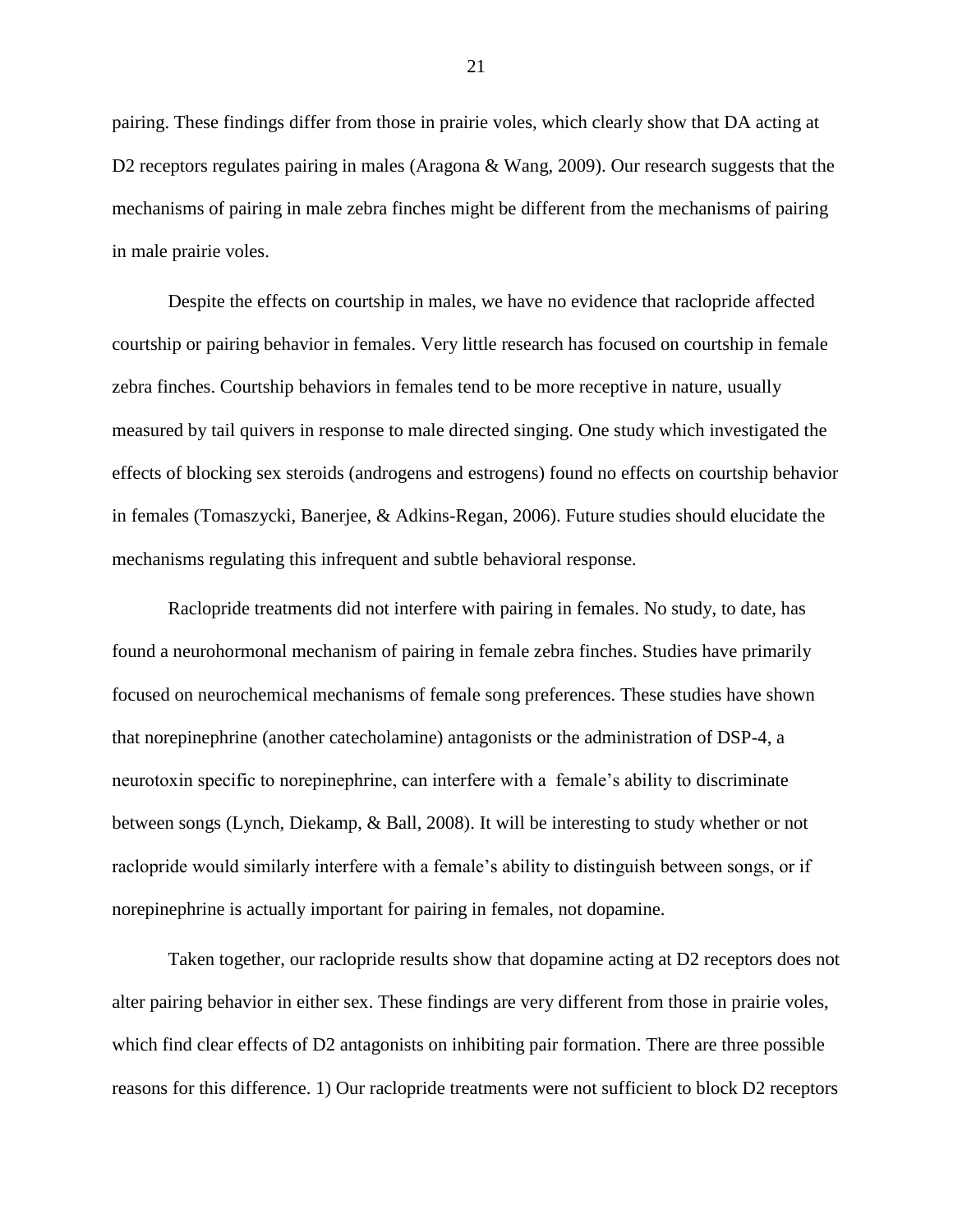in the brain. 2) Our testing paradigm was not sufficiently long enough to significantly alter pairing. 3) Mechanisms of pairing differ according to species.

It is unlikely that the raclopride treatments were insufficient. Previous work in zebra finches has used a similar systemic dosage and found significant effects on dopaminergic activity in the brain (Pawlisch & Riters, 2010; Schroeder & Riters, 2006; Svec, Lookingland, et al., 2009). Other studies have found a significant reduction in courtship behaviors, including directed singing, in males zebra finches, using a D1/D2 receptor antagonist, *cis*-flupenthixol (Harding, 2004; Rauceo, et al., 2008). Since we obtained a similar effect, it suggests that the dosage was sufficient to alter male behavior. However, we cannot rule out the possibility that higher or lower doses would alter pairing behavior.

It is possible that our testing paradigm was not sufficiently long enough to alter pairing. Animals were only allowed contact with the same group of opposite-sex partners for two hours over a two day period. These time periods were designed so that the animals were only in contact when the drugs were active (day 1) and then allowed to display their preferences (day 2). This may not actually be enough time to form a partner preference or pair relationship, although this is the first study to examine pairing behavior, and similar studies in prairie voles only use testing periods of a couple of hours in duration.

At present, it appears that DA acting at D2 receptors is not necessary for pairing to occur. This suggests that results from one species (prairie voles) may not generalize to other species (zebra finches). Further research should consider whether D2 antagonists inhibit pairing in other monogamous species.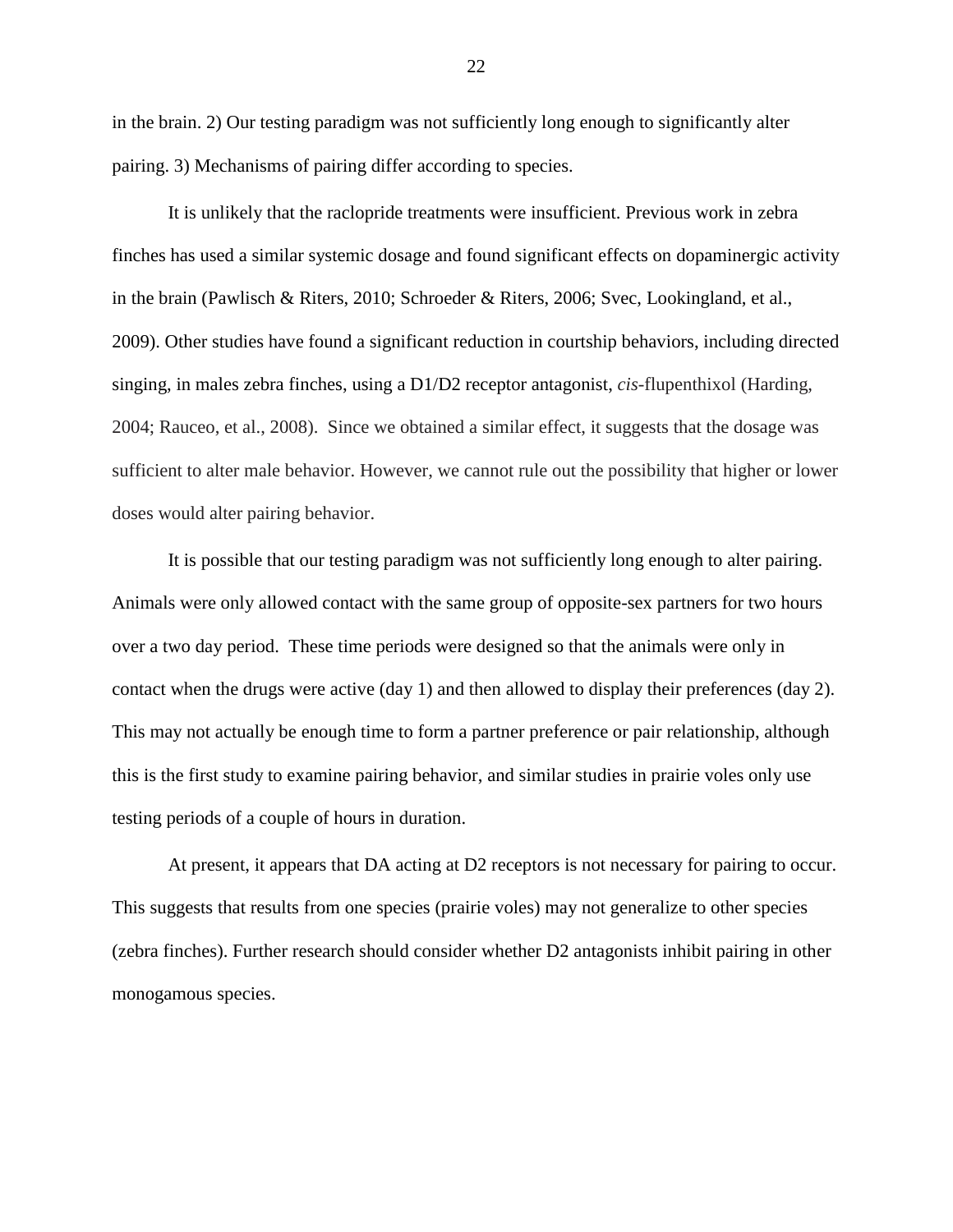#### *4.2 Vanoxerine*

We hypothesized that vanoxerine, a DA reuptake inhibitor, treatments would increase courtship and pairing behaviors in male and female zebra finches. However, the results of the vanoxerine treatment were similar to the results of the raclopride treatment, in that we saw a decrease in courtship behaviors. In males, vanoxerine treatment resulted in a decrease in directed singing behavior and a decrease in the percentage of females courted. In females, vanoxerine treatment did not result in any significant behavioral changes. In both males and females, pairing behaviors were not observed frequently enough to be analyzed statistically. These results conflict with previous studies, which found that vanoxerine increased singing behavior in male starlings, a seasonally breeding songbird, and increased receptivity to male starling song in treated female starlings (Heimovics & Riters, 2008; Schroeder & Riters, 2006) These results support the involvement of dopamine in courtship, but the mechanism may be contrary to what we had hypothesized.

Vanoxerine has been shown to affect courtship behaviors in the male European starling, a territorial songbird. Treatment with vanoxerine in male starlings resulted in increased femaledirected singing behaviors and showed increased levels of TH-ir in the VTA and the POM, areas involved in mating behaviors, and Area X, an area involved in song learning (Heimovics and Riters, (2008). Female starlings treated with vanoxerine showed an increased preference for male songs from both starlings (high-incentive songs) and purple martins (low-incentive songs), while untreated females only showed a preference for the high incentive male starling songs (Pawlisch & Riters, 2010). These treated females also displayed increased FOS immunolabeling in the ventromedial nucleus of the hypothalamus (VMH). Taken together, the starling studies and the results of the current study indicate that vanoxerine has an effect on directed singing in

23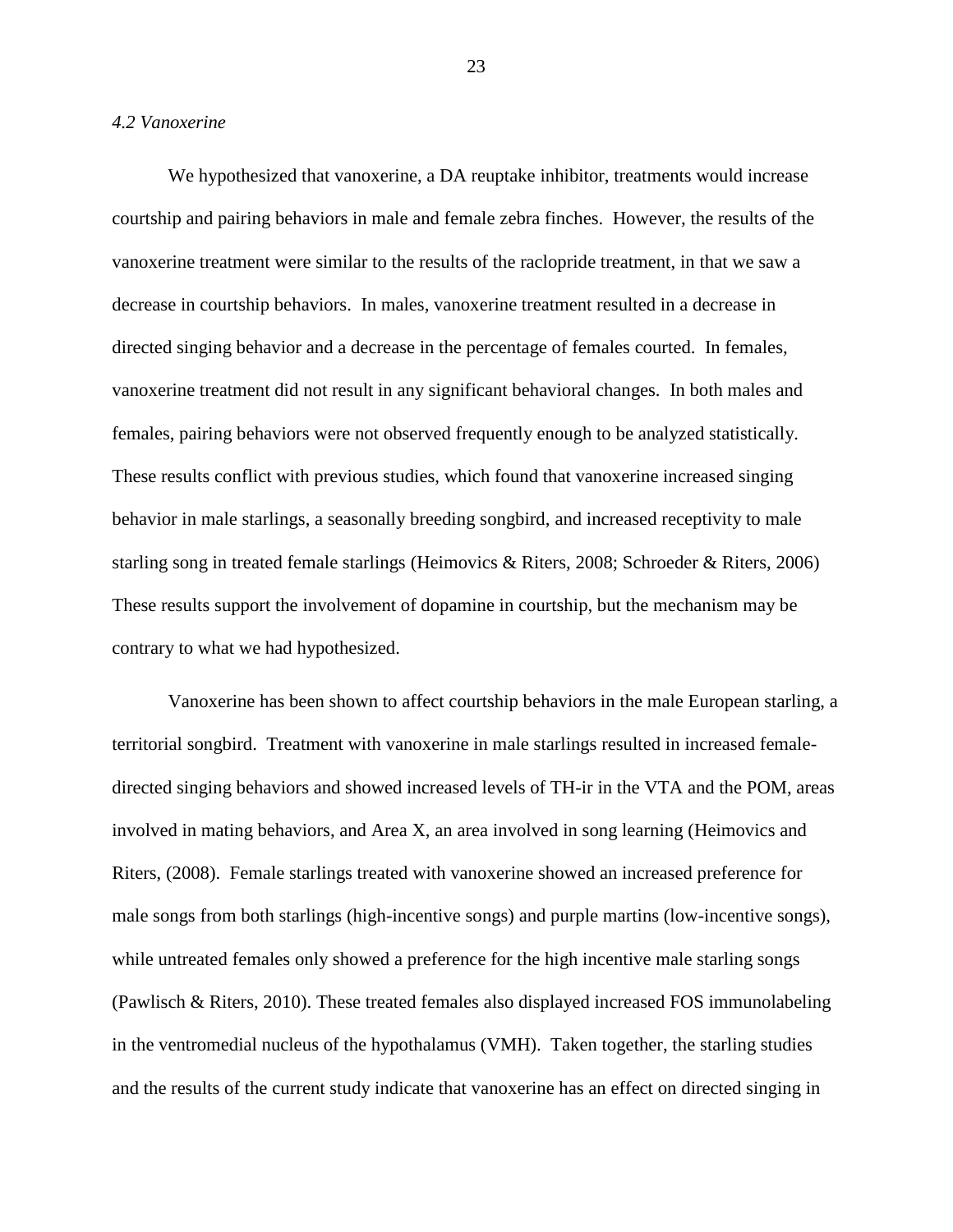males, an important courtship behavior, the perception of that song in females (an important aspect of mate choice), and IEG expression in reward areas of the brain.

Vanoxerine or GBR 12909, (1-(2-(bis(4-fluorphenyl)-methoxy)-ethyl)-4-(3-phenylpropyl)piperazine), is a highly selective inhibitor of the presynaptic dopamine uptake complex both in vivo and in vitro (Andersen, 1989; Kelley & Lang, 1989). Vanoxerine inhibits the uptake of dopamine by binding to the DA binding site on the DAT carrier protein itself, blocking the carrier process and allowing DA to stay in the synapse (Andersen, 1989). The high potency and selectivity of vanoxerine for the DAT is similar to that of cocaine and other drugs of abuse. Vanoxerine has been shown to reliably maintain drug self-administration in the squirrel monkey (Andersen, 1989) and the rhesus monkey (Lindsey et al., 2004). These studies support the selectivity for vanoxerine at the DAT complex and the importance of that action in the reward pathway of the brain.

Vanoxerine has been shown to have a steady response curve, with lower doses being less effective and higher doses mimicking the effects of amphetamine (Young et al., 2010) in mice. Vanoxerine has been shown to increase courtship behaviors in both male and female starlings, a social songbird, at a dose of 10 mg/kg and 20 mg/kg (Pawlisch & Riters, 2010; Schroeder & Riters, 2006). This is the first study to use vanoxerine to study the effects of DA on courtship and pairing behaviors in the zebra finch. The dose used in the present study, 10 mg/kg, is the lower dose and was used as a starting point. In fact, this dose had adverse effects on motor ability in one female, suggesting that the 20mg/kg dose would have been too high. It is possible, in light of the few studies available, that our dose was too low and therefore did not have the desired effect. In the future, it is possible that a variety of doses may be used to determine the balance between changes in courtship behaviors and amphetamine-like activity.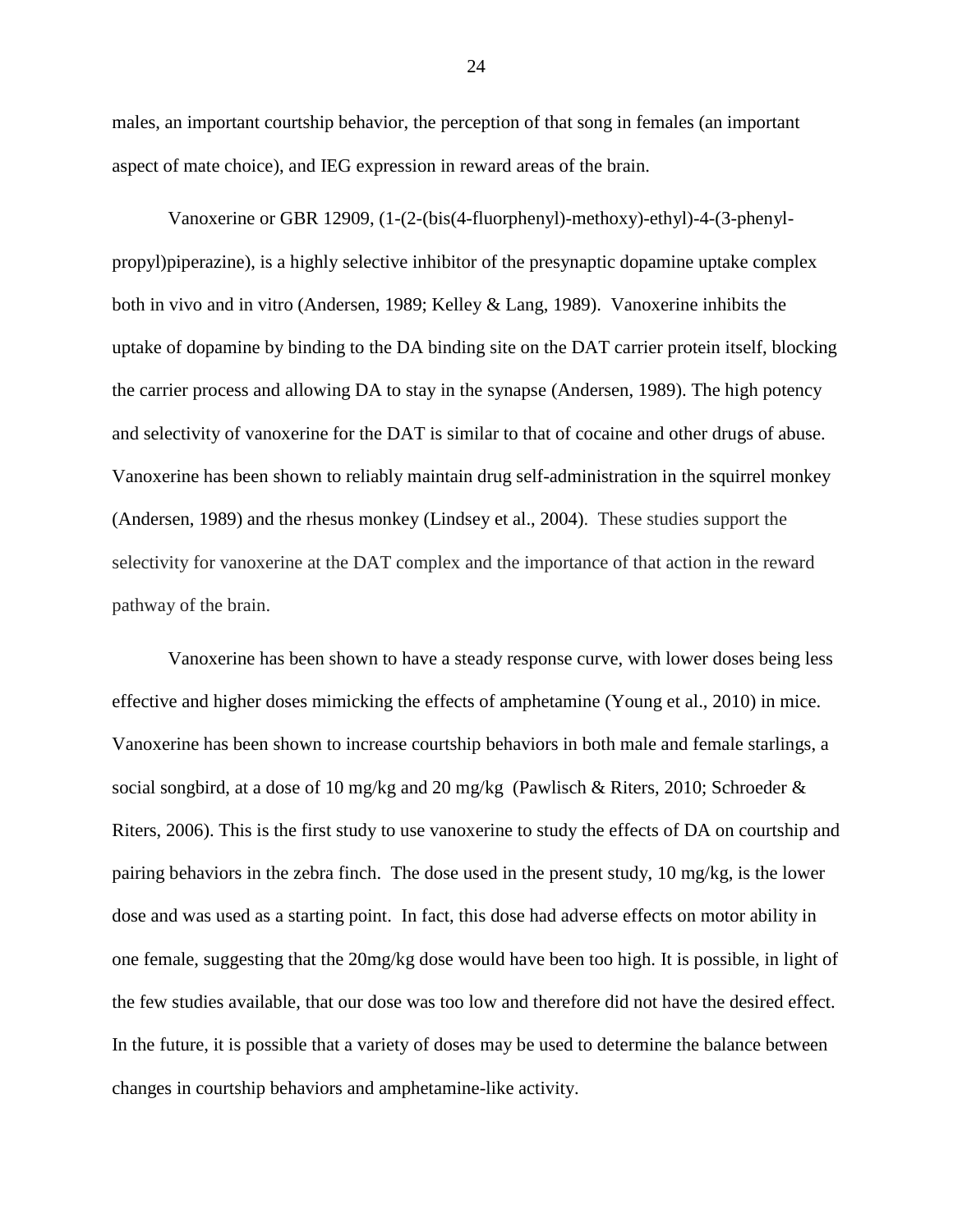Despite the fact that vanoxerine is a highly potent and specific DA reuptake inhibitor, it is an equally potent norepinehprine transport inhibitor (Lindsey, et al., 2004). It is possible that this property could have interfered with the courtship behaviors we were interested in studying, as norepinephrine is ten times as prevalent as dopamine in the zebra finch brain (Lynch, et al., 2008). Norepinephrine receptors are present in many of the same reward areas of the brain as dopamine and have been implicated in the motivational and attentional components of courtship behaviors (Lynch, et al., 2008). In the future, norepinephrine should be studied in conjunction with dopamine to determine the specific functions of these two catecholamines on courtship and pairing behaviors in the zebra finch. It is also possible that vanoxerine may have a different effect on zebra finches than the other species it has been previously tested in, such as rodents, primates, and other birds. This is unlikely, given the similar functional organization between the mammalian and avian telencephalon (Durstewitz, et al., 1999). Given the evidence, it is unlikely that the results of this study are due to any neurochemical differences in vanoxerine or species differences in test subjects.

Raclopride treatments decreased the courtship behavior of directed singing similar to previous studies (Harding, 2004; Rauceo, et al., 2008; Svec, Lookingland, et al., 2009), indicating that activation of the D2 receptor is important during this behavior. Raclopride did not have any effect on other courtship behaviors or pairing behaviors. Vanoxerine treatments, however, did not result in an increase in courtship or pairing behaviors, and actually resulted in a decrease in the courtship behavior of directed singing. Vanoxerine did not have any significant effect on other courtship and pairing behaviors. The results of this study do support the role of dopamine, specifically the D2 receptor, in the courtship behavior, directed singing, in the male zebra finch, but do not support the role of the D2 receptor in pair bonding behaviors. This is the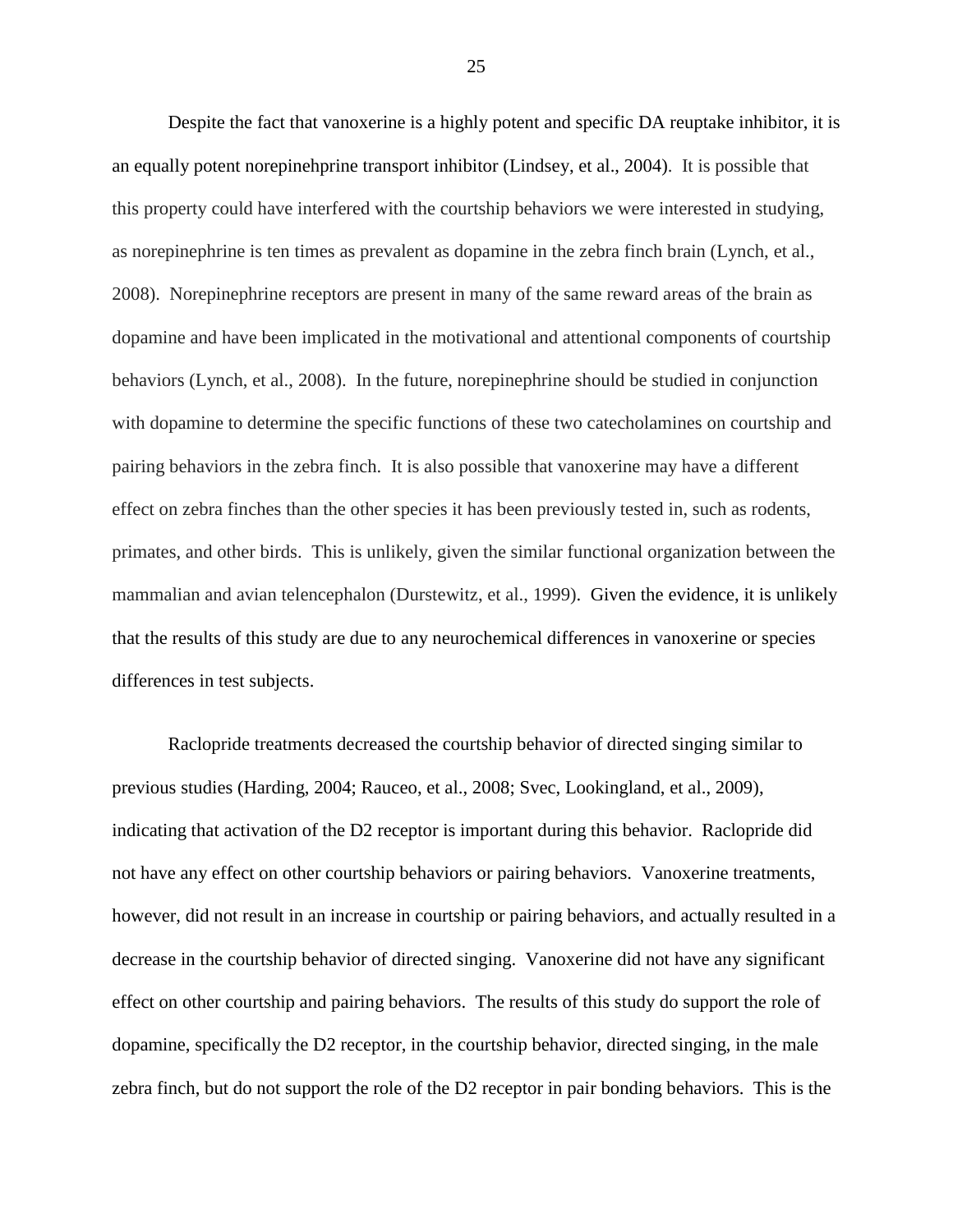first study to show evidence for the role of the D2 receptor specifically in the male zebra finch courtship behavior. Further research is needed to understand the role of the D2 receptor in female courtship behaviors and for pair bonding in both sexes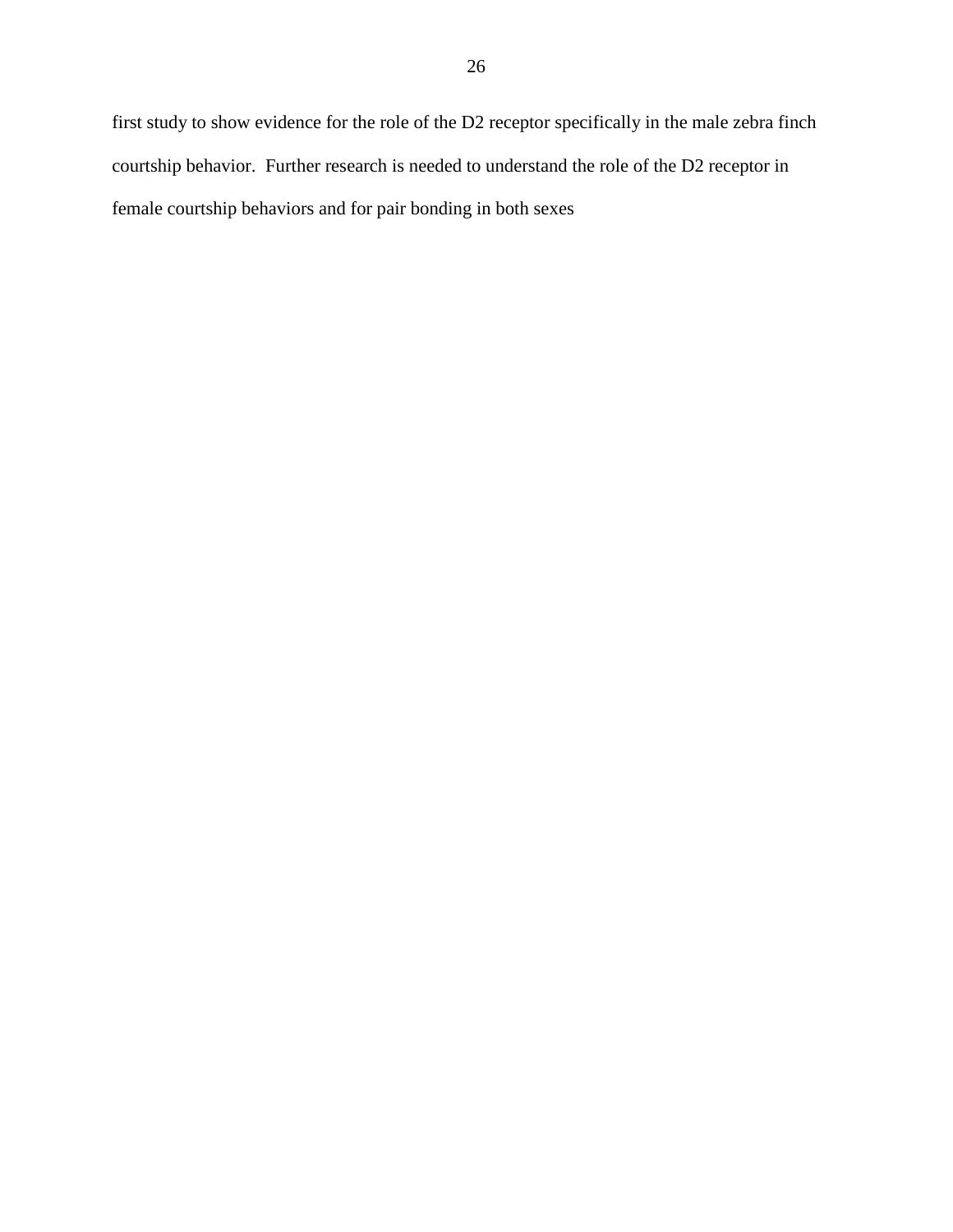| <b>Behavior</b>  | Description                                                     |
|------------------|-----------------------------------------------------------------|
| Directed Singing | Duration of song directed at a female                           |
| Clumping         | Duration of time spent in direct physical contact with another  |
|                  | animal                                                          |
| Nesting          | The number of times two animals share a nest box                |
| Allopreening     | The number of times one animal grooms another                   |
| Tail quivers     | The number of times a female rapidly shakes her tail while near |
|                  | a male                                                          |
| Copulation       | Mounting of a female by a male                                  |

*Table 1*: Description of the courtship and pairing behaviors of the zebra finch observed during the experiments.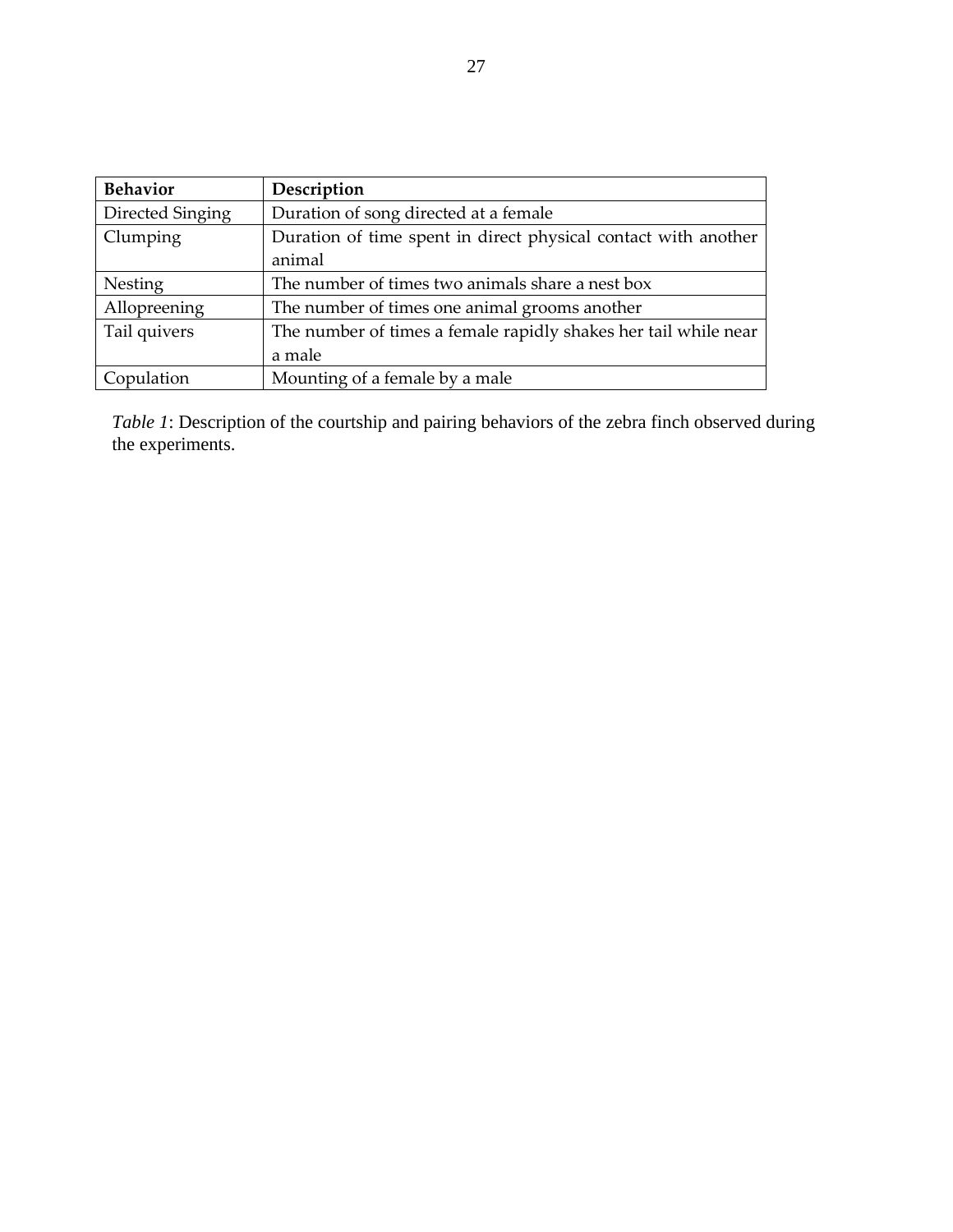|       |                                                                                   | Raclopride                                           | Saline        |                  |       |        | Vanoxerine        |             | <b>DMSO</b>      |  |  |  |
|-------|-----------------------------------------------------------------------------------|------------------------------------------------------|---------------|------------------|-------|--------|-------------------|-------------|------------------|--|--|--|
|       | Mean                                                                              | <b>Std Error</b>                                     | Mean          | <b>Std Error</b> |       | Mean   | <b>Std Error</b>  | Mean        | <b>Std Error</b> |  |  |  |
| Day 1 | 3.75                                                                              | 1.50                                                 | 87.63         | 26.97            | Day 1 | 28.00  | 12.33             | 100.50      | 25.23            |  |  |  |
| Day 2 | 46.13                                                                             | 13.47                                                | 45.50         | 13.60            | Day 2 | 123.38 | 20.69             | 0.34        | 0.10             |  |  |  |
| Total | 24.94                                                                             | 7.23                                                 | 66.56         | 16.67            | Total | 75.69  | 15.34             | 81.63       | 20.81            |  |  |  |
|       | The Effect of Treatment and Day on Percentage of Time Spent with Preferred Female |                                                      |               |                  |       |        |                   |             |                  |  |  |  |
|       | Raclopride                                                                        |                                                      | <b>Saline</b> |                  |       |        | <b>Vanoxerine</b> | <b>DMSO</b> |                  |  |  |  |
|       | Mean                                                                              | <b>Std Error</b>                                     | Mean          | Std Error        |       | Mean   | <b>Std Error</b>  | Mean        | <b>Std Error</b> |  |  |  |
| Day 1 | 0.63                                                                              | 0.24                                                 | 0.51          | 0.04             | Day 1 | 0.63   | 0.23              | 0.57        | 0.06             |  |  |  |
| Day 2 | 0.55                                                                              | 0.24                                                 | 0.31          | 0.11             | Day 2 | 0.42   | 0.10              | 0.34        | 0.10             |  |  |  |
| Total | 0.59                                                                              | 0.16                                                 | 0.41          | 0.07             | Total | 0.53   | 0.10              | 0.46        | 0.05             |  |  |  |
|       |                                                                                   | The Effect of Treatment and Day on Association Index |               |                  |       |        |                   |             |                  |  |  |  |
|       | Raclopride                                                                        |                                                      |               | <b>Saline</b>    |       |        | Vanoxerine        |             | <b>DMSO</b>      |  |  |  |
|       |                                                                                   |                                                      |               |                  |       |        |                   |             |                  |  |  |  |

*The Effect of Treatment and Day on Time Spent Singing to Females*

*Table 2*: Repeated Measures ANOVA means and standard errors for treatment and day effects for male zebra finches only.

Day 1 0.19 0.07 1.21 0.14 Day 1 0.51 0.20 1.21 0.14

Day 2 0.64 0.17 0.62 0.11 Day 2 1.02 0.22 1.14 0.18

Total 0.41 0.09 0.92 0.08 Total 0.76 0.16 1.17 0.10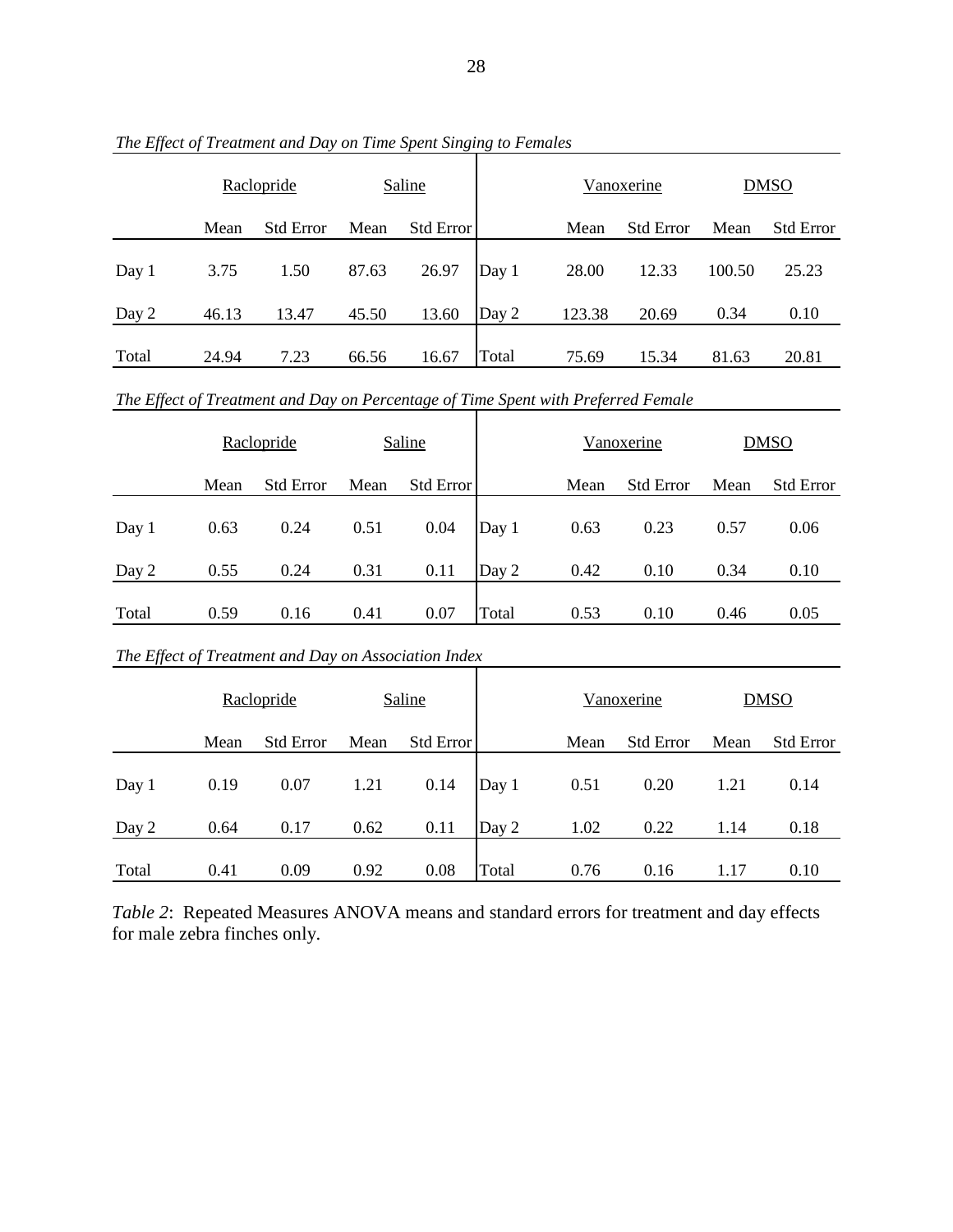|       | Raclopride |                  | <b>Saline</b> |           |       |        | Vanoxerine       |        | <b>DMSO</b>      |  |
|-------|------------|------------------|---------------|-----------|-------|--------|------------------|--------|------------------|--|
|       | Mean       | <b>Std Error</b> | Mean          | Std Error |       | Mean   | <b>Std Error</b> | Mean   | <b>Std Error</b> |  |
| Day 1 | 89.38      | 16.57            | 99.00         | 28.84     | Day 1 | 107.00 | 19.59            | 167.50 | 19.01            |  |
| Day 2 | 120.38     | 30.60            | 81.13         | 10.52     | Day 2 | 113.25 | 21.69            | 80.50  | 11.48            |  |
| Total | 104.88     | 17.81            | 90.06         | 17.49     | Total | 110.13 | 16.70            | 124.00 | 11.12            |  |

*The Effect of Treatment and Day on Time Spent Singing and Clumping with Males*

*The Effect of Treatment and Day on Percentage of Time Spent with Preferred Male*

|       |      | Raclopride                                           |        | Saline           |       |      | Vanoxerine       |      | <b>DMSO</b>      |  |
|-------|------|------------------------------------------------------|--------|------------------|-------|------|------------------|------|------------------|--|
|       | Mean | <b>Std Error</b>                                     | Mean   | <b>Std Error</b> |       | Mean | <b>Std Error</b> | Mean | <b>Std Error</b> |  |
| Day 1 | 0.54 | 0.09                                                 | 1.14   | 0.18             | Day 1 | 0.87 | 0.18             | 0.57 | 0.09             |  |
| Day 2 | 0.27 | 0.06                                                 | 0.91   | 0.22             | Day 2 | 0.41 | 0.13             | 0.69 | 0.16             |  |
| Total | 0.41 | 0.06                                                 | 1.03   | 0.19             | Total | 0.64 | 0.12             | 0.63 | 0.10             |  |
|       |      | The Effect of Treatment and Day on Association Index |        |                  |       |      |                  |      |                  |  |
|       |      | Raclopride                                           | Saline |                  |       |      | Vanoxerine       |      | <b>DMSO</b>      |  |
|       | Mean | <b>Std Error</b>                                     | Mean   | <b>Std Error</b> |       | Mean | <b>Std Error</b> | Mean | <b>Std Error</b> |  |
| Day 1 | 1.13 | 0.17                                                 | 1.05   | 0.17             | Day 1 | 1.19 | 0.20             | 1.39 | 0.12             |  |
| Day 2 | 0.81 | 0.04                                                 | 0.86   | 0.22             | Day 2 | 1.30 | 0.13             | 0.96 | 0.19             |  |
| Total | 0.97 | 0.08                                                 | 0.95   | 0.13             | Total | 1.24 | 0.14             | 1.18 | 0.14             |  |

*Table 3*: Repeated Measures ANOVA means and standard errors for treatment and day effects for female zebra finches only.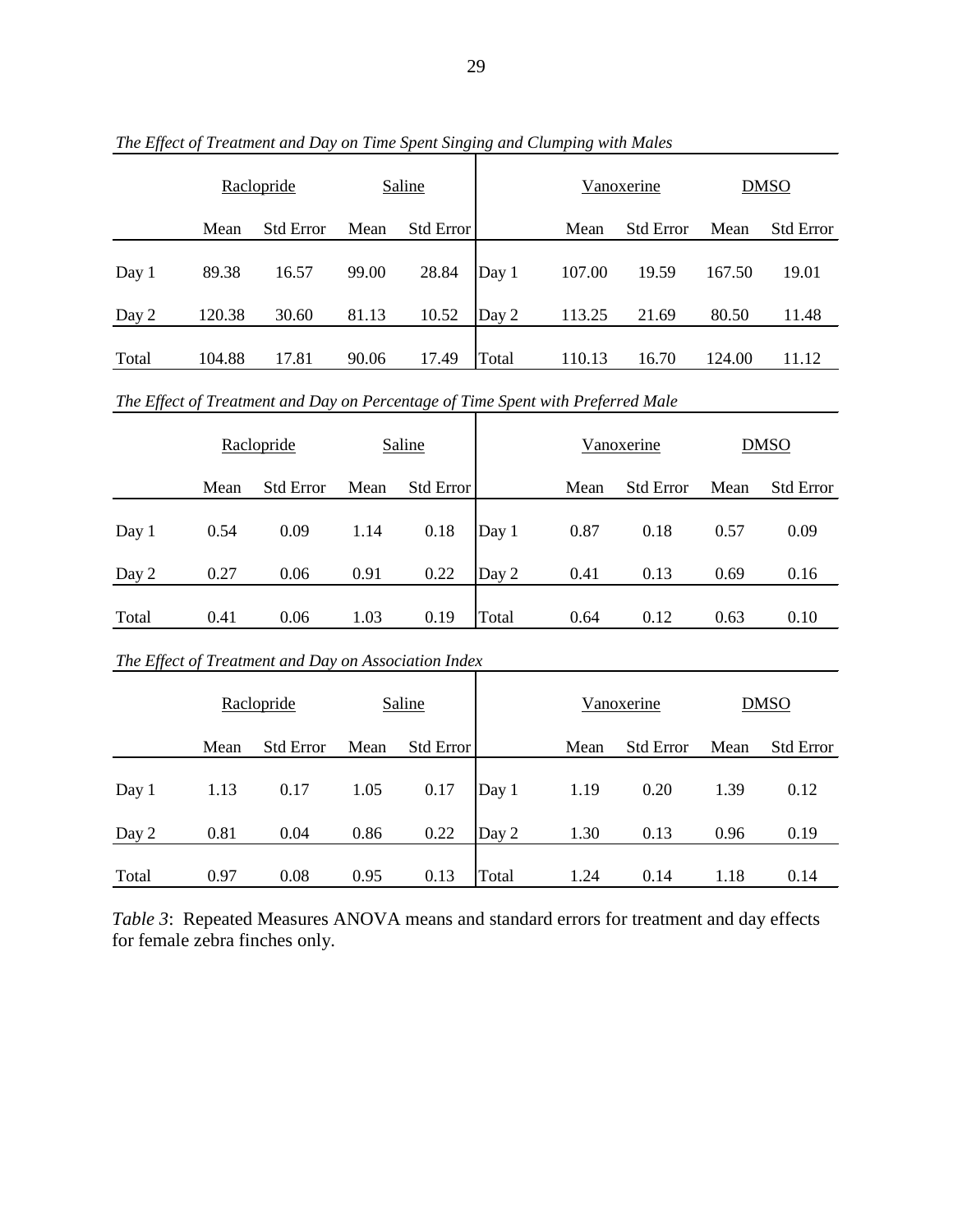|       | Raclopride |                                                       | Saline |           |       |      | Vanoxerine       |      | <b>DMSO</b>      |  |
|-------|------------|-------------------------------------------------------|--------|-----------|-------|------|------------------|------|------------------|--|
|       | Mean       | <b>Std Error</b>                                      | Mean   | Std Error |       | Mean | <b>Std Error</b> | Mean | <b>Std Error</b> |  |
| Day 1 | 1.63       | 1.10                                                  | 0.00   | 0.00      | Day 1 | 0.00 | 0.00             | 0.00 | 0.00             |  |
| Day 2 | 0.00       | 0.00                                                  | 0.00   | 0.00      | Day 2 | 5.25 | 5.11             | 0.00 | 0.00             |  |
| Total | 0.81       | 0.55                                                  | 0.00   | 0.00      | Total | 2.63 | 2.55             | 0.00 | 0.00             |  |
|       |            | The Effect of Treatment and Day on Time Spent Nesting |        |           |       |      |                  |      |                  |  |

*The Effect of Treatment and Day on Time Spent Clumping with Females*

|       | Raclopride |                                                                         | Saline |                  |       |      | Vanoxerine       | <b>DMSO</b> |                  |
|-------|------------|-------------------------------------------------------------------------|--------|------------------|-------|------|------------------|-------------|------------------|
|       | Mean       | <b>Std Error</b>                                                        | Mean   | <b>Std Error</b> |       | Mean | <b>Std Error</b> | Mean        | <b>Std Error</b> |
| Day 1 | 0.00       | 0.00                                                                    | 3.75   | 3.75             | Day 1 | 0.25 | 0.25             | 0.00        | 0.00             |
| Day 2 | 0.88       | 0.88                                                                    | 3.63   | 3.22             | Day 2 | 0.00 | 0.00             | 1.25        | 0.73             |
| Total | 0.44       | 0.44                                                                    | 3.69   | 3.48             | Total | 0.13 | 0.13             | 0.63        | 0.36             |
|       |            | The Effect of Treatment and Day on Time Spent Allopreening with Females |        |                  |       |      |                  |             |                  |

|       | Raclopride |                                                                             | Saline |                  |       |      | Vanoxerine       | <b>DMSO</b> |                  |
|-------|------------|-----------------------------------------------------------------------------|--------|------------------|-------|------|------------------|-------------|------------------|
|       | Mean       | <b>Std Error</b>                                                            | Mean   | <b>Std Error</b> |       | Mean | <b>Std Error</b> | Mean        | <b>Std Error</b> |
| Day 1 | 0.13       | 0.13                                                                        | 0.00   | 0.00             | Day 1 | 0.00 | 0.00             | 0.00        | 0.00             |
| Day 2 | 0.00       | 0.00                                                                        | 0.00   | 0.00             | Day 2 | 0.13 | 0.13             | 0.00        | 0.00             |
| Total | 0.06       | 0.06                                                                        | 0.00   | 0.00             | Total | 0.06 | 0.06             | 0.00        | 0.00             |
|       |            | The Effect of Treatment and Day on the Number of Tail Quivers towards Males |        |                  |       |      |                  |             |                  |

т

|       | Raclopride |                                                                           | Saline |                  |       |      | Vanoxerine       | <b>DMSO</b> |                  |
|-------|------------|---------------------------------------------------------------------------|--------|------------------|-------|------|------------------|-------------|------------------|
|       | Mean       | <b>Std Error</b>                                                          | Mean   | <b>Std Error</b> |       | Mean | <b>Std Error</b> | Mean        | <b>Std Error</b> |
| Day 1 | 0.00       | 0.00                                                                      | 0.25   | 0.25             | Day 1 | 0.50 | 0.50             | 0.38        | 0.38             |
| Day 2 | 0.00       | 0.00                                                                      | 0.00   | 0.00             | Day 2 | 0.00 | 0.00             | 0.00        | 0.00             |
| Total | 0.00       | 0.00                                                                      | 0.13   | 0.13             | Total | 0.25 | 0.25             | 0.19        | 0.19             |
|       |            | The Effect of Treatment and Day on the Number of Copulations with Females |        |                  |       |      |                  |             |                  |

|       | Raclopride |                  | Saline |                  |       |      | Vanoxerine       |      | <b>DMSO</b>      |  |
|-------|------------|------------------|--------|------------------|-------|------|------------------|------|------------------|--|
|       | Mean       | <b>Std Error</b> | Mean   | <b>Std Error</b> |       | Mean | <b>Std Error</b> | Mean | <b>Std Error</b> |  |
| Day 1 | 0.50       | 0.27             | 2.38   | 1.69             | Day 1 | 0.38 | 0.26             | 1.13 | 0.52             |  |
| Day 2 | 0.13       | 0.13             | 0.38   | 0.38             | Day 2 | 0.00 | 0.00             | 0.13 | 0.13             |  |
| Total | 0.31       | 0.19             | 1.38   | 1.03             | Total | 0.19 | 0.13             | 0.63 | 0.25             |  |

*Table 4*: Repeated Measures ANOVA means and standard errors for treatment and day effects for other courtship and pairing behaviors in male zebra finches only.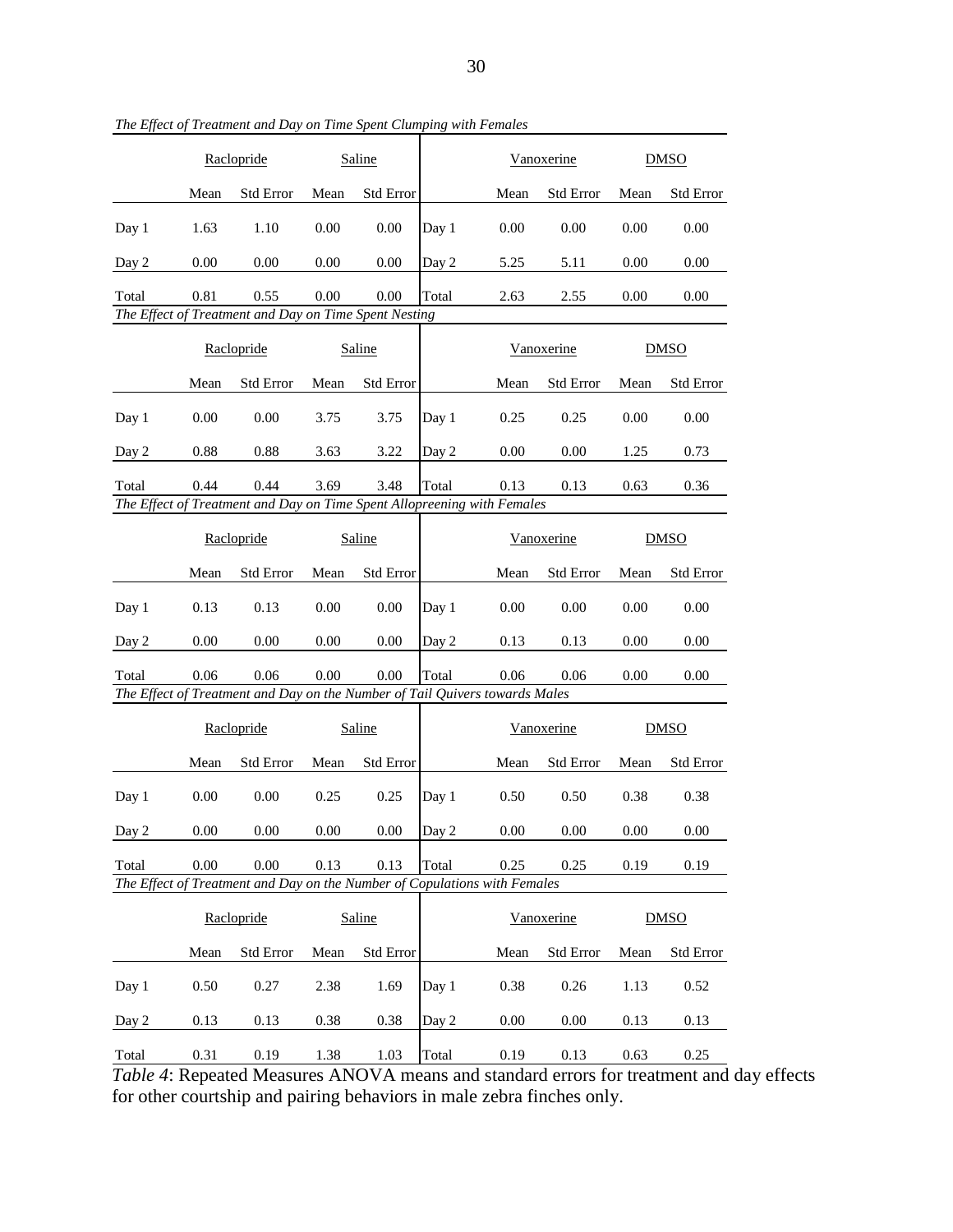|                                                                             | Raclopride                                                            |                                                               | Saline   |                  |       |          | Vanoxerine        |          | <b>DMSO</b>      |  |
|-----------------------------------------------------------------------------|-----------------------------------------------------------------------|---------------------------------------------------------------|----------|------------------|-------|----------|-------------------|----------|------------------|--|
|                                                                             | Mean                                                                  | <b>Std Error</b>                                              | Mean     | <b>Std Error</b> |       | Mean     | <b>Std Error</b>  | Mean     | <b>Std Error</b> |  |
| Day 1                                                                       | 2.38                                                                  | 1.87                                                          | 0.00     | 0.00             | Day 1 | 1.00     | 0.76              | 3.00     | 2.27             |  |
| Day 2                                                                       | 5.25                                                                  | 4.97                                                          | 8.50     | 4.85             | Day 2 | 1.13     | 1.13              | 0.50     | 0.33             |  |
| Total                                                                       | 3.81                                                                  | 2.48<br>The Effect of Treatment and Day on Time Spent Nesting | 4.25     | 2.43             | Total | 1.06     | 0.93              | 1.75     | 1.10             |  |
|                                                                             |                                                                       |                                                               |          |                  |       |          |                   |          |                  |  |
|                                                                             | Raclopride                                                            |                                                               | Saline   |                  |       |          | Vanoxerine        |          | <b>DMSO</b>      |  |
|                                                                             | Mean                                                                  | <b>Std Error</b>                                              | Mean     | Std Error        |       | Mean     | <b>Std Error</b>  | Mean     | <b>Std Error</b> |  |
| Day 1                                                                       | 2.38                                                                  | 2.38                                                          | 1.14     | 0.18             | Day 1 | 0.00     | 0.00              | 0.00     | 0.00             |  |
| Day 2                                                                       | 2.75                                                                  | 2.03                                                          | 0.88     | 0.58             | Day 2 | 0.00     | 0.00              | 0.00     | 0.00             |  |
| Total                                                                       | 2.56                                                                  | 1.73                                                          | 1.00     | 0.66             | Total | 0.00     | 0.00              | 0.00     | 0.00             |  |
|                                                                             | The Effect of Treatment and Day on Time Spent Allopreening with Males |                                                               |          |                  |       |          |                   |          |                  |  |
|                                                                             | Raclopride                                                            |                                                               | Saline   |                  |       |          | Vanoxerine        |          | <b>DMSO</b>      |  |
|                                                                             | Mean                                                                  | <b>Std Error</b>                                              | Mean     | <b>Std Error</b> |       | Mean     | <b>Std Error</b>  | Mean     | <b>Std Error</b> |  |
| Day 1                                                                       | 0.88                                                                  | 0.58                                                          | 0.00     | 0.00             | Day 1 | 0.88     | 0.74              | 0.00     | 0.00             |  |
| Day 2                                                                       | 0.00                                                                  | 0.00                                                          | 6.50     | 4.82             | Day 2 | 1.13     | 1.13              | 0.13     | 0.13             |  |
| Total                                                                       | 0.44                                                                  | 0.29                                                          | 3.25     | 2.41             | Total | 1.00     | 0.93              | 0.06     | 0.06             |  |
| The Effect of Treatment and Day on the Number of Tail Quivers towards Males |                                                                       |                                                               |          |                  |       |          |                   |          |                  |  |
|                                                                             | Raclopride                                                            |                                                               | Saline   |                  |       |          | <b>Vanoxerine</b> |          | <b>DMSO</b>      |  |
|                                                                             | Mean                                                                  | <b>Std Error</b>                                              | Mean     | <b>Std Error</b> |       | Mean     | <b>Std Error</b>  | Mean     | <b>Std Error</b> |  |
| Day 1                                                                       | 0.00                                                                  | 0.00                                                          | 0.38     | 0.38             | Day 1 | $0.00\,$ | 0.00              | 1.00     | 0.76             |  |
| Day 2                                                                       | 0.00                                                                  | $0.00\,$                                                      | $0.00\,$ | 0.00             | Day 2 | $0.00\,$ | $0.00\,$          | $0.00\,$ | $0.00\,$         |  |
| Total                                                                       | 0.00                                                                  | 0.00                                                          | 0.19     | 0.19             | Total | 0.00     | 0.00              | 0.50     | 0.38             |  |
| The Effect of Treatment and Day on the Number of Copulations with Males     |                                                                       |                                                               |          |                  |       |          |                   |          |                  |  |
|                                                                             | Raclopride                                                            |                                                               | Saline   |                  |       |          | Vanoxerine        |          | <b>DMSO</b>      |  |
|                                                                             | Mean                                                                  | <b>Std Error</b>                                              | Mean     | Std Error        |       | Mean     | <b>Std Error</b>  | Mean     | <b>Std Error</b> |  |
| Day 1                                                                       | 4.75                                                                  | 1.93                                                          | 1.63     | 1.07             | Day 1 | 1.75     | 0.77              | 1.38     | 0.73             |  |
| Day 2                                                                       | 0.25                                                                  | 0.16                                                          | 0.00     | 0.00             | Day 2 | 0.63     | 0.50              | 0.13     | 0.13             |  |
| Total                                                                       | 2.50                                                                  | 0.97                                                          | 0.81     | 0.53             | Total | 1.19     | 0.37              | 0.75     | 0.38             |  |

*The Effect of Treatment and Day on Time Spent Clumping with Males*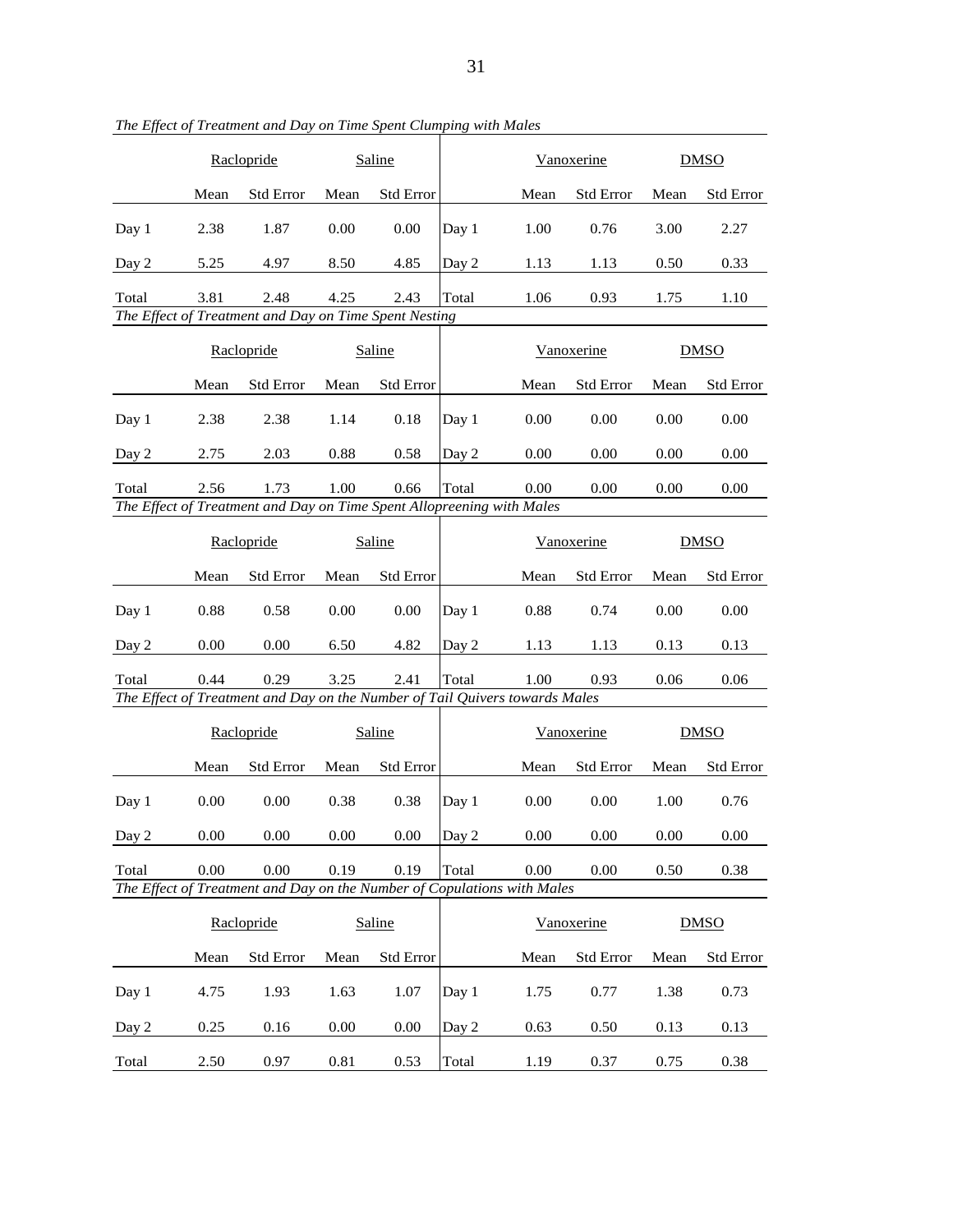*Table 5*: Repeated Measures ANOVA means and standard errors for treatment and day effects for other courtship and pairing behaviors in female zebra finches only.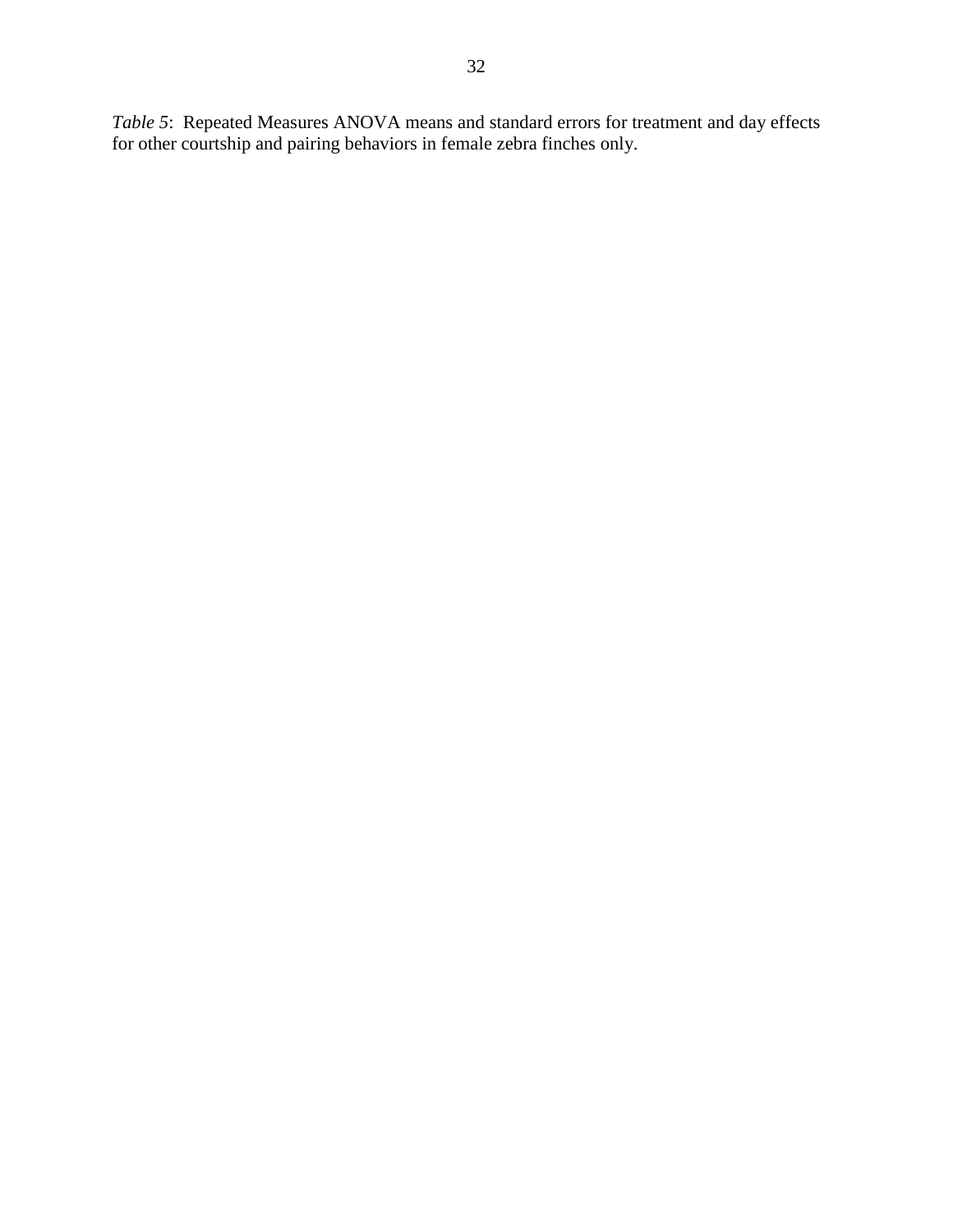

*Fig 1*: Experimental Design. This figure is a graphical representation of the experimental design followed during experiments. The first experiment was conducted with two cohorts of raclopride-treated males and two cohorts of vanoxerine-treated males. The second experiment was conducted with two cohorts of raclopride-treated females and two cohorts of vanoxerinetreated females.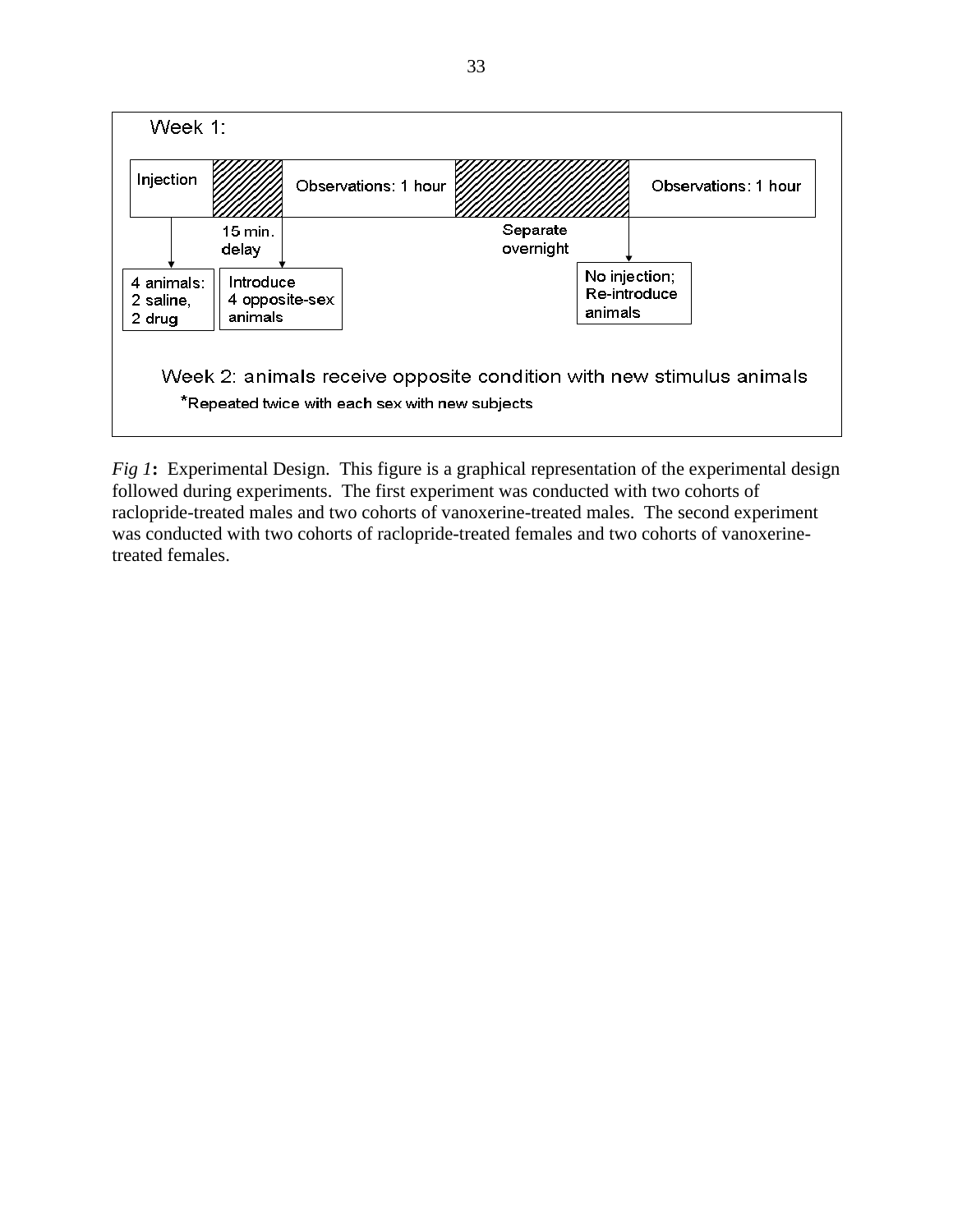

*Figure 2*: Time (in seconds) engaged in directed singing and clumping by male zebra finches and clumping in females when treated with a D2 receptor antagonist or saline. The black bars represent the total time in seconds that males spent singing to females when males were treated with raclopride, saline, and the day after treatments. The black and white stripe bars represent the total time in seconds that females spent clumping with males when treated with raclopride, saline, and the day after treatments. Letters above the bars denote significant differences in behavior.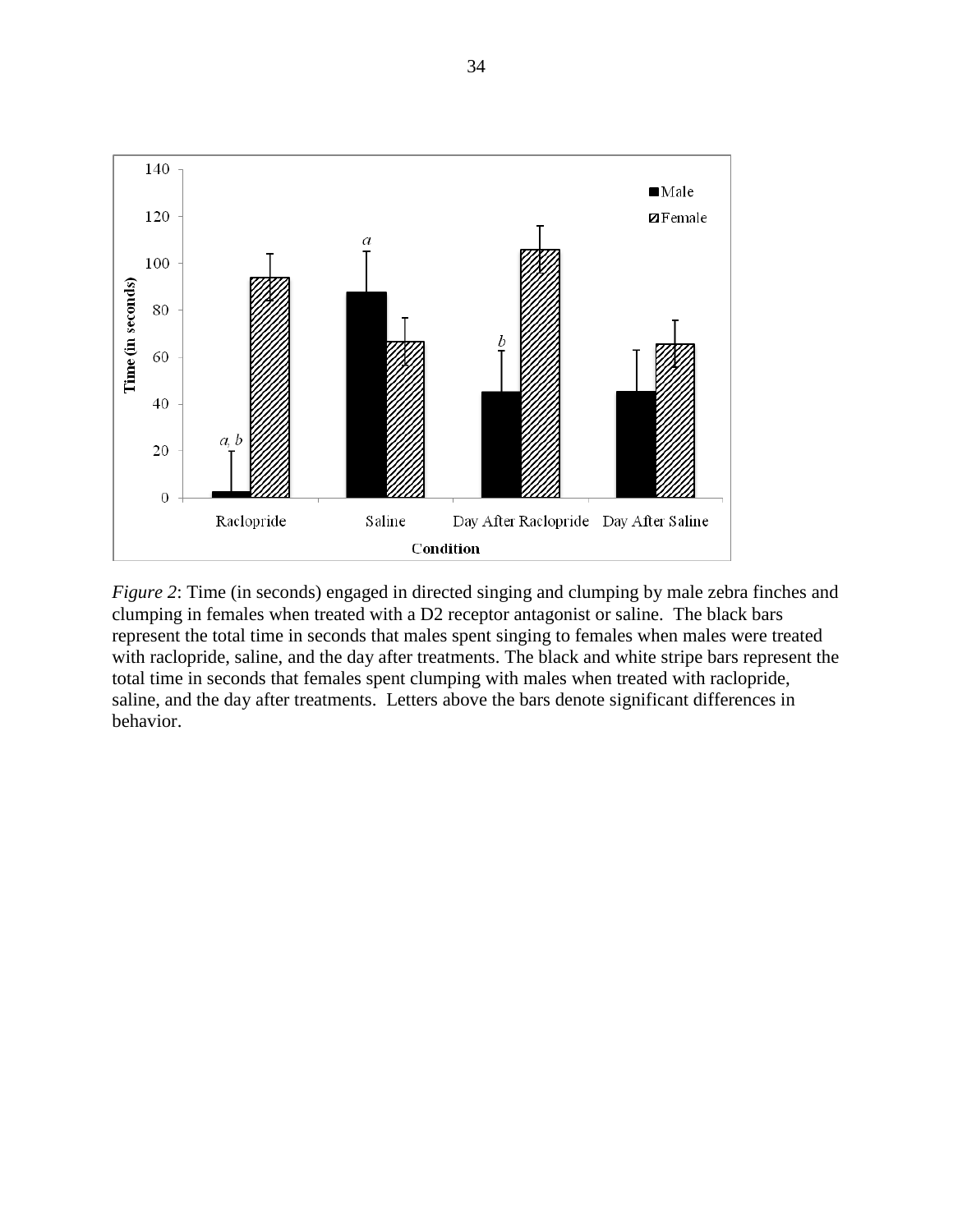

*Figure 3*: Association index in male and female zebra finches treated with a D2 antagonist or saline. The preferred member of the opposite sex was determined by finding the member of the opposite sex the male or female spent the most total time with during the first day they were introduced. The percentage of time was determined by taking the total amount of time in seconds the male or female engaged in courtship/pairing behaviors to the preferred member of the opposite sex and dividing it by the total amount of time spent with all member of the opposite sex and multiplying by 100. The black bars represent the percentage of time the males spent with their preferred females when the males were treated with raclopride, saline, and the day after treatments. The black and white striped bars represent the percentage of time the females spent with their preferred males when the females were treated with raclopride, saline, and the day after treatments. Letters above the bars denote significant differences in behavior.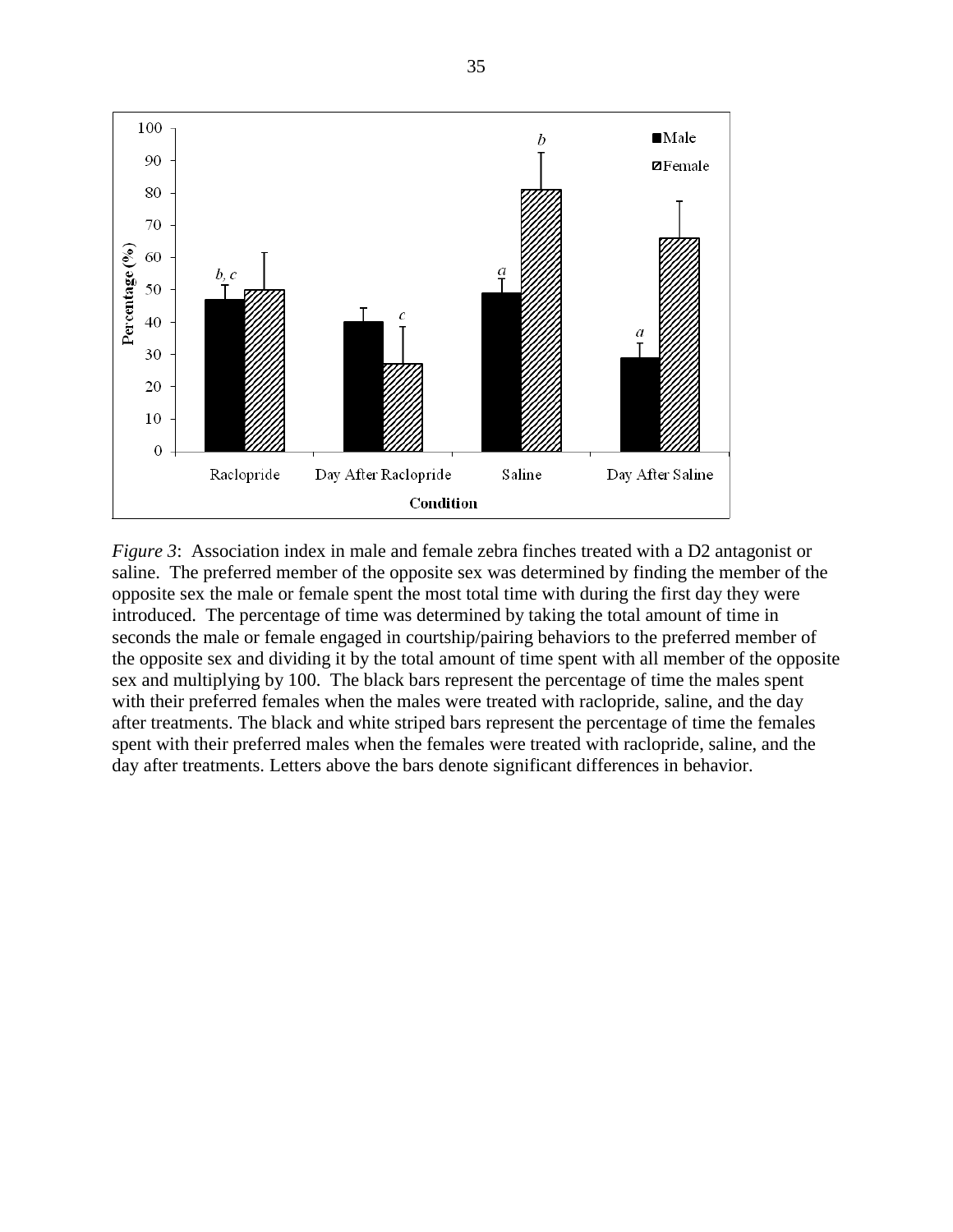

*Figure 4*: Percentage of members of the opposite sex that males and females spent time with during D2 antagonist treatment. The percentage of members of the opposite sex spent time with was determined by counting the number of different members of the opposite sex toward which males or females demonstrated courtship/pairing behaviors and divided this number by the total number of the opposite sex available (four members of the opposite sex per cohort) and multiplied by 100. The black bars denote the percentage of females courted by males treated with raclopride, saline, and the day after treatments. The black and white striped bars denote the percentage of males that females spent time with when females were treated with raclopride, saline, and the day after treatments. Letters above the bars denote significant differences in behavior.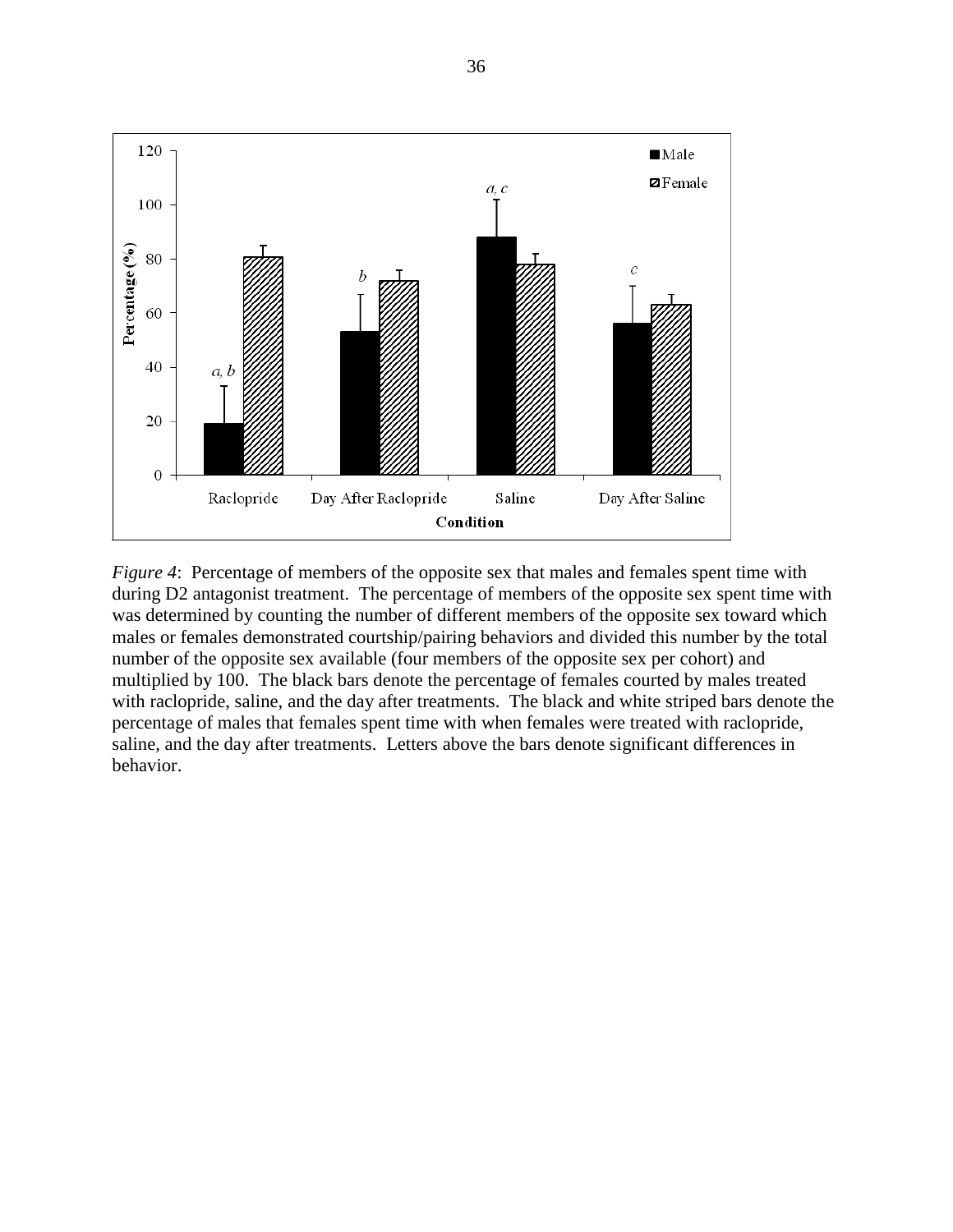

*Figure 5*: Time (in seconds) engaged in directed singing and clumping by male zebra finches and clumping in females when treated with a DA reuptake inhibitor or DMSO. The black bars represent the total time in seconds that males spent singing to females when males were treated with vanoxerine, DMSO, and the day after treatments. The black and white stripe bars represent the total time in seconds that males spent singing to females and females spent clumping with males when females were treated with vanoxerine, DMSO, and the day after treatments. Letters above the bars denote significant differences in behavior.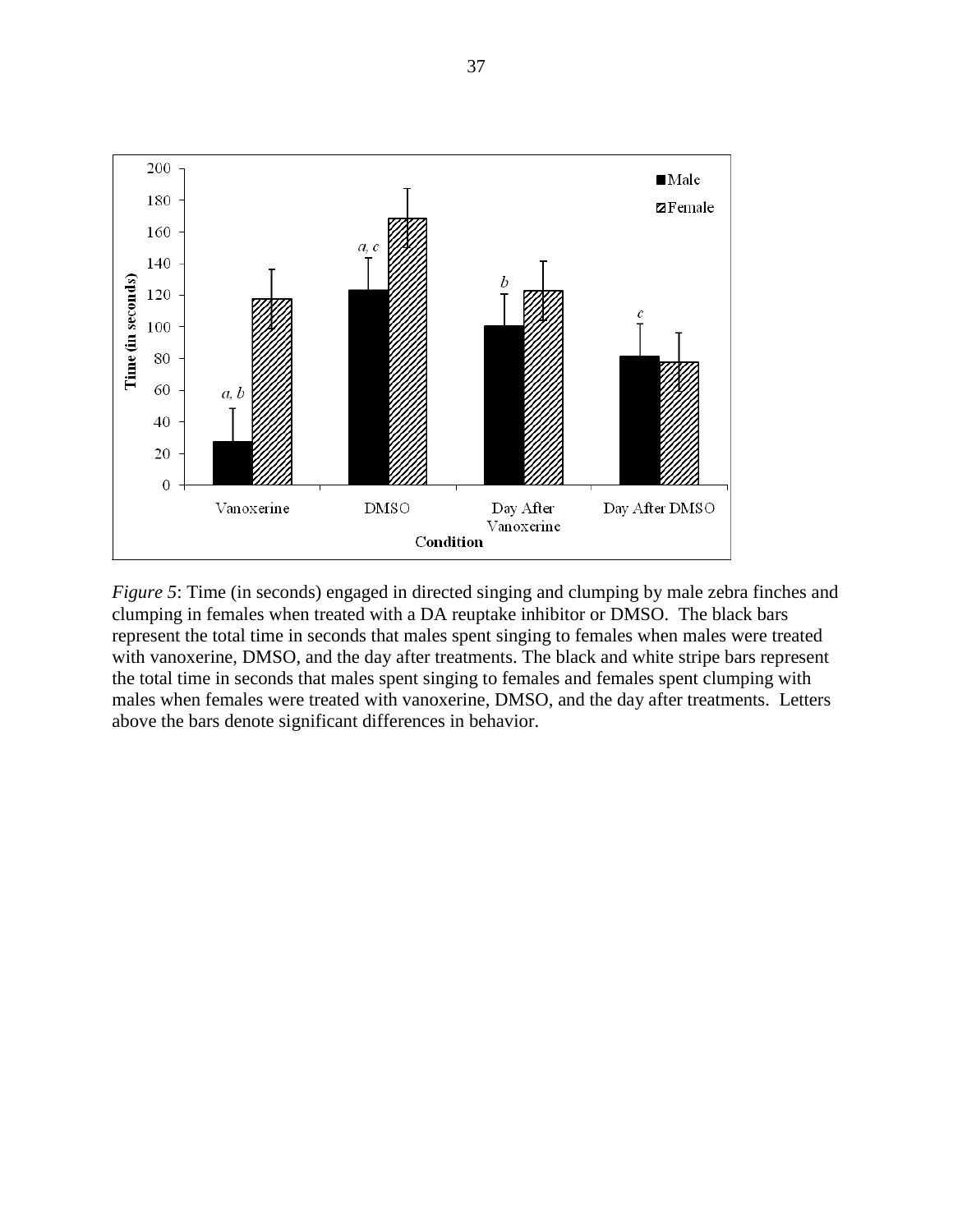

*Figure 6*: Association index in male and female zebra finches treated with a DA reuptake inhibitor or DMSO. The preferred member of the opposite sex was determined by finding the member of the opposite sex the male or female spent the most total time with during the first day they were introduced. The percentage of time was determined by taking the total amount of time in seconds the male or female engaged in courtship/pairing behaviors to the preferred member of the opposite sex and dividing it by the total amount of time spent with all member of the opposite sex and multiplying by 100. The black bars represent the percentage of time the males spent without their preferred females when the males were treated with vanoxerine, DMSO, and the day after treatments. The black and white stripe bars represent the percentage of time the females spent with their preferred males when the females were treated with vanoxerine, DMSO, and the day after treatments.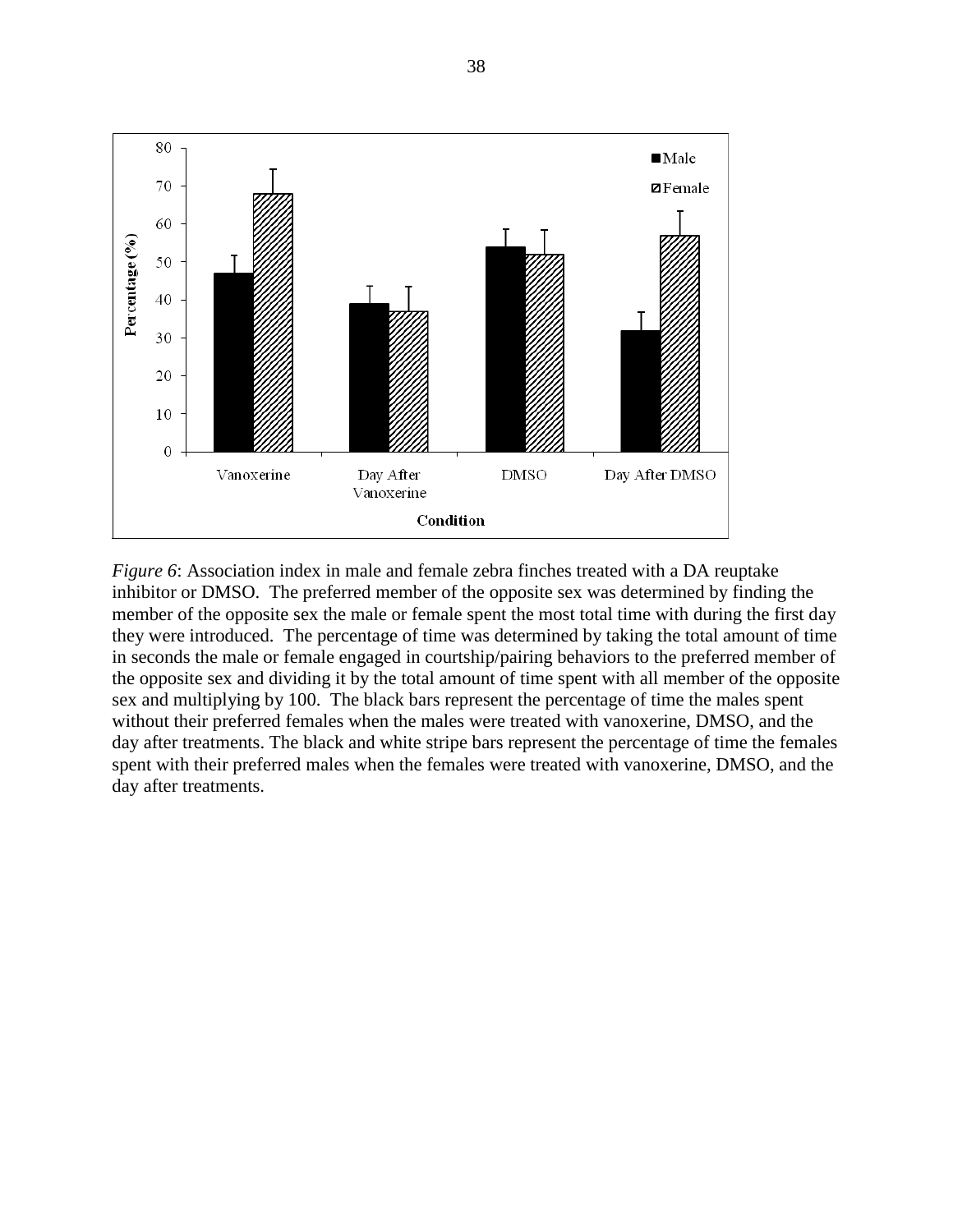

*Figure 7*: Percentage of members of the opposite sex that males and females spent time with during DA reuptake inhibitor treatment. The percentage of members of the opposite sex spent time with was determined by counting the number of different members of the opposite sex toward which males or females demonstrated courtship/ or pairing behaviors and divided this number by the total number of the opposite sex available (four members of the opposite sex per cohort) and multiplied by 100. The black bars denote the percentage of females courted by males treated with vanoxerine, DMSO, and the day after treatments. The black and white striped bars denote the percentage of males that females spent time with when females were treated with vanoxerine, DMSO, and the day after treatments. Letters above the bars denote significant differences in behavior.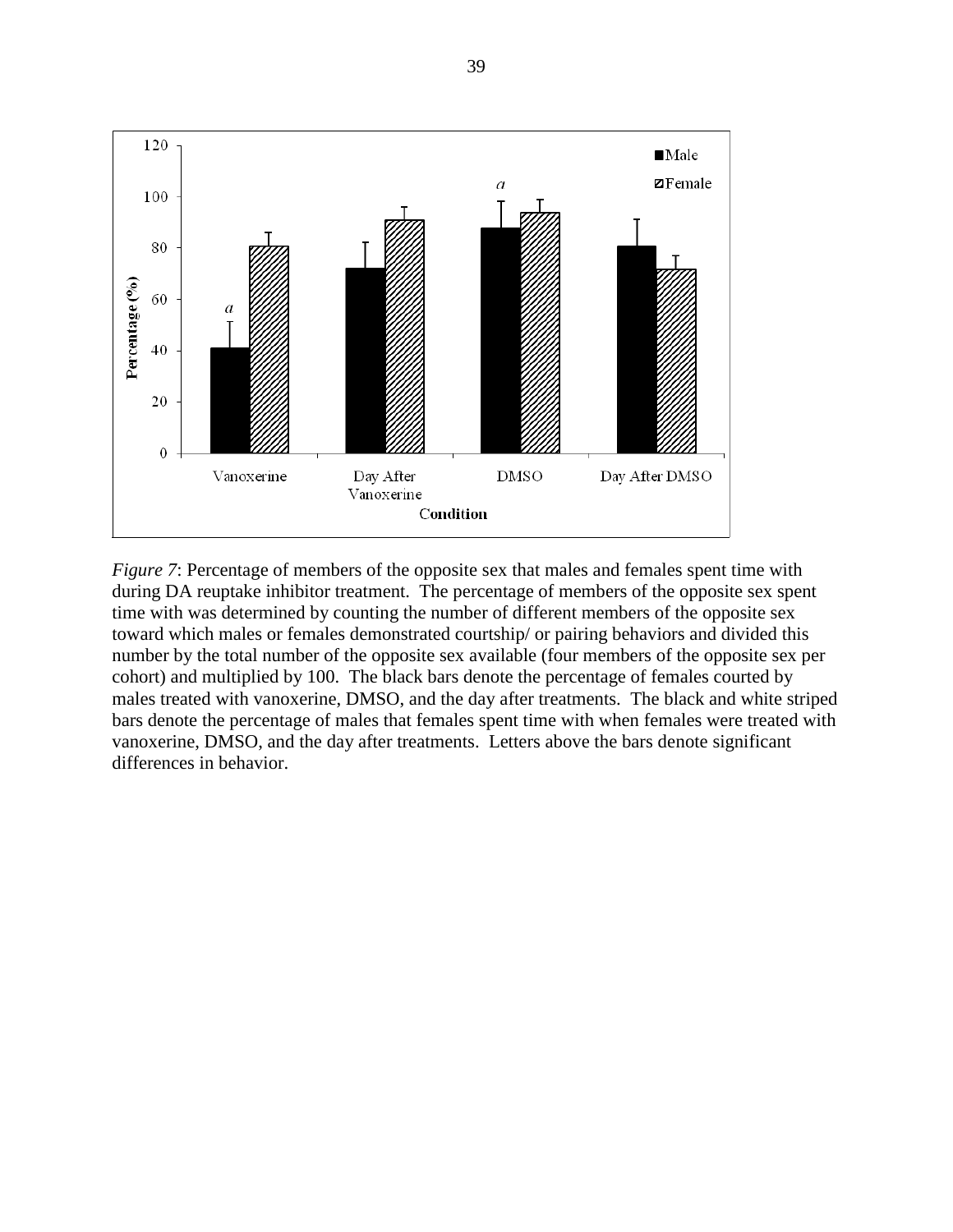#### **REFERENCES**

- Andersen, P. H. (1989). The dopamine inhibitor GBR 12909: selectivity and molecular mechanism of action. *European Journal of Pharmacology, 166*(3), 493-504.
- Aragona, B. J., & Wang, Z. (2009). Dopamine regulation of social choice in a monogamous rodent species. *Front Behav Neurosci, 3*, 15. doi: 10.3389/neuro.08.015.2009
- Bales, K. L., Mason, W. A., Catana, C., Cherry, S. R., & Mendoza, S. P. (2007). Neural correlates of pair-bonding in a monogamous primate. *Brain Research, 1184*, 245-253. doi: S0006-8993(07)02331-1 [pii]10.1016/j.brainres.2007.09.087
- Balthazart, J., & Absil, P. (1997). Identification of catecholaminergic inputs to and outputs from aromatase-containing brain areas of the Japanese quail by tract tracing combined with tyrosine hydroxylase immunocytochemistry. *Journal of Comparative Neurology, 382*(3), 401-428.
- Berridge, K. C. (2004). Motivation concepts in behavioral neuroscience. *Physiology & Behavior, 81*(2), 179-209. doi: 10.1016/j.physbeh.2004.02.004S0031938404000435 [pii]
- Besson, M., Belin, D., McNamara, R., Theobald, D. E., Castel, A., Beckett, V. L. (2010). Dissociable control of impulsivity in rats by dopamine d2/3 receptors in the core and shell subregions of the nucleus accumbens. *Neuropsychopharmacology, 35*(2), 560-569. doi: npp2009162 [pii]10.1038/npp.2009.162
- Bharati, I. S., & Goodson, J. L. (2006). Fos responses of dopamine neurons to sociosexual stimuli in male zebra finches. *Neuroscience, 143*(3), 661-670. doi: DOI 10.1016/j.neuroscience.2006.08.046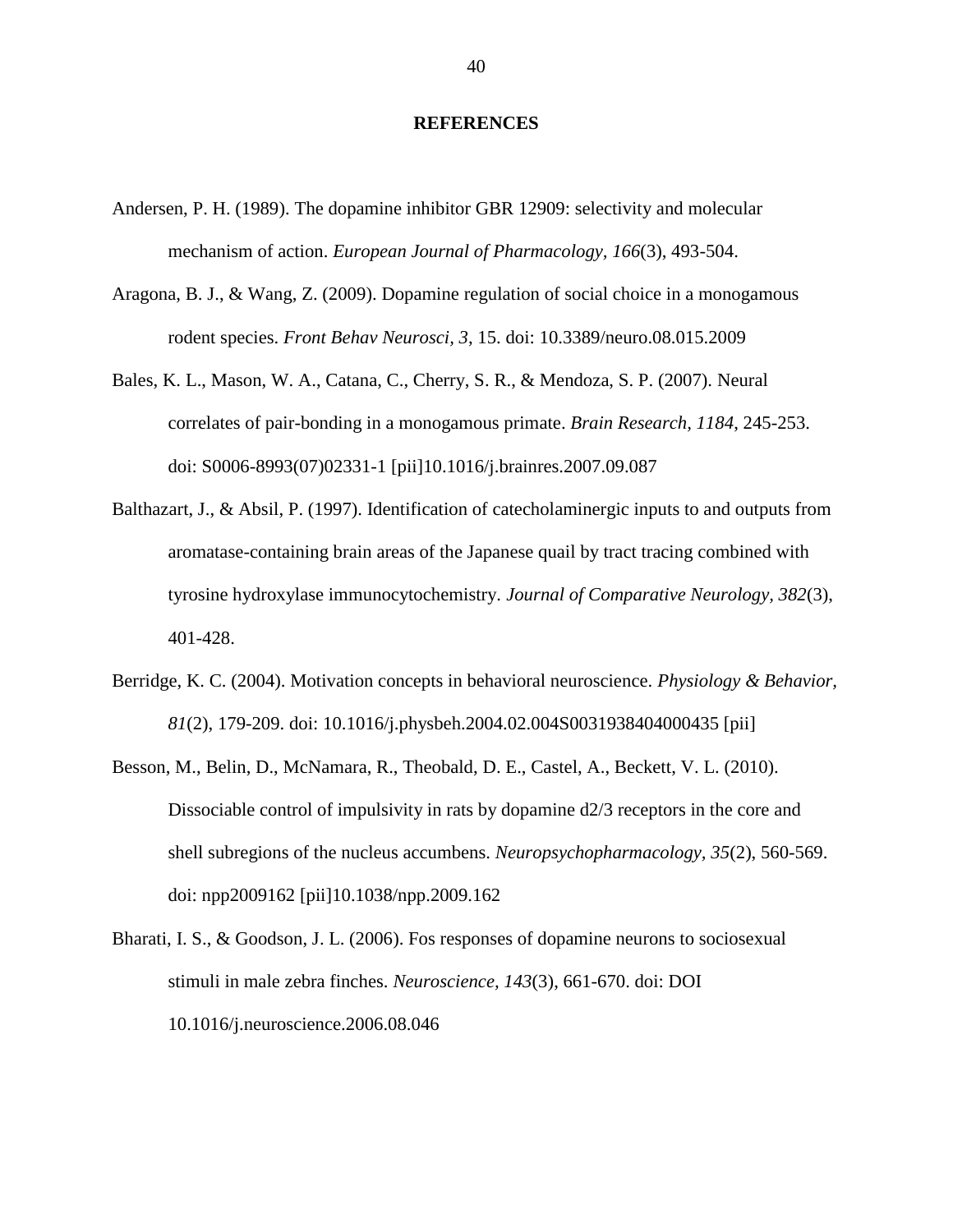- Broad, K. D., Curley, J. P., & Keverne, E. B. (2006). Mother-infant bonding and the evolution of mammalian social relationships. *Philos Trans R Soc Lond B Biol Sci, 361*(1476), 2199- 2214. doi: 1U0243852875175M [pii]10.1098/rstb.2006.1940
- Castagna, C., Ball, G. F., & Balthazart, J. (1997). Effects of dopamine agonists on appetitive and consummatory male sexual behavior in Japanese quail. *Pharmacology Biochemistry and Behavior, 58*(2), 403-414.
- Curtis, J. T. (2010). Does fertility trump monogamy? *Animal Behaviour, 80*(2), 319-328. doi: 10.1016/j.anbehav.2010.05.014
- Dalley, J. W., & Everitt, B. J. (2009). Dopamine receptors in the learning, memory and drug reward circuitry. *Semin Cell Dev Biol, 20*(4), 403-410. doi: S1084-9521(09)00006-8 [pii]10.1016/j.semcdb.2009.01.002
- Ding, L., & Perkel, D. J. (2002). Dopamine modulates excitability of spiny neurons in the avian basal ganglia. *Journal of Neuroscience, 22*(12), 5210-5218. doi: 22/12/5210 [pii]
- Durstewitz, D., Kroner, S., & Gunturkun, O. (1999). The dopaminergic innervation of the avian telencephalon. *Prog Neurobiol, 59*(2), 161-195. doi: S0301008298001002 [pii]
- Fisher, H. E., Aron, A., & Brown, L. L. (2006). Romantic love: a mammalian brain system for mate choice. *Philos Trans R Soc Lond B Biol Sci, 361*(1476), 2173-2186. doi: 0176RP35355X1220 [pii]10.1098/rstb.2006.1938
- Gale, S. D., & Perkel, D. J. (2005). Properties of dopamine release and uptake in the songbird basal ganglia. *Journal of Neurophysiology, 93*(4), 1871-1879. doi: DOI 10.1152/jn.01053.2004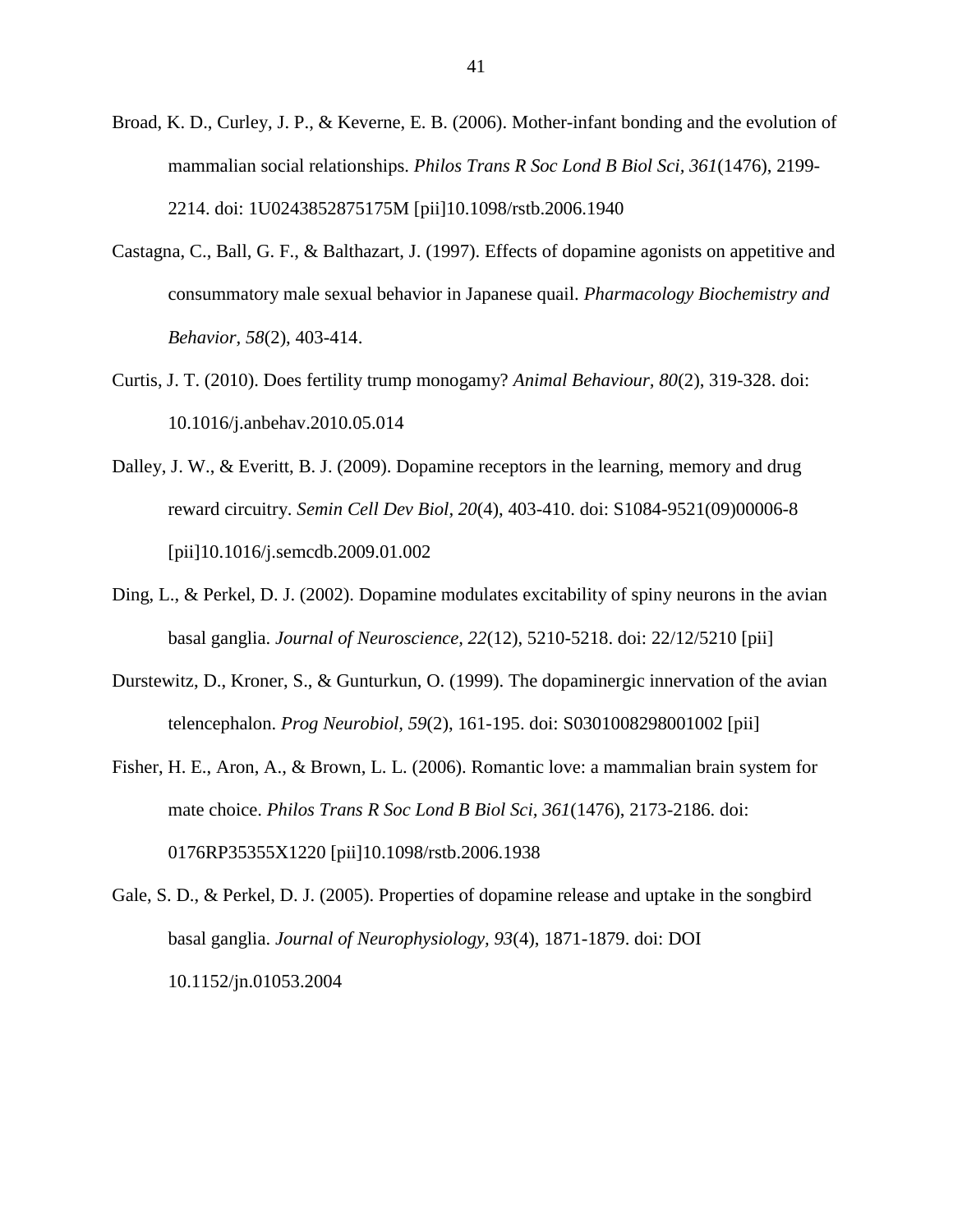- Gingrich, B., Liu, Y., Cascio, C., Wang, Z. X., & Insel, T. R. (2000). Dopamine D2 receptors in the nucleus accumbens are important for social attachment in female prairie voles (Microtus ochrogaster). *Behavioral Neuroscience, 114*(1), 173-183.
- Goodson, J. L., Kabelik, D., Kelly, A. M., Rinaldi, J., & Klatt, J. D. (2009). Midbrain dopamine neurons reflect affiliation phenotypes in finches and are tightly coupled to courtship. *Proceedings of the National Academy of Sciences of the United States of America, 106*(21), 8737-8742. doi: DOI 10.1073/pnas.0811821106
- Hara, E., Kubikova, L., Hessler, N. A., & Jarvis, E. D. (2007). Role of the midbrain dopaminergic system in modulation of vocal brain activation by social context. *European Journal of Neuroscience, 25*(11), 3406-3416. doi: DOI 10.1111/j.1460- 9568.2007.05600.x
- Harding, C. F. (2004). Brief alteration in dopaminergic function during development causes deficits in adult reproductive behavior. *Journal of Neurobiology, 61*(3), 301-308. doi: Doi 10.1002/Neu.20039
- Heimovics, S. A., & Riters, L. V. (2008). Evidence that dopamine within motivation and song control brain regions regulates birdsong context-dependently. *Physiology & Behavior, 95*(1-2), 258-266. doi: DOI 10.1016/j.physbeh.2008.06.009
- Huang, Y. C., & Hessler, N. A. (2008). Social modulation during songbird courtship potentiates midbrain dopaminergic neurons. *PLoS One, 3*(10), e3281. doi: 10.1371/journal.pone.0003281
- Hull, E. M., & Dominguez, J. M. (2007). Sexual behavior in male rodents. *Hormones and Behavior, 52*(1), 45-55. doi: DOI 10.1016/j.yhbeh.2007.03.030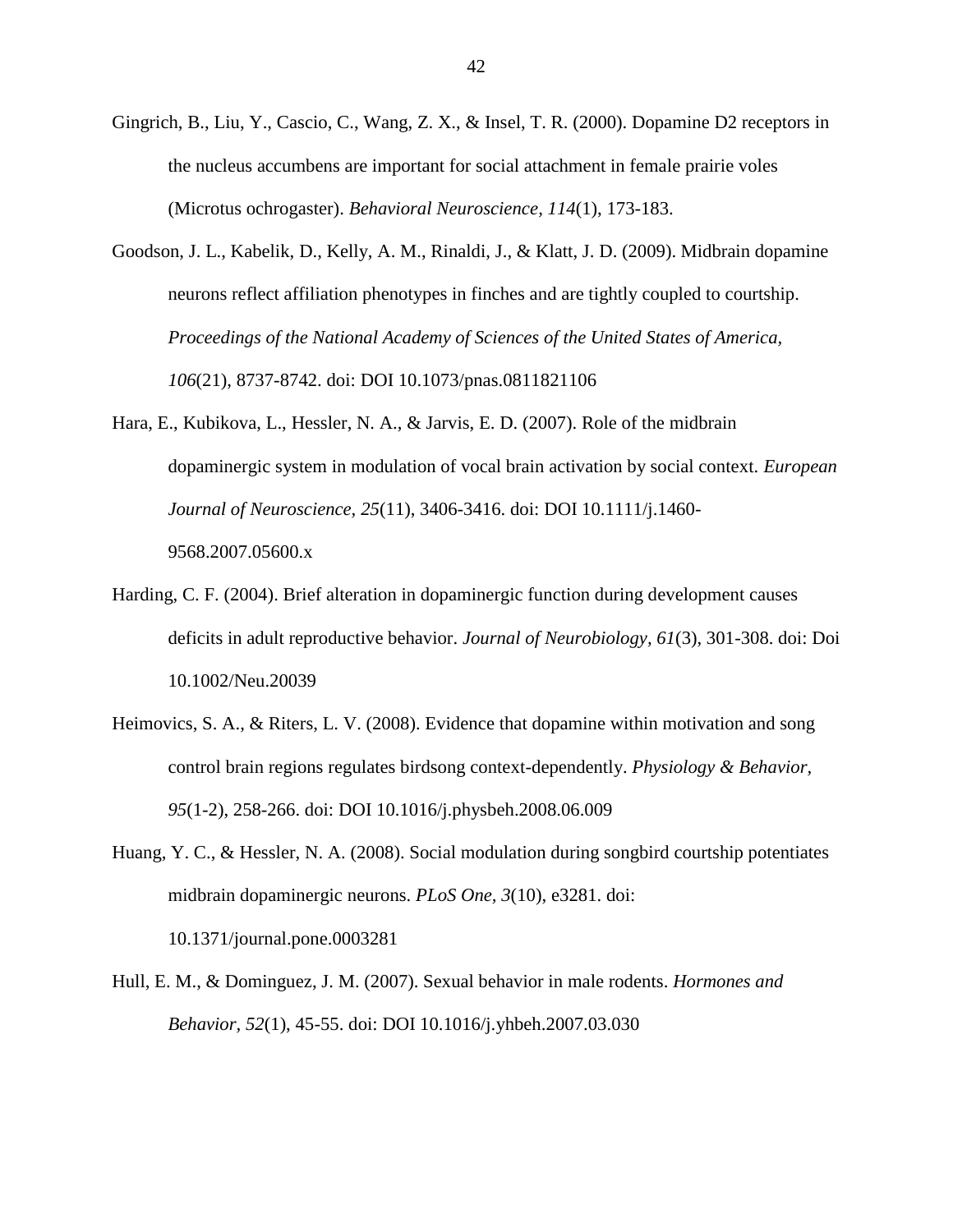Kelley, A. E., & Lang, C. G. (1989). Effects of GBR 12909, a selective dopamine uptake inhibitor, on motor activity and operant behavior in the rat. *European Journal of Pharmacology, 167*(3), 385-395.

- Levey, A. I., Hersch, S. M., Rye, D. B., Sunahara, R. K., Niznik, H. B., Kitt, C. A. (1993). Localization of D1 and D2 dopamine receptors in brain with subtype-specific antibodies. *Proc Natl Acad Sci U S A, 90*(19), 8861-8865.
- Lindsey, K. P., Wilcox, K. M., Votaw, J. R., Goodman, M. M., Plisson, C., Carroll, F. I. (2004). Effects of dopamine transporter inhibitors on cocaine self-administration in rhesus monkeys: relationship to transporter occupancy determined by positron emission tomography neuroimaging. *J Pharmacol Exp Ther, 309*(3), 959-969. doi: 10.1124/jpet.103.060293jpet.103.060293 [pii]
- Lynch, K. S., Diekamp, B., & Ball, G. F. (2008). Catecholaminergic cell groups and vocal communication in male songbirds. *Physiology & Behavior, 93*(4-5), 870-876. doi: S0031- 9384(07)00492-1 [pii]10.1016/j.physbeh.2007.12.004
- Missale, C., Nash, S. R., Robinson, S. W., Jaber, M., & Caron, M. G. (1998). Dopamine receptors: from structure to function. *Physiol Rev, 78*(1), 189-225.
- Neve, K. A., Seamans, J. K., & Trantham-Davidson, H. (2004). Dopamine receptor signaling. *J Recept Signal Transduct Res, 24*(3), 165-205.

Pawlisch, B. A., & Riters, L. V. (2010). Selective behavioral responses to male song are affected by the dopamine agonist GBR-12909 in female European starlings (Sturnus vulgaris). *Brain Research, 1353*, 113-124. doi: S0006-8993(10)01529-5 [pii]10.1016/j.brainres.2010.07.003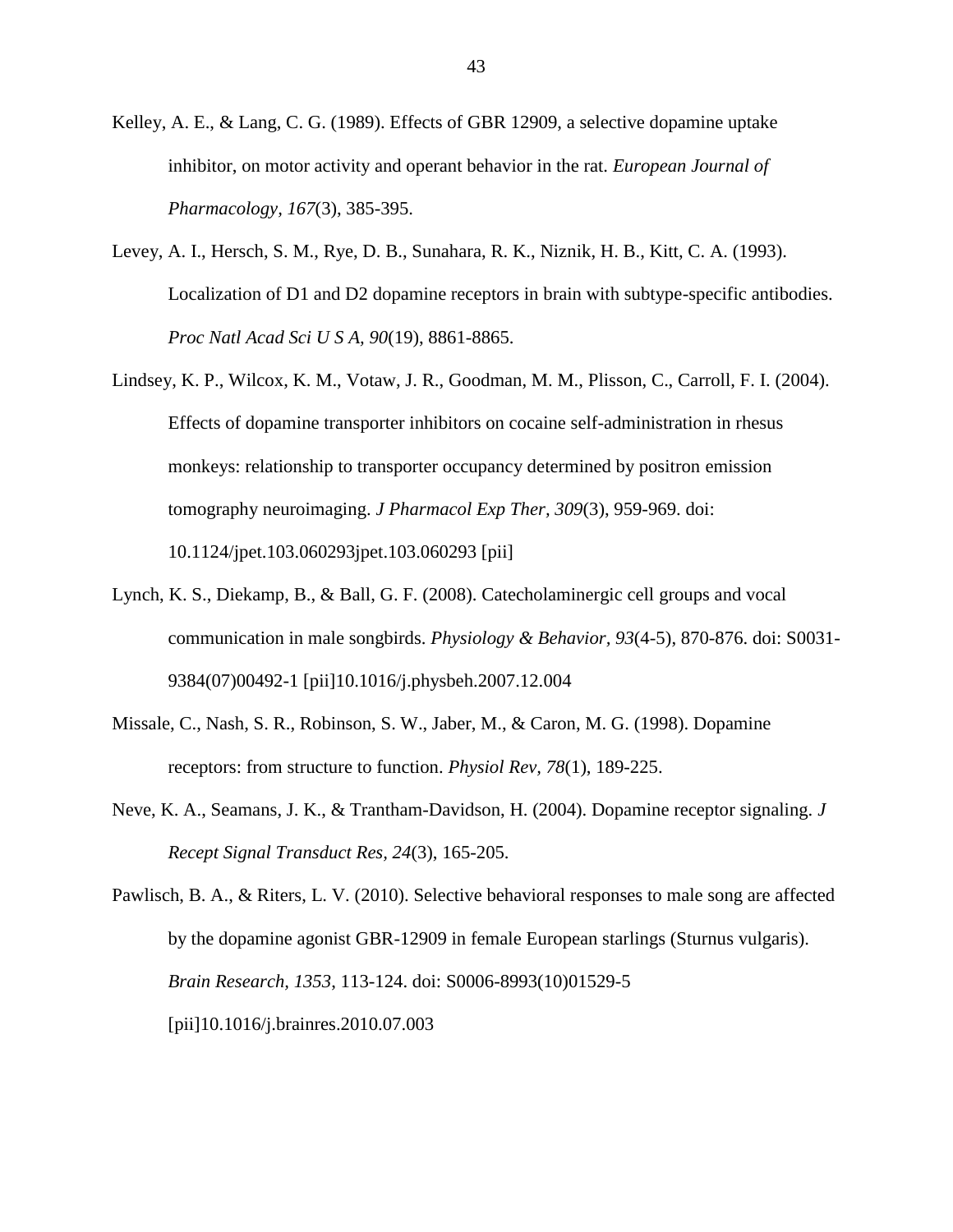- Pfaus, J. G. (2009). Pathways of sexual desire. *J Sex Med, 6*(6), 1506-1533. doi: JSM1309 [pii]10.1111/j.1743-6109.2009.01309.x
- Rauceo, S., Harding, C. F., Maldonado, A., Gaysinkaya, L., Tulloch, I., & Rodriguez, E. (2008). Dopaminergic modulation of reproductive behavior and activity in male zebra finches. *Behavioural Brain Research, 187*(1), 133-139. doi: DOI 10.1016/j.bbr.2007.09.003
- Sasaki, A., Sotnikova, T. D., Gainetdinov, R. R., & Jarvis, E. D. (2006). Social contextdependent singing-regulated dopamine. *Journal of Neuroscience, 26*(35), 9010-9014. doi: Doi 10.1523/Jneurosci.1335-06.2006
- Schroeder, M. B., & Riters, L. V. (2006). Pharmacological manipulations of dopamine and opioids have differential effects on sexually motivated song in male European starlings. *Physiology & Behavior, 88*(4-5), 575-584. doi: DOI 10.1016/j.physbeh.2006.05.011
- Svec, L. A., Licht, K. M., & Wade, J. (2009). Pair Bonding in the Female Zebra Finch: A Potential Role for the Nucleus Taeniae. *Neuroscience, 160*(2), 275-283. doi: DOI 10.1016/j.neuroscience.2009.02.003
- Svec, L. A., Lookingland, K. J., & Wade, J. (2009). Estradiol and song affect female zebra finch behavior independent of dopamine in the striatum. *Physiology & Behavior, 98*(4), 386- 392. doi: DOI 10.1016/j.physbeh.2009.07.003
- Tomaszycki, M. L., & Adkins-Regan, E. (2005). Experimental alteration of male song quality and output affects female mate choice and pair bond formation in zebra finches. *Animal Behaviour, 70*, 785-794. doi: DOI 10.1016/j.anbehav.2005.01.010
- Woolley, S. C., Sakata, J. T., Gupta, A., & Crews, D. (2001). Evolutionary changes in dopaminergic modulation of courtship behavior in Cnemidophorus whiptail lizards. *Hormones and Behavior, 40*(4), 483-489. doi: DOI 10.1006/nbeh.2001.1713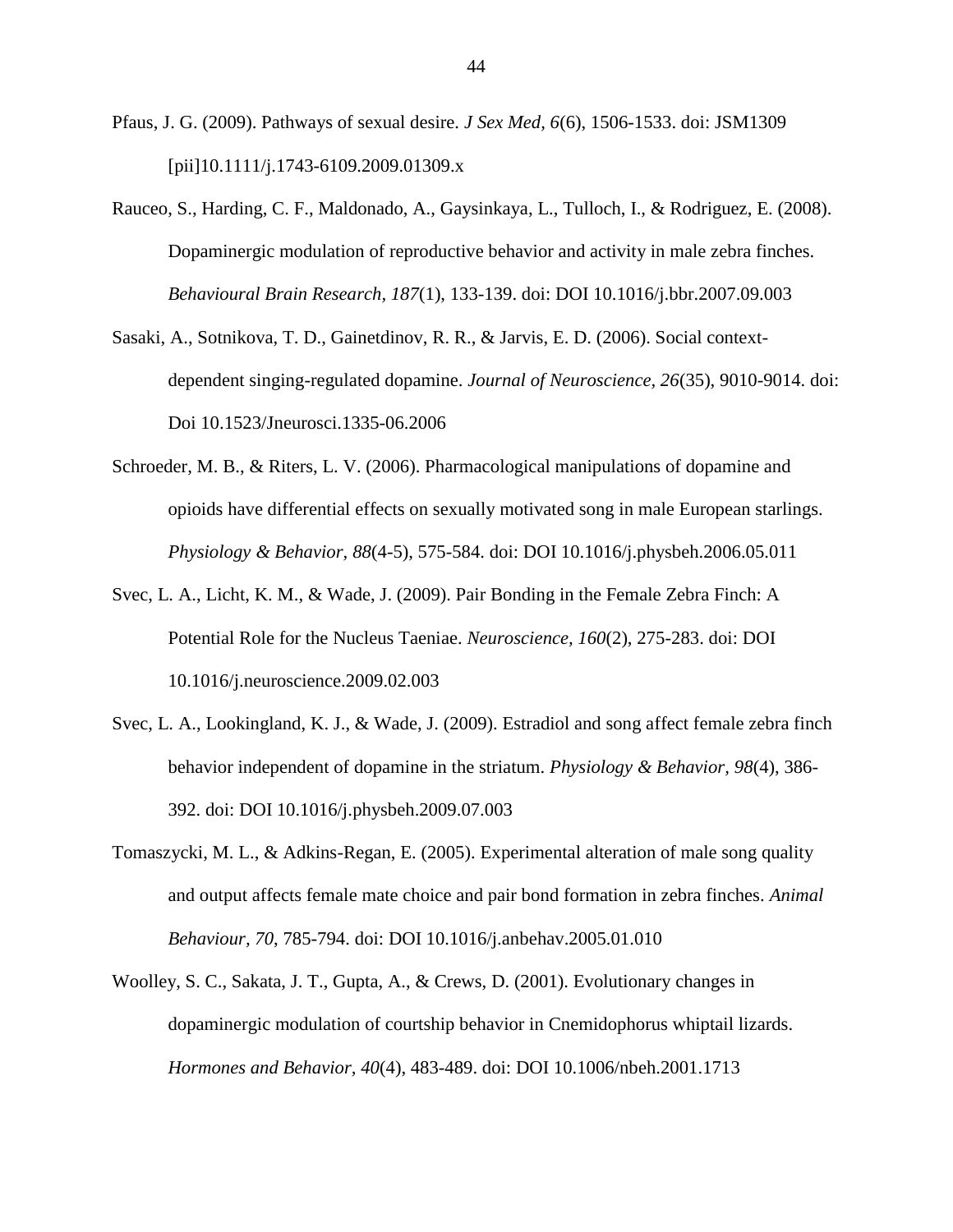- Young, J. W., Goey, A. K., Minassian, A., Perry, W., Paulus, M. P., & Geyer, M. A. (2010). GBR 12909 administration as a mouse model of bipolar disorder mania: mimicking quantitative assessment of manic behavior. *Psychopharmacology (Berl), 208*(3), 443-454. doi: 10.1007/s00213-009-1744-8
- Zann, R. A. (1996). *The zebra finch : a synthesis of field and laboratory studies*. Oxford ; New York: Oxford University Press.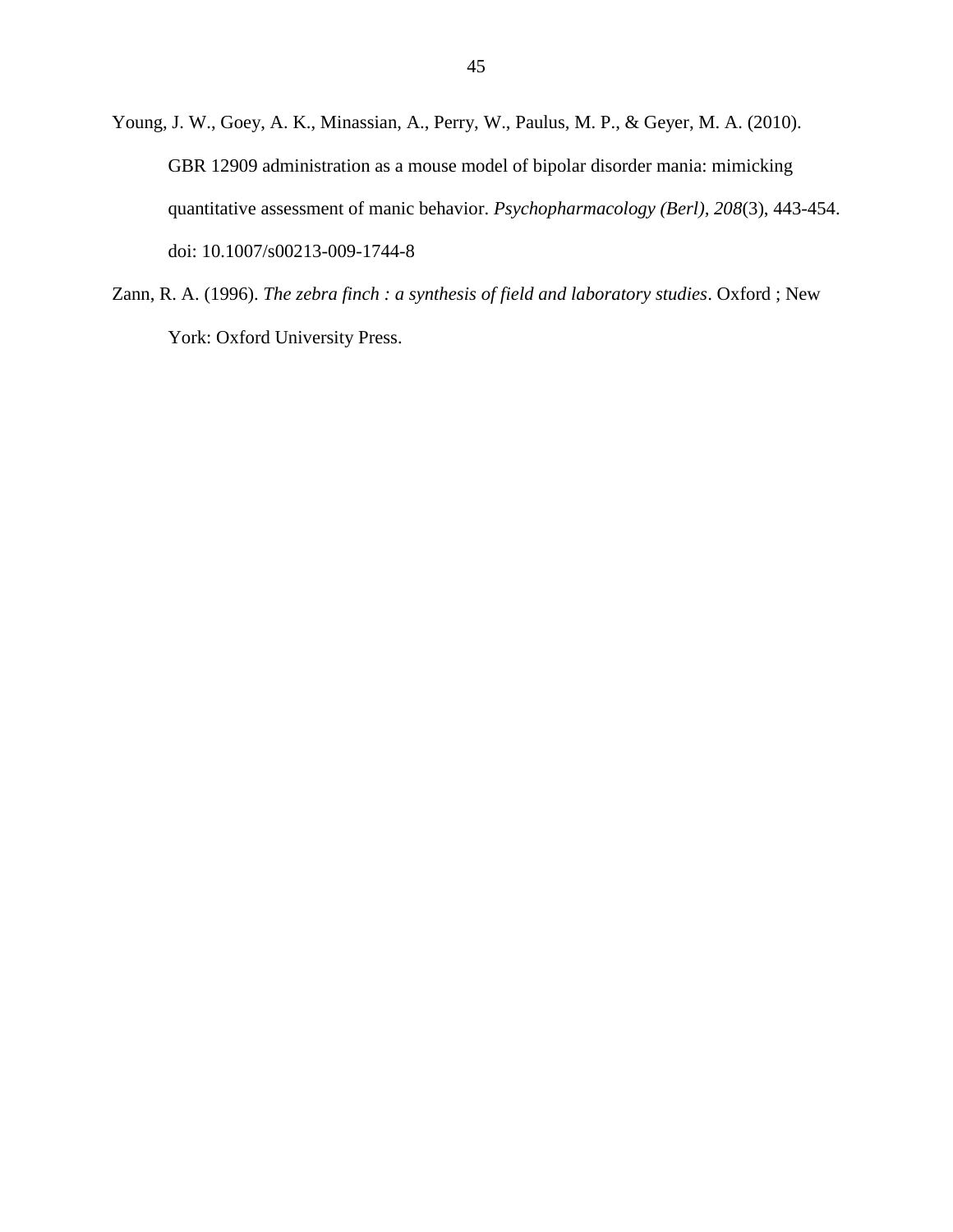#### **ABSTRACT**

# **SEX DIFFERENCES IN THE DOPAMINERGIC REGULATION OF COURTSHIP, BUT NOT PAIRING BEHAVIORS IN ZEBRA FINCHES**

**by**

#### **ERIN MARIE LOWREY**

#### **August 2012**

**Advisor:** Dr. Michelle Tomaszycki

**Major:** Psychology (Behavioral & Cognitive Neuroscience)

**Degree:** Master's of Arts

Dopamine is one of the key ingredients in the glue that cements social bonds in vertebrates. The D2 dopamine receptor has been implicated in the regulation of monogamous pair bonding in the prairie vole. While dopamine affects courtship behaviors in the male zebra finch, the behavioral role of dopamine acting at D2 receptors in both males and females deserves further attention. We hypothesized that the D2 receptor would regulate courtship and pairing behaviors in the male and female zebra finch. Sixteen males and females were tested using a repeated measures design. On day 1, the zebra finches were injected with 0.5 μg/ml of raclopride, a D2 receptor antagonist, GBR-12909, a dopamine reuptake inhibitor, or the vehicle. Then, birds of the opposite sex were introduced and behavior was recorded. On day 2, the same males and females were placed together without injections and their behavior was recorded. Data were analyzed using repeated measures ANOVAs and followed by paired samples t-tests. Surprisingly, neither treatment affected female behavior. However, directed singing was decreased when males were injected with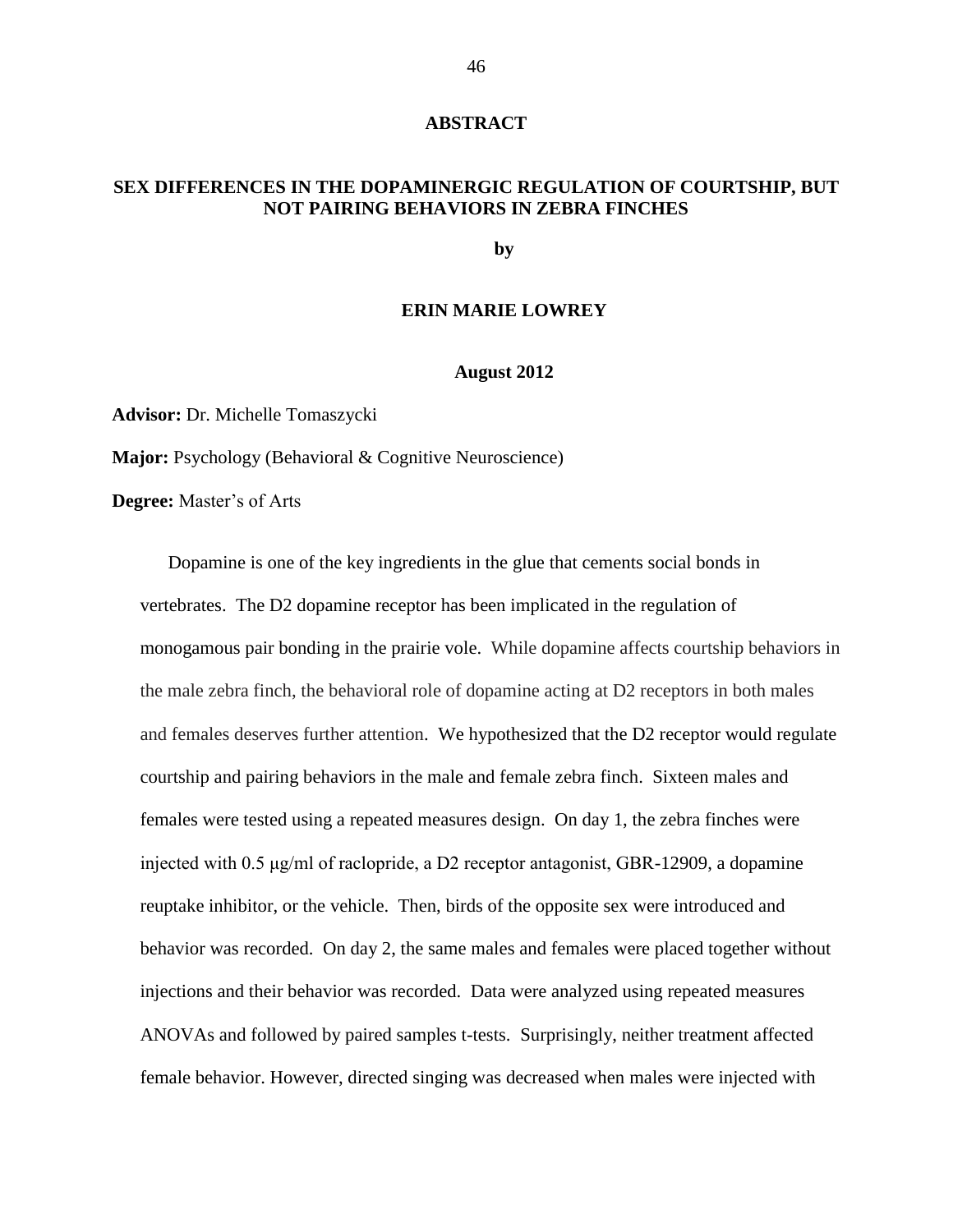raclopride compared to the day they were injected with saline. There was also a significant increase in directed singing the day after the males were injected with raclopride. Contrary to our hypothesis, GBR-12909 also caused significant decreases in courtship behavior. These results indicate that dopamine acting at the D2 dopamine receptor plays a role in the courtship of the male zebra finch, but does not appear to alter the behavior of females.